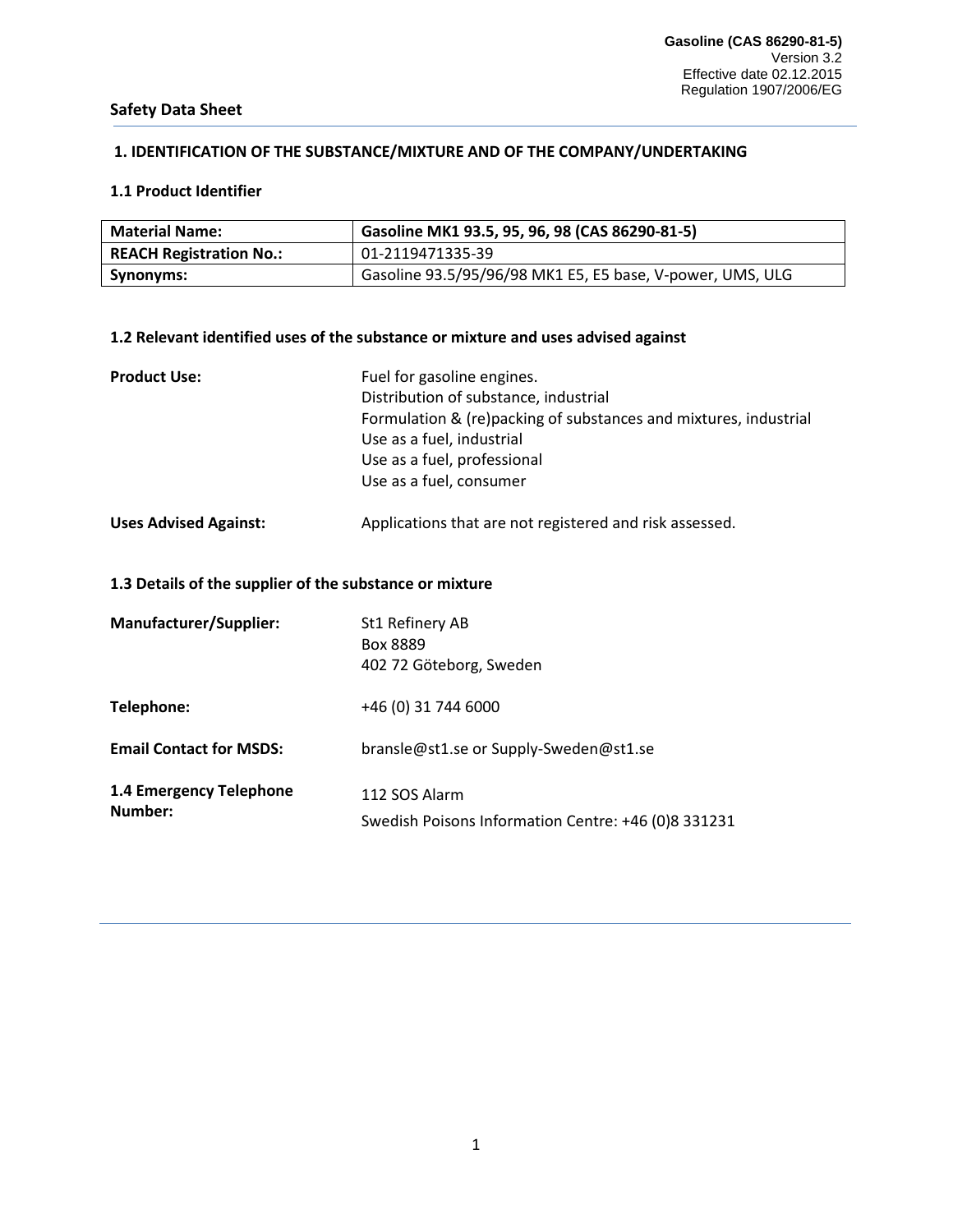#### **2. HAZARDS IDENTIFICATION**

#### **2.1 Classification of substance or mixture**

| <b>Product definition</b> |  | Mixture |
|---------------------------|--|---------|
|---------------------------|--|---------|

| (EG) No 1272/2008 (CLP)    |                  |  |
|----------------------------|------------------|--|
| <b>Hazard class</b>        | Category codes   |  |
| Flammable liquid, 1        | H <sub>224</sub> |  |
| Acute toxicity, 1          | H304             |  |
| Skin irritation, 2         | H315             |  |
| Germ cell mutagenicity, 1B | H340             |  |
| Carcinogenicity, 1B        | H350             |  |
| Repr, 2                    | H361             |  |
| $STOT-SE$ , 3              | H336             |  |
| Aquatic Chronic, 2         | H411             |  |

#### **2.2 Label Elements**

**Labelling according to Regulation (EG) no. 1272/2008**

**Hazard pictograms:**



H411: Toxic to aquatic life with long lasting effects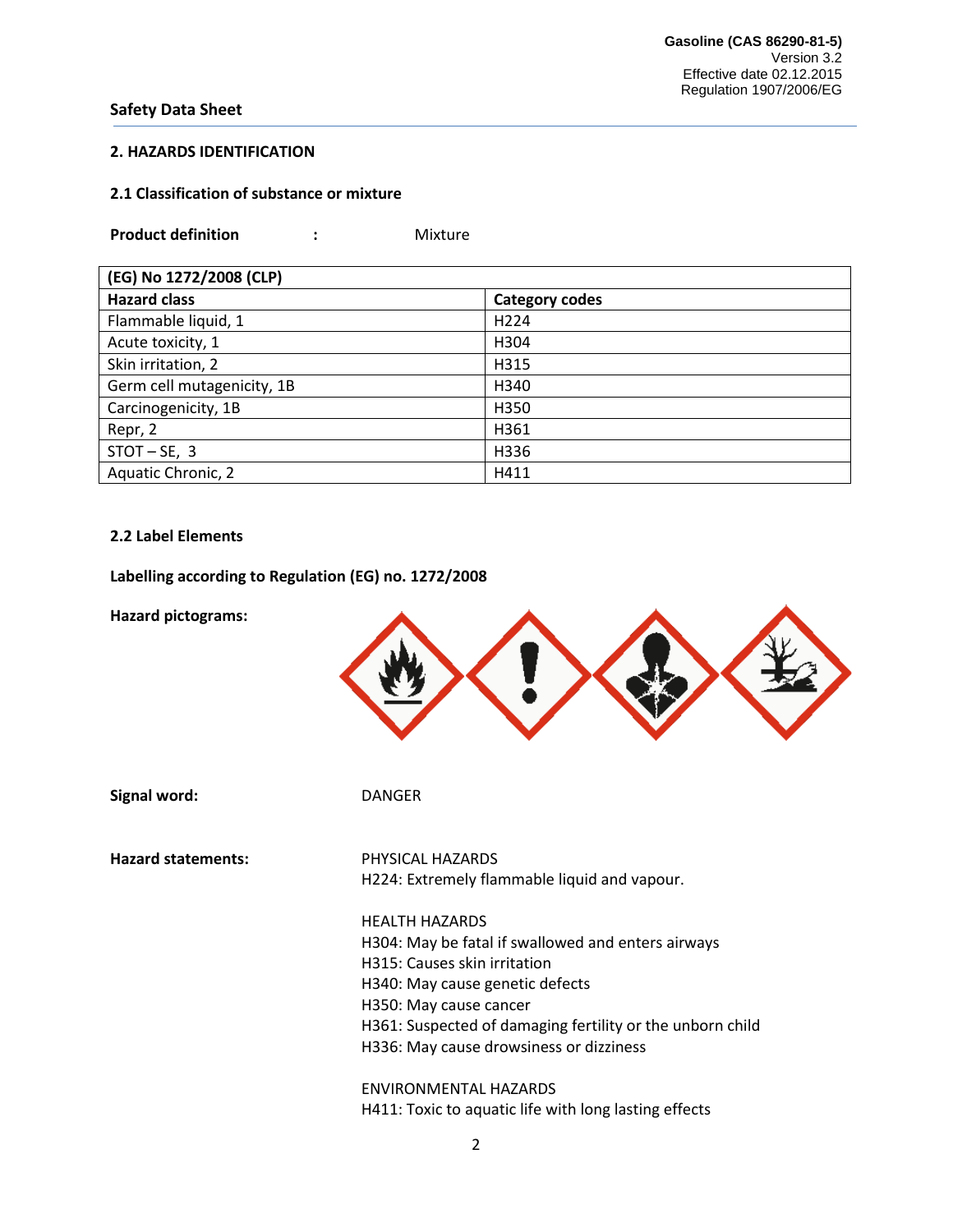| <b>Precautionary statements:</b> | <b>PREVENTION</b><br>P201, P202, P210, P233, P240, P241, P242, P243, P261, P264, P271,<br>P273, P280                                                                                                                                                                                                                                                                       |
|----------------------------------|----------------------------------------------------------------------------------------------------------------------------------------------------------------------------------------------------------------------------------------------------------------------------------------------------------------------------------------------------------------------------|
|                                  | <b>RESPONSE</b><br>P301+P310, P302+P352, P303+P361+P353<br>P304+P340, P308+P313, P312, P331, P332+P313, P370+P378, P391                                                                                                                                                                                                                                                    |
|                                  | <b>STORAGE</b><br>P403+P235, P405                                                                                                                                                                                                                                                                                                                                          |
|                                  | <b>DISPOSAL</b><br>P501                                                                                                                                                                                                                                                                                                                                                    |
|                                  | For more information regarding CLP precautionary statements see<br>chapter 16.                                                                                                                                                                                                                                                                                             |
| 2.3 Other Hazards                |                                                                                                                                                                                                                                                                                                                                                                            |
| <b>Health Hazards:</b>           | Slightly irritating to respiratory system.<br>A component or components of this material may cause cancer.<br>This product contains benzene which may cause leukaemia (AML<br>acute myelogenous leukaemia). May cause MDS (Myelodysplastic<br>Syndrome).                                                                                                                   |
| <b>Safety Hazards:</b>           | Electrostatic charges may be generated during handling.<br>Electrostatic discharge may cause fire. Liquid evaporates quickly<br>and can ignite leading to a flash fire, or an explosion in a confined<br>space.<br>The substance does not fulfil all screening criteria for persistence,<br>bioaccumulation and toxicity and hence is not considered to be PBT<br>or vPvB. |
| <b>Other information:</b>        | This product is intended for use in closed systems only.                                                                                                                                                                                                                                                                                                                   |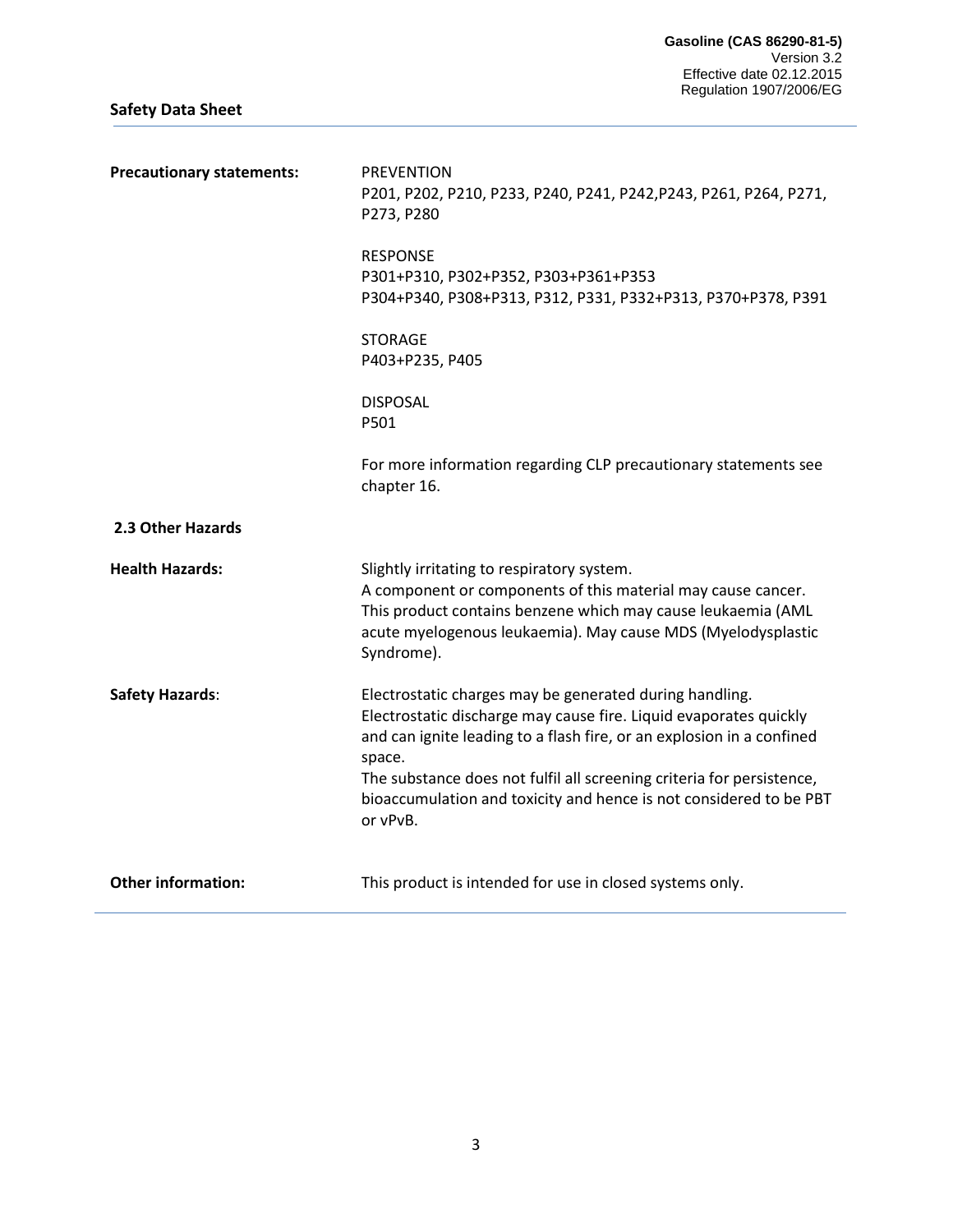# **3. COMPOSITION/INFORMATION ON INGREDIENTS**

# **3.1 Substance**

**3.2 Mixtures**

**Preparation Description :** A complex combination of hydrocarbons consisting primarily of paraffin's, cycloparaffin's, aromatic and olefinic hydrocarbons having carbon numbers predominantly greater than C3 and boiling in the range of 25°C to 205°C. Product is a mixture according regulation 1907/2006/EC.

# **Classification of components according to (EG) nr 1272/2008**

| <b>Chemical Name</b>          | <b>CAS No.</b> | <b>EINECS</b> | <b>REACH Registration</b> | Conc.              |
|-------------------------------|----------------|---------------|---------------------------|--------------------|
|                               |                |               | No.                       | vol %              |
| Gasoline, low boiling naphtha | 86290-81-5     | 289-220-8     | 01-2119471335-39          | >80                |
| Ethanol                       | $64 - 17 - 5$  | 200-578-6     |                           | ≤5                 |
| MTBE (methyl tert-butyl       | 1634-04-4      | 216-653-1     |                           | $0 - 20$           |
| ether)                        |                |               |                           |                    |
| Toluene                       | 108-88-3       | 203-625-9     |                           | $<$ 10             |
| n-hexan                       | 110-54-3       | 203-777-6     |                           | $<$ 5              |
| Benzene                       | $71-43-2$      | 200-753-7     |                           | $\leq$ 1           |
| Methanol                      | 67-56-1        | 200-659-6     |                           | Max <sub>0,2</sub> |

| <b>Chemical Name</b>          | <b>Hazard class</b>                   | <b>Category codes</b>         |
|-------------------------------|---------------------------------------|-------------------------------|
| Gasoline, low boiling naphtha | Flam. Liq, 1; Asp. Tox, 1; Skin       | H224; H304; H315; H340; H350; |
|                               | Corr, 2; Muta, 1B; Carc, 1B; Repr,    | H361; H336; H411              |
|                               | 2; STOT SE, 3; Aq. Chronic, 2         |                               |
| Ethanol                       | Flam. Liq, 2; Eye Corr, 2             | H225; H319                    |
| MTBE (methyl tert-butyl       | Flam. Lig, 2; Skin Corr, 2            | H225; H315                    |
| ether)                        |                                       |                               |
| Toluene                       | Flam. Liq, 2; Asp. Tox, 1; Skin       | H225; H304; H315; H361; H373; |
|                               | Corr, 2; Repr, 2; STOT RE, 2; STOT    | H336                          |
|                               | SE, 3                                 |                               |
| n-Hexane                      | Flam. Liq, 2; Asp. Tox, 1; Skin Corr, | H225; H304; H315; H361; H373; |
|                               | 2; Repr, 2; STOT RE, 2; STOT se, 3;   | H336; H411                    |
|                               | Aq. Chronic, 2                        |                               |
| <b>Benzene</b>                | Flam. Liq, 2; Asp. Tox, 1; Skin Corr, | H225; H304; H315; H319; H340; |
|                               | 2; Eye Corr, 2; Muta, 1B; Carc, 1B;   | H350; H372                    |
|                               | STOT RE, 1                            |                               |
| Methanol                      | Flam. Liq, 2; Acute Tox, 3; Acute     | H225; H301; H311; H331; H370  |
|                               | Tox, 3; Acute Tox, 3; STOT SE, 1      |                               |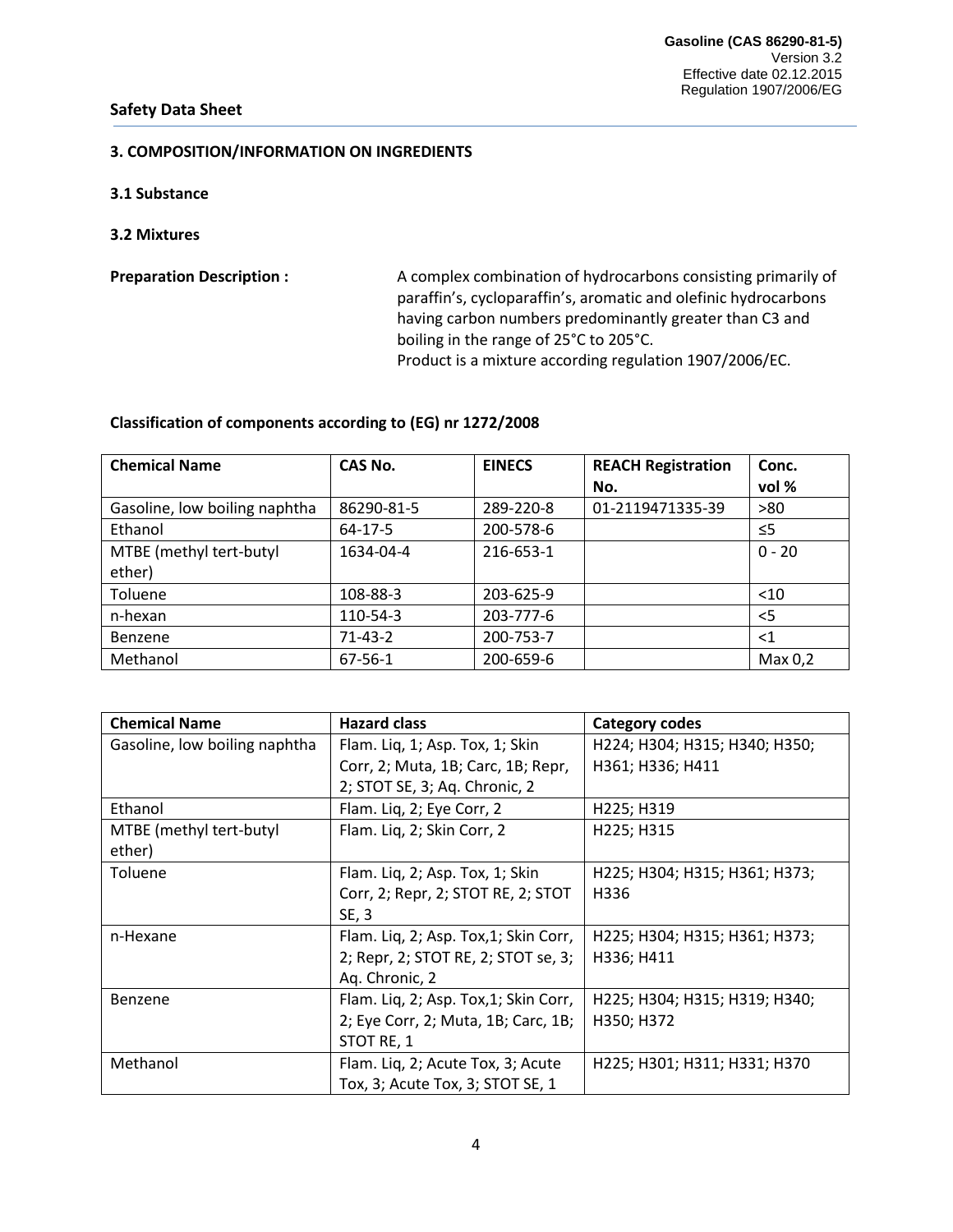#### **4. FIRST AID MEASURES**

# **4.1 Description of First Aid Measures**

| Inhalation:                                                                       | Remove to fresh air. If rapid recovery does not occur, transport to<br>nearest medical facility for additional treatment.                                                                                                                                                                                                                                                                                                                                                                                                                                                           |
|-----------------------------------------------------------------------------------|-------------------------------------------------------------------------------------------------------------------------------------------------------------------------------------------------------------------------------------------------------------------------------------------------------------------------------------------------------------------------------------------------------------------------------------------------------------------------------------------------------------------------------------------------------------------------------------|
| Skin contact:                                                                     | Remove contaminated clothing. Immediately flush skin with large<br>amounts of water for at least 15 minutes, and follow by washing<br>with soap and water if available. If redness, swelling, pain and/or<br>blisters occur, transport to the nearest medical facility for additional<br>treatment.                                                                                                                                                                                                                                                                                 |
| Eye contact:                                                                      | Flush eyes with water while holding eyelids open. Rest eyes for 30<br>minutes. If redness, burning, blurred vision, or swelling persists,<br>transport to the nearest medical facility for additional treatment.                                                                                                                                                                                                                                                                                                                                                                    |
| Ingestion:                                                                        | If swallowed, do not induce vomiting: transport to nearest medical<br>facility for additional treatment. If vomiting occurs spontaneously,<br>keep head below hips to prevent aspiration. If any of the following<br>delayed signs and symptoms appear within the next 6 hours,<br>transport to the nearest medical facility: fever greater than 38,3 °C,<br>shortness of breath, chest congestion or continued coughing or<br>wheezing.                                                                                                                                            |
| 4.2 Most important<br>symptoms/effects,<br>acute & delayed:                       | Skin irritation signs and symptoms may include a burning sensation,<br>redness, swelling, and/or blisters. Eye irritation signs and symptoms<br>may include a burning sensation and a temporary redness of the<br>eye. If material enters lungs, signs and symptoms may include<br>coughing, choking, wheezing, difficulty in breathing, chest<br>congestion, shortness of breath, and/or fever. The onset of<br>respiratory symptoms may be delayed for several hours after<br>exposure. Auditory system effects may include temporary hearing<br>loss and/or ringing in the ears. |
| 4.3 Indication of immediate<br>medical attention and special<br>treatment needed: | Treat symptomatically.                                                                                                                                                                                                                                                                                                                                                                                                                                                                                                                                                              |

# **5. FIRE FIGHTING MEASURES**

Clear fire area of all non-emergency personnel.

**5.1 Extinguishing Media:** Foam, water spray or fog. Dry chemical powder, carbon dioxide,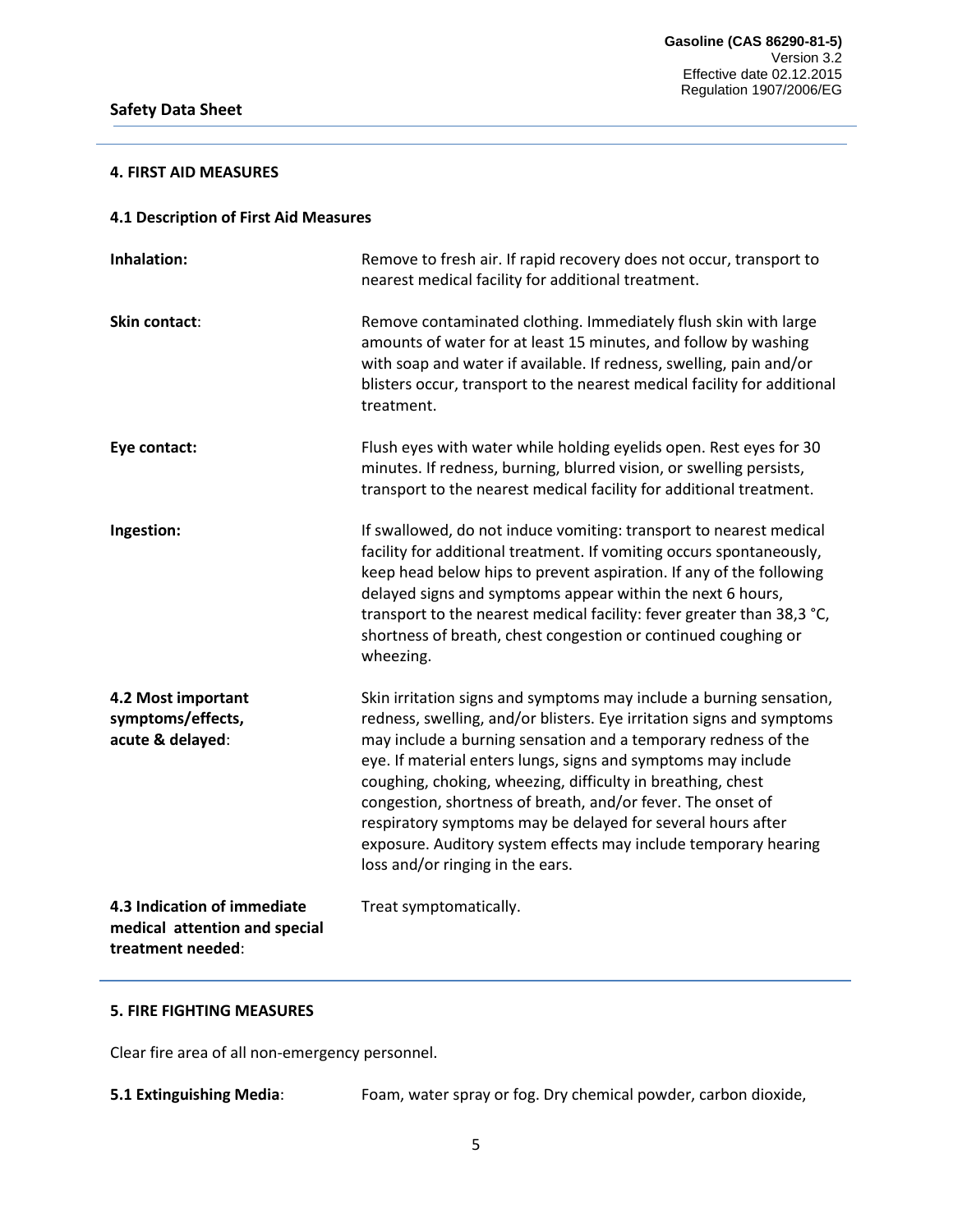|                                                           | sand or earth may be used for small fires only.                                                                                                                                                                                                                                                                                                  |
|-----------------------------------------------------------|--------------------------------------------------------------------------------------------------------------------------------------------------------------------------------------------------------------------------------------------------------------------------------------------------------------------------------------------------|
| <b>Unsuitable Extinguishing</b><br>Media:                 | Do not use direct water jets on the burning product as they could<br>cause a steam explosion and spread of the fire. Simultaneous use of<br>foam and water on the same surface is to be avoided as water<br>destroys the foam.                                                                                                                   |
| 5.2 Special hazards arising from<br>substance or mixture: | Hazardous combustion products may include: A complex mixture of<br>airborne solid and liquid particulates and gases (smoke). Carbon<br>monoxide. Unidentified organic and inorganic compounds. The<br>vapour is heavier than air, spreads along the ground and distant<br>ignition is possible. Will float and can be reignited on surface water |
| 5.3 Advice for fire-fighters:                             | Proper protective equipment including breathing apparatus must<br>be worn when approaching a fire in a confined space.                                                                                                                                                                                                                           |
| <b>Additional Advice:</b>                                 | If the fire cannot be extinguished the only course of action is to<br>evacuate immediately. Keep adjacent containers cool by spraying<br>with water. If possible remove containers from the danger zone.<br>Contain residual material at affected sites to prevent material from<br>entering drains (sewers), ditches, and waterways.            |

# **6. ACCIDENTAL RELEASE MEASURES**

**6.1 Personal Precautions, Protective Equipment and Emergency Procedures**:

| 6.1.1 For non-emergency<br>personnel: | Avoid contact with skin, eyes and clothing. Evacuate the area of all<br>non-essential personnel. Ventilate contaminated area thoroughly.<br>Avoid contact with spilled or released material. Immediately<br>remove all contaminated clothing. For guidance on selection of<br>personal protective equipment see Chapter 8 of this Material Safety<br>Data Sheet. For guidance on disposal of spilled material see Chapter<br>13 of this Material Safety Data Sheet. If contamination of sites<br>occurs remediation may require specialist advice. Ensure electrical<br>continuity by bonding and grounding (earthing) all equipment. Take<br>precautionary measures against static discharges. |
|---------------------------------------|-------------------------------------------------------------------------------------------------------------------------------------------------------------------------------------------------------------------------------------------------------------------------------------------------------------------------------------------------------------------------------------------------------------------------------------------------------------------------------------------------------------------------------------------------------------------------------------------------------------------------------------------------------------------------------------------------|
| 6.1.2 For emergency personnel:        | Vapour can travel for considerable distances both above and below<br>the ground surface. Underground services (drains, pipelines, cable<br>ducts) can provide preferential flow paths. Do not breathe fumes,<br>vapour. Take measures to minimise the effects on groundwater.<br>Contain residual material at affected sites to prevent material from<br>entering drains (sewers), ditches, and waterways. Shut off leaks, if                                                                                                                                                                                                                                                                   |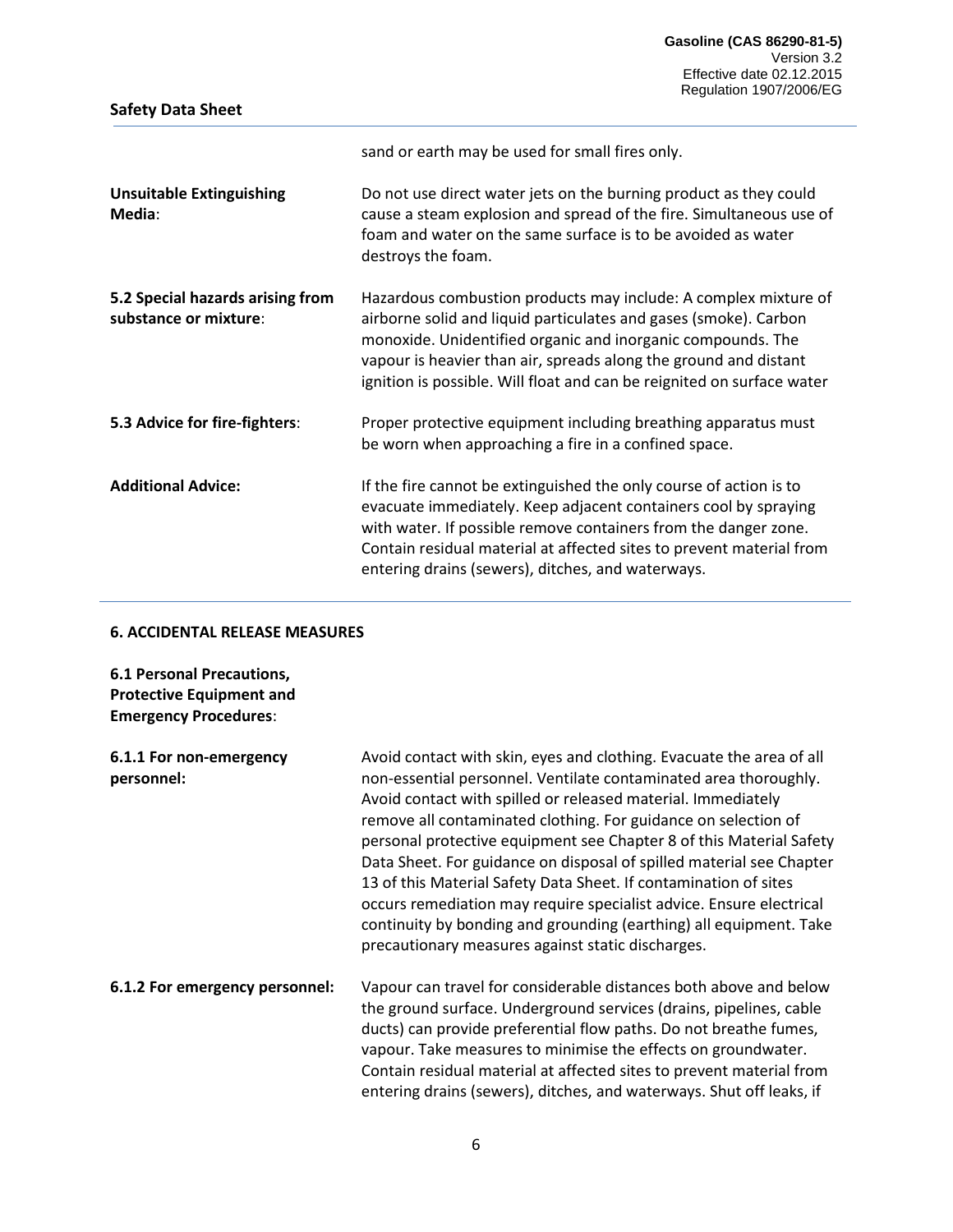|                                                 | possible without personal risks. Remove all possible sources of<br>ignition in the surrounding area and evacuate all personnel.<br>Attempt to disperse the gas or to direct its flow to a safe location.<br>For example by using fog sprays. Take precautionary measures<br>against static discharge. Ensure electrical continuity by bonding and<br>grounding (earthing) all equipment. Monitor area with combustible<br>gas meter.                                                                                                                                                                                                                                                          |
|-------------------------------------------------|-----------------------------------------------------------------------------------------------------------------------------------------------------------------------------------------------------------------------------------------------------------------------------------------------------------------------------------------------------------------------------------------------------------------------------------------------------------------------------------------------------------------------------------------------------------------------------------------------------------------------------------------------------------------------------------------------|
| <b>6.2 Environmental</b><br><b>Precautions:</b> | Prevent from spreading or entering into drains, ditches or rivers by<br>using sand, earth, or other appropriate barriers.                                                                                                                                                                                                                                                                                                                                                                                                                                                                                                                                                                     |
| 6.3 Methods and Material for<br>Containment     | For small liquid spills (< 1 drum), transfer by mechanical means to a<br>labelled, sealable container for product recovery or safe disposal.<br>Allow residues to evaporate or soak up with an appropriate<br>absorbent material and dispose of safely. Remove contaminated<br>soil and dispose of safely.<br>For large liquid spills (> 1 drum), transfer by mechanical means such<br>as vacuum truck to a salvage tank for recovery or safe disposal. Do<br>not flush away residues with water. Retain as contaminated waste.<br>Allow residues to evaporate or soak up with an appropriate<br>absorbent material and dispose of safely. Remove contaminated<br>soil and dispose of safely. |
| <b>Additional Advice:</b>                       | Notify authorities if any exposure to the general public or the<br>environment occurs or is likely to occur. Local authorities should be<br>advised if significant spillages cannot be contained. Maritime<br>spillages should be dealt with using a Shipboard Oil Pollution<br>Emergency Plan (SOPEP), as required by MARPOL Annex 1<br>Regulation 26.                                                                                                                                                                                                                                                                                                                                       |

#### **7. HANDLING AND STORAGE**

**7.1 Precautions for Safe Handling**:

Avoid breathing vapours or contact with material. Only use in well ventilated areas. Wash thoroughly after handling. For guidance on selection of personal protective equipment see Chapter 8 of this Material Safety Data Sheet. Use the information in this data sheet as input to a risk assessment of local circumstances to help determine appropriate controls for safe handling, storage and disposal of this material. Air-dry contaminated clothing in a wellventilated area before laundering. Properly dispose of any contaminated rags or cleaning materials in order to prevent fires. Prevent spillages. For comprehensive advice on handling, product transfer, storage and tank cleaning refer to the product supplier. Do not use as a cleaning solvent or other non-motor fuel uses. When using the product do not eat or drink. Extinguish any naked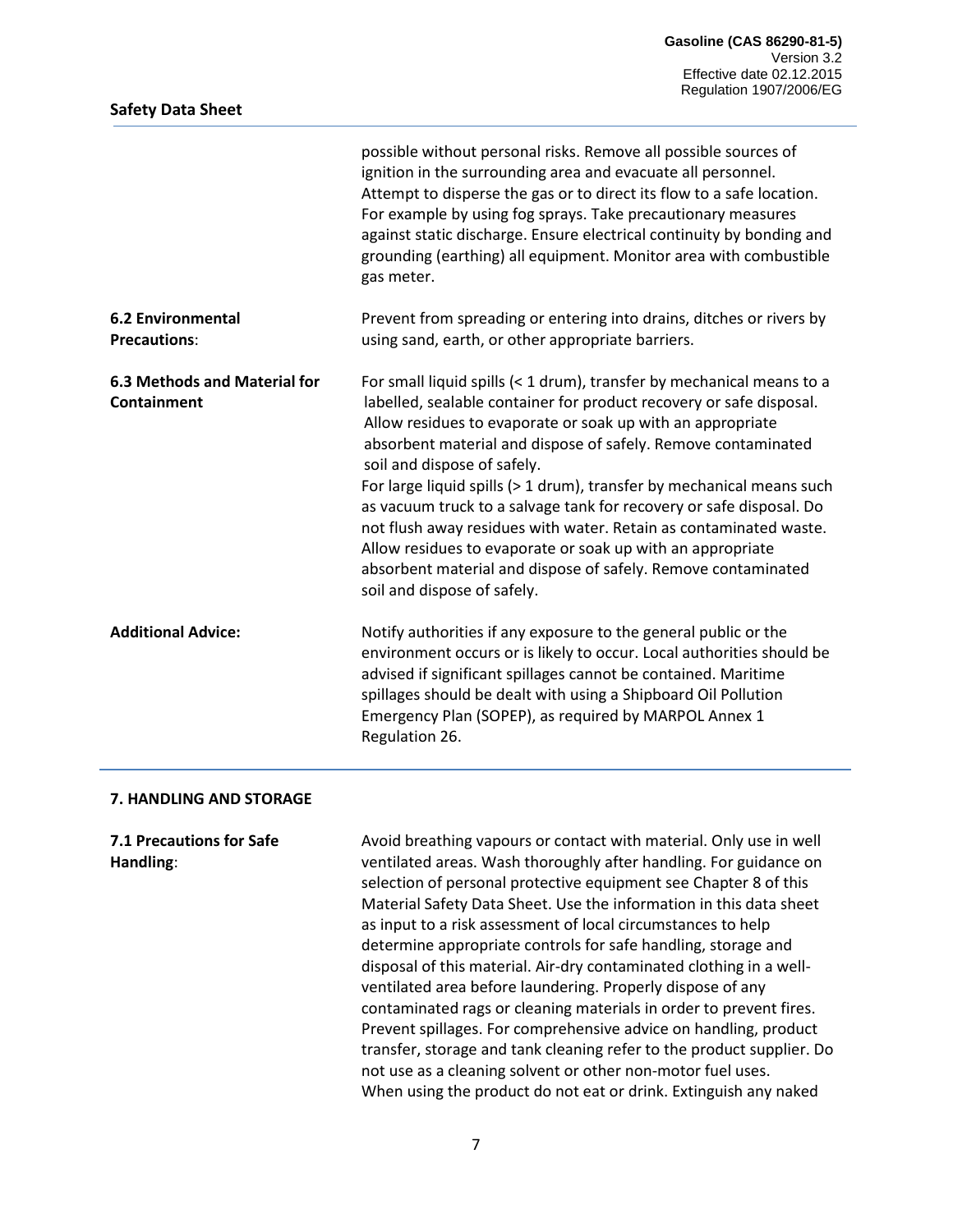|                                                                      | flames. Do not smoke. Remove ignition sources. Avoid sparks.<br>Never siphon by mouth. The vapour is heavier than air, spreads<br>along the ground and distant ignition is possible. Avoid exposure.                                                                                                                                                                                                                                                                                                                                                                                                                                                                                                                              |
|----------------------------------------------------------------------|-----------------------------------------------------------------------------------------------------------------------------------------------------------------------------------------------------------------------------------------------------------------------------------------------------------------------------------------------------------------------------------------------------------------------------------------------------------------------------------------------------------------------------------------------------------------------------------------------------------------------------------------------------------------------------------------------------------------------------------|
| 7.2 Conditions for safe storage,<br>including any incompatibilities: | Tank storage: Tanks must be specifically designed for use with this<br>product. Bulk storage tanks should be diked (bunded). Locate tanks<br>away from heat and other sources of ignition.<br>Cleaning, inspection and maintenance of storage tanks is a specialist<br>operation, which requires the implementation of strict procedures<br>and precautions.                                                                                                                                                                                                                                                                                                                                                                      |
| 7.3 Specific End Uses:                                               | Please refer to Ch16 and/or the annexes for the registered uses<br>under REACH.                                                                                                                                                                                                                                                                                                                                                                                                                                                                                                                                                                                                                                                   |
| <b>Additional Information:</b>                                       | Ensure that all local regulations regarding handling and storage<br>facilities are followed. Exposure to this product should be reduced<br>as low as reasonably practicable.                                                                                                                                                                                                                                                                                                                                                                                                                                                                                                                                                      |
| <b>Product Transfer:</b>                                             | Electrostatic charges may be generated during pumping.<br>Electrostatic discharge may cause fire. Ensure electrical continuity<br>by bonding and grounding (earthing) all equipment. Restrict line<br>velocity during pumping in order to avoid generation of<br>electrostatic discharge $\left(<=1\right)$ m/sec until fill pipe submerged to<br>twice its diameter, then <= 7 m/sec). Avoid splash filling. Do NOT<br>use compressed air for filling, discharging, or handling operations.<br>Wait 2 minutes after tank filling (for tanks such as those on road<br>tanker vehicles) before opening hatches or manholes. Wait 30<br>minutes after tank filling (for large storage tanks) before opening<br>hatches or manholes. |
| <b>Recommended Materials:</b>                                        | For containers, or container linings use mild steel, stainless steel.<br>Examples of suitable materials are: high density polyethylene<br>(HDPE), polypropylene (PP), and Viton (FKM), which have been<br>specifically tested for compatibility with this product. For container<br>linings, use amine-adduct cured epoxy paint. For seals and gaskets<br>use: graphite, PTFE, Viton A, Viton B.                                                                                                                                                                                                                                                                                                                                  |
| <b>Unsuitable Materials:</b>                                         | Some synthetic materials may be unsuitable for containers or<br>container linings depending on the material specification and<br>intended use. Examples of materials to avoid are: natural rubber<br>(NR), nitrile rubber (NBR), ethylene propylene rubber (EPDM),<br>polymethyl methacrylate (PMMA), polystyrene, polyvinyl chloride<br>(PVC), and polyisobutylene. However, some may be suitable for<br>glove materials.                                                                                                                                                                                                                                                                                                        |
| <b>Container Advice:</b>                                             | Do not cut, drill, grind, weld or perform similar operations on or                                                                                                                                                                                                                                                                                                                                                                                                                                                                                                                                                                                                                                                                |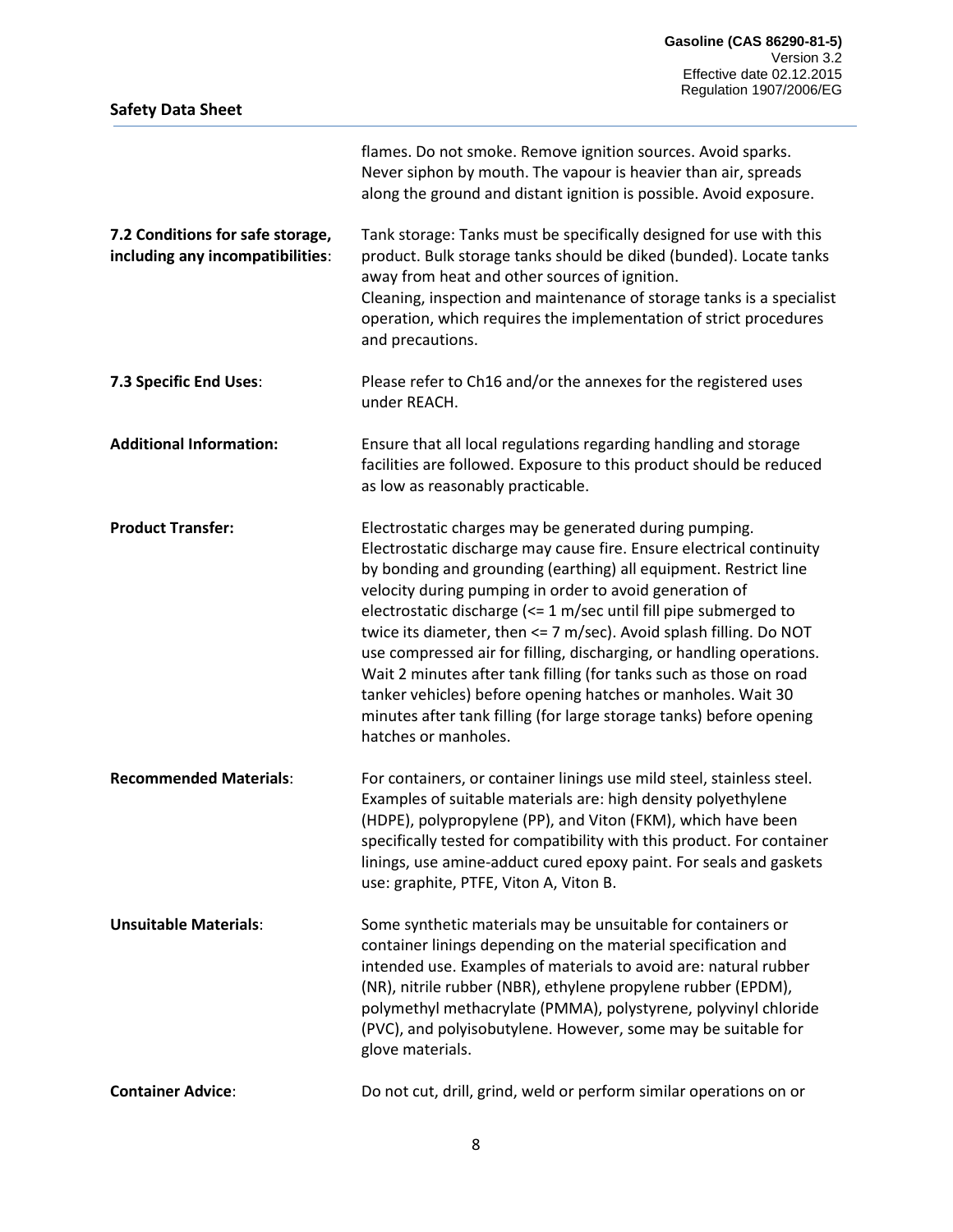near containers. Containers, even those that have been emptied, can contain explosive vapours. Keep only in original container. Keep container tightly closed. Keep containers closed when not in use.

# **8. EXPOSURE CONTROLS/PERSONAL PROTECTION**

# **8.1 Control Parameters**

#### **Occupational Exposure Limits (OEL)**

| <b>Chemical name</b>  | Source      | <b>Limit level</b> | <b>Limit level</b> | <b>Short-time</b><br>value | <b>Short-time</b><br>value |
|-----------------------|-------------|--------------------|--------------------|----------------------------|----------------------------|
|                       |             | mg/m3              | ppm                | mg/m3                      | ppm                        |
| Gasoline, low boiling | AFS 2011:18 | 250                |                    |                            |                            |
| point naphtha         |             |                    |                    |                            |                            |
| Ethanol               | AFS 2011:18 | 1000               | 500                | 1900                       | 1000                       |
| MTBE (methyl tert-    | AFS 2011:18 | 110                | 30                 | 220                        | 60                         |
| butyl ether)          |             |                    |                    |                            |                            |
| Toluene               | AFS 2011:18 | 200                | 50                 | 400                        | 100                        |
| n-hexan               | AFS 2011:18 | 90                 | 25                 | 180                        | 50                         |
| Benzene               | AFS 2011:18 | 1,5                | 0,5                | 9                          | 3                          |
| Methanol              | AFS 2011:18 | 250                | 200                | 350                        | 250                        |

AFS: Swedish Work Environment Authority Limit level: Occupational exposure limit for exposure during a working day (8 hours). Short-time value: A recommended value which consists of a time-weighted average for exposure over a period of 15 minutes. **Biological Exposure Levels (BEI) Derived No Effect Level (DNEL) PNEC (Predicted no-effect Concentration) related information:** The substance is a complex combination of hydrocarbons, conventional methods to obtain PNEC is not suitable and it's not possible to identify a single PNEC for such substances. **8.2 Exposure Controls General Information**: The level of protection and types of controls necessary will vary depending upon potential exposure conditions. Select controls based on a risk assessment of local circumstances. Appropriate measures include: Use sealed systems as far as possible. Adequate explosion-proof ventilation to control airborne concentrations below the exposure guidelines/limits.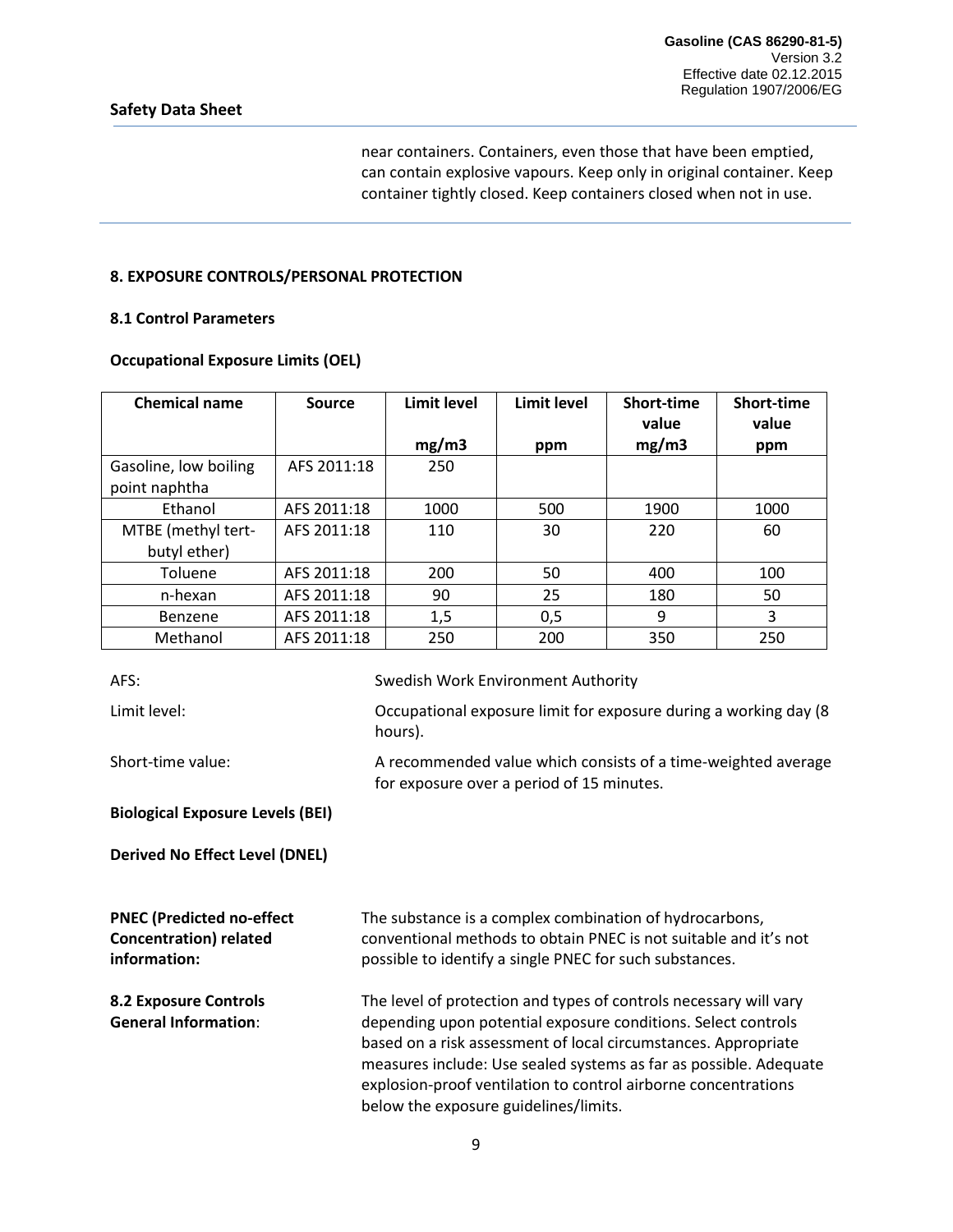Local exhaust ventilation is recommended. Eye washes and showers for emergency use.

| <b>Occupational Exposure Controls</b> |  |
|---------------------------------------|--|
|                                       |  |

| <b>Personal Protective</b><br>Equipment:                     | Personal protective equipment (PPE) should meet recommended<br>national standards. Check with PPE suppliers.                                                                                                                                                                                                                                                                                                                                                                                                                                                                                                                                                                                                                                                                                                                                                                                                                                                                                                                                                                                                                        |
|--------------------------------------------------------------|-------------------------------------------------------------------------------------------------------------------------------------------------------------------------------------------------------------------------------------------------------------------------------------------------------------------------------------------------------------------------------------------------------------------------------------------------------------------------------------------------------------------------------------------------------------------------------------------------------------------------------------------------------------------------------------------------------------------------------------------------------------------------------------------------------------------------------------------------------------------------------------------------------------------------------------------------------------------------------------------------------------------------------------------------------------------------------------------------------------------------------------|
| <b>Eye Protection:</b>                                       | Chemical splash goggles (chemical monogoggles). Approved to EU<br>Standard EN166.                                                                                                                                                                                                                                                                                                                                                                                                                                                                                                                                                                                                                                                                                                                                                                                                                                                                                                                                                                                                                                                   |
| <b>Hand Protection:</b>                                      | Personal hygiene is a key element of effective hand care. Gloves<br>must only be worn on clean hands. After using gloves, hands should<br>be washed and dried thoroughly. Application of a non-perfumed<br>moisturizer is recommended. Suitability and durability of a glove is<br>dependent on usage, e.g. frequency and duration of contact,<br>chemical resistance of glove material, glove thickness, and<br>dexterity. Always seek advice from glove suppliers. Contaminated<br>gloves should be replaced. Select gloves tested to a relevant<br>standard (e.g. Europe EN374). When prolonged or frequent<br>repeated contact occurs, Nitrile gloves may be suitable.<br>(Breakthrough time of > 240 minutes.) For incidental contact/splash<br>protection Neoprene or PVC gloves may be suitable.                                                                                                                                                                                                                                                                                                                             |
| <b>Body protection:</b>                                      | Chemical resistant gloves/gauntlets, boots, and apron (where risk of<br>splashing).                                                                                                                                                                                                                                                                                                                                                                                                                                                                                                                                                                                                                                                                                                                                                                                                                                                                                                                                                                                                                                                 |
| <b>Respiratory Protection:</b><br><b>Monitoring Methods:</b> | If engineering controls do not maintain airborne concentrations to a<br>level which is adequate to protect worker health, select respiratory<br>protection equipment suitable for the specific conditions of use and<br>meeting relevant legislation. Check with respiratory protective<br>equipment suppliers. Where air-filtering respirators are suitable,<br>select an appropriate combination of mask and filter. Where air-<br>filtering respirators are unsuitable (e.g. airborne concentrations are<br>high, risk of oxygen deficiency, confined space) use appropriate<br>positive pressure breathing apparatus. All respiratory protection<br>equipment and use must be in accordance with local regulations.<br>Select a filter suitable for combined particulate/organic gases and<br>vapours (boiling point >65 °C) meeting EN14387.<br>Monitoring of the concentration of substances in the breathing<br>zone of workers or in the general workplace may be required to<br>confirm compliance with an OEL and adequacy of exposure<br>controls. For some substances biological monitoring may also be<br>appropriate. |
| <b>Thermal Hazards:</b>                                      | Not applicable.                                                                                                                                                                                                                                                                                                                                                                                                                                                                                                                                                                                                                                                                                                                                                                                                                                                                                                                                                                                                                                                                                                                     |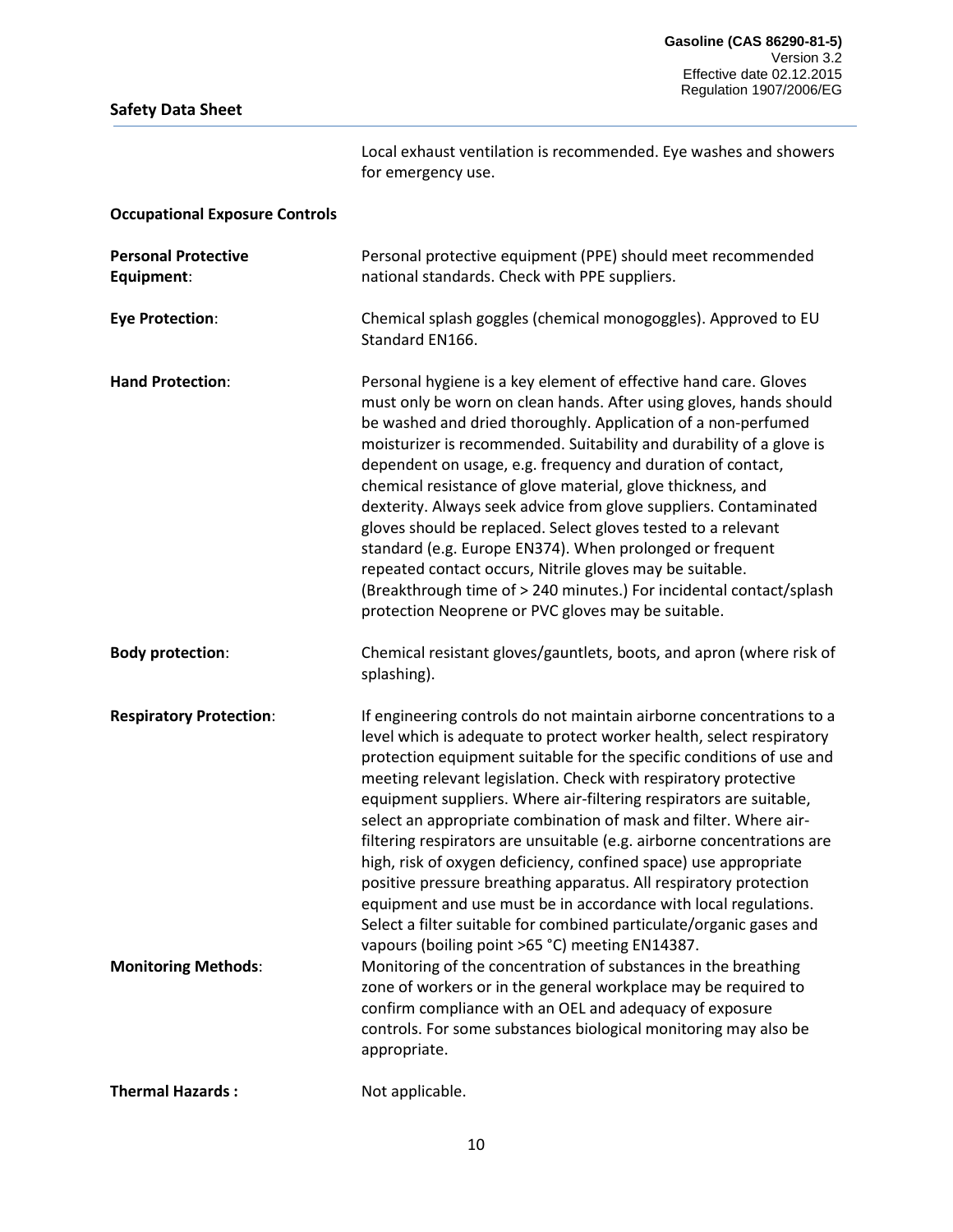| <b>Monitoring Methods:</b>    | Monitoring of the concentration of substances in the breathing<br>zone of workers or in the general workplace may be required to<br>confirm compliance with an OEL and adequacy of exposure<br>controls. For some substances biological monitoring may also be<br>appropriate. |
|-------------------------------|--------------------------------------------------------------------------------------------------------------------------------------------------------------------------------------------------------------------------------------------------------------------------------|
| 8.2.3 Environmental Exposure  | Local guidelines on emission limits for volatile substances must be                                                                                                                                                                                                            |
| <b>Controls:</b>              | observed for the discharge of exhaust air containing vapour.                                                                                                                                                                                                                   |
| <b>Exposure Control:</b>      | Do not ingest. If swallowed then seek immediate medical                                                                                                                                                                                                                        |
| <b>Measures for Consumers</b> | assistance.                                                                                                                                                                                                                                                                    |

#### **9. PHYSICAL AND CHEMICAL PROPERTIES**

# **9.1 Information on basic physical and chemical properties**

According to Swedish Standard SS 15 54 22:2006

| Appearance:                          | Pale yellow, clear liquid      |
|--------------------------------------|--------------------------------|
| Odour:                               | Characteristic                 |
| <b>Odour threshold:</b>              |                                |
| pH:                                  | Not applicable                 |
| <b>Melting point/freezing point:</b> | $~$ < -60 °C                   |
| Initial boiling point and boiling    |                                |
| range:                               | $25 - 205^{\circ}C$            |
| Flash point:                         | $<$ -40 °C                     |
| <b>Evaporation rate:</b>             |                                |
| <b>Flammability (solid, gas)</b>     |                                |
| Upper/lower flammability or          |                                |
| explosive limits:                    | $1 - 8 %$ (V)                  |
| Vapour pressure, at 37,8 °C:         | 45 - 95 kPa                    |
| Vapour density:                      |                                |
| <b>Relative density:</b>             | 720 - 775 kg/m3                |
| Solubility(ies):                     | Low solubility                 |
| <b>Partition coefficient: n-</b>     |                                |
| octanol/water:                       |                                |
| <b>Auto-ignition temperature:</b>    | $>250^{\circ}$ C               |
| <b>Decomposition temperature:</b>    |                                |
| Kinematics Viscosity, 40°C           | $< 1$ mm2/s                    |
| <b>Explosive properties:</b>         | Not considered to be explosive |
| <b>Oxidising properties:</b>         | Not considered to oxidise      |
|                                      |                                |
| 9.2 Other Information:               | Not applicable.                |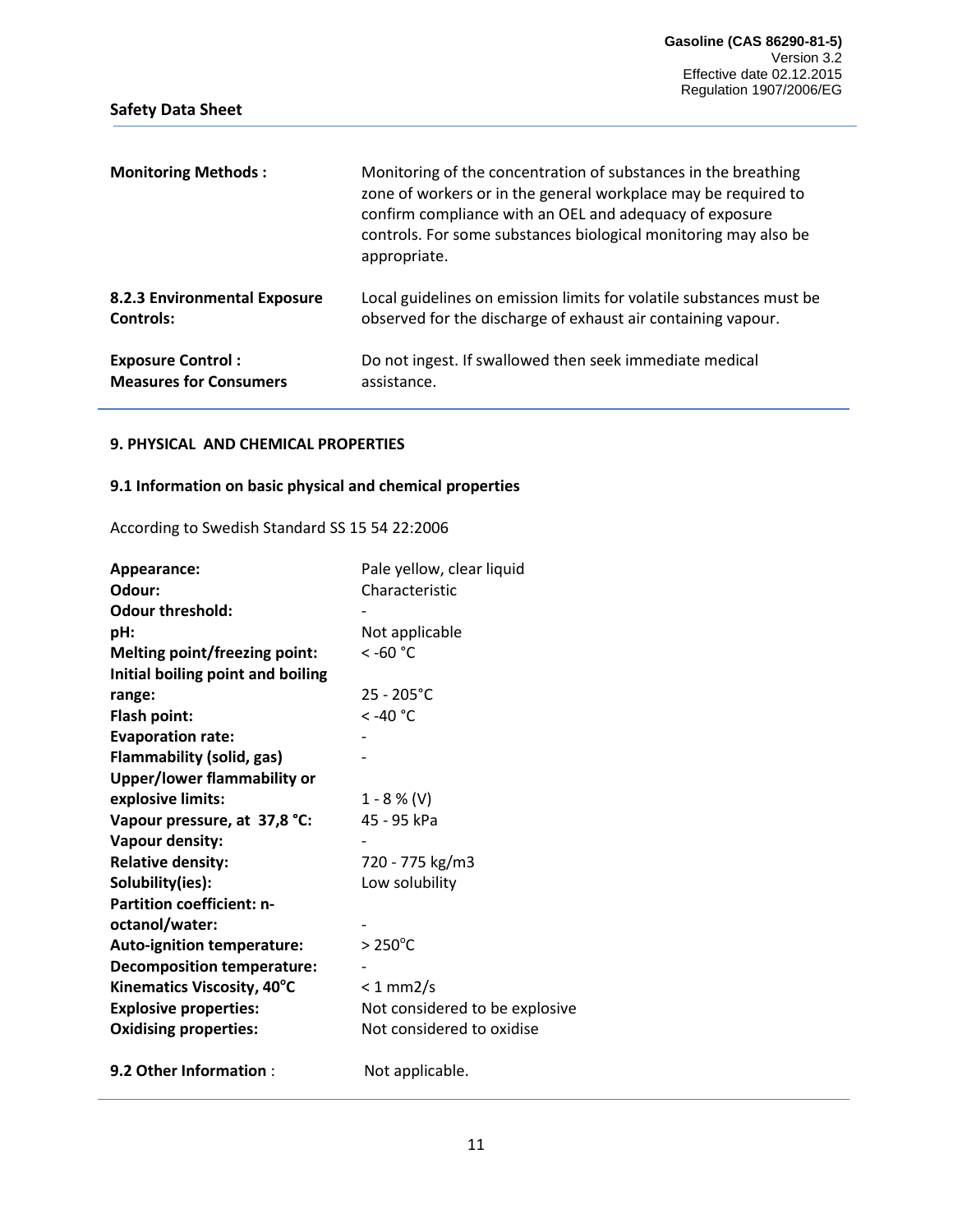### **10. STABILITY AND REACTIVITY**

| 10.1 Reactivity:                                   | The product is not considered reactive.                                                                                                                                                                                                                                                                                                                                              |
|----------------------------------------------------|--------------------------------------------------------------------------------------------------------------------------------------------------------------------------------------------------------------------------------------------------------------------------------------------------------------------------------------------------------------------------------------|
| 10.2 Chemical Stability:                           | Stable under normal conditions of use.                                                                                                                                                                                                                                                                                                                                               |
| 10.3 Possibility of Hazardous<br><b>Reactions:</b> | Risk of ignition or explosion can occur when light hydrocarbon<br>vapours accumulate in the head space of the container.                                                                                                                                                                                                                                                             |
| <b>10.4 Conditions to Avoid:</b>                   | Avoid heat, sparks, open flames and other ignition sources.                                                                                                                                                                                                                                                                                                                          |
| 10.5 Incompatible Materials:                       | Strong oxidising agents.                                                                                                                                                                                                                                                                                                                                                             |
| 10.6 Hazardous Decomposition<br><b>Product:</b>    | Hazardous decomposition products are not expected to form during<br>normal storage. Thermal decomposition is highly dependent on<br>conditions. A complex mixture of airborne solids, liquids and gases,<br>including carbon monoxide, carbon dioxide and other organic<br>compounds will be evolved when this material undergoes<br>combustion or thermal or oxidative degradation. |

# **11. TOXIKOLOGISK INFORMATION**

# **11.1 Information on Toxicological effects**

| <b>Basis for Assessment:</b>                                                                      | Information given is based on product data, a knowledge of the<br>components and the toxicology of similar products.           |
|---------------------------------------------------------------------------------------------------|--------------------------------------------------------------------------------------------------------------------------------|
| <b>Likely Routes of Exposure:</b>                                                                 | Exposure may occur via inhalation, ingestion, skin absorption, skin<br>or eye contact, and accidental ingestion.               |
| <b>Acute Oral Toxicity:</b><br><b>Acute Dermal Toxicity:</b><br><b>Acute Inhalation Toxicity:</b> | Low toxicity: LD50 >5000 mg/kg, Rat<br>Low toxicity: LD50 >2000 mg/kg, Rabbit.<br>Low toxicity: LC50 >5 mg/l/4 h, Rat.         |
| <b>Skin Corrosion/Irritation:</b>                                                                 | Irritating to skin.                                                                                                            |
| <b>Serious Eye Damage/Irritation:</b>                                                             | Expected to be slightly irritating.                                                                                            |
| <b>Respiratory Irritation:</b>                                                                    | Based on human experience, breathing of vapours or mists may<br>cause a temporary burning sensation to nose, throat and lungs. |
| <b>Respiratory or Skin</b><br>Sensitisation:                                                      | Not expected to be a sensitizer.                                                                                               |
| <b>Aspiration Hazard:</b>                                                                         | Aspiration into the lungs when swallowed or vomited may cause                                                                  |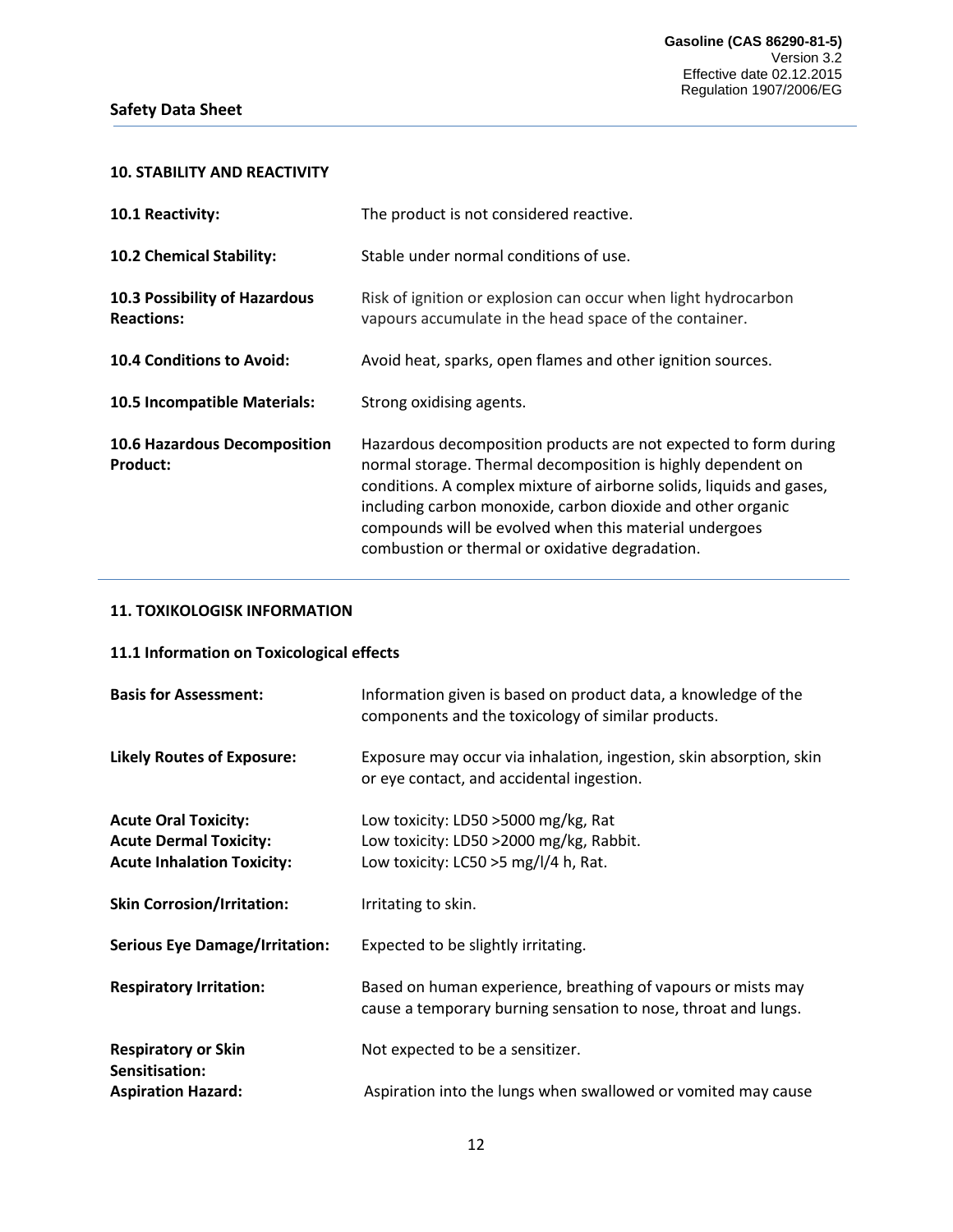| <b>Safety Data Sheet</b>                                  |                                                                                                                                                                                                                                                                                                                                                                                                                                                                               |
|-----------------------------------------------------------|-------------------------------------------------------------------------------------------------------------------------------------------------------------------------------------------------------------------------------------------------------------------------------------------------------------------------------------------------------------------------------------------------------------------------------------------------------------------------------|
|                                                           | chemical pneumonitis which can be fatal.                                                                                                                                                                                                                                                                                                                                                                                                                                      |
| <b>Germ Cell Mutagenicity:</b>                            | May cause heritable genetic damage (Benzene). Mutagenicity<br>studies on gasoline and gasoline blending streams have shown<br>predominantly negative result.                                                                                                                                                                                                                                                                                                                  |
| Carcinogenicity:                                          | Known human carcinogen (Benzene). May cause leukaemia (AML -<br>acute myelogenous leukemia) (Benzene).<br>Inhalation exposure to mice causes liver tumours, which are not<br>considered relevant to humans.                                                                                                                                                                                                                                                                   |
| <b>Reproductive and</b><br><b>Developmental Toxicity:</b> | Causes birth defects at doses which are maternally toxic. Many case<br>studies involving abuse during pregnancy indicate that toluene can<br>cause birth defects, growth retardation and learning disabilities<br>(Toluene).                                                                                                                                                                                                                                                  |
| Specific target organ<br>toxicity - single exposure:      | High concentrations may cause central nervous system depression<br>resulting in headaches, dizziness and nausea; continued inhalation<br>may result in unconsciousness and/or death.                                                                                                                                                                                                                                                                                          |
| Specific target organ<br>toxicity - repeated<br>exposure: | Kidney: caused kidney effects in male rats which are not considered<br>relevant to humans (Toluene)                                                                                                                                                                                                                                                                                                                                                                           |
| <b>Additional Information:</b>                            | Exposure to very high concentrations of similar materials has been<br>associated with irregular heart rhythms and cardiac arrest.<br>Prolonged and repeated exposures to high concentrations have<br>resulted in hearing loss in rats. Solvent abuse and noise interaction<br>in the work environment may cause hearing loss (Toluene). Abuse<br>of vapours has been associated with organ damage and death<br>(Toluene). May cause MDS (Myelodysplastic Syndrome) (Benzene). |

# **12. ECOLOGICAL INFORMATION**

L.

| <b>Basis for Assessment:</b>  | Incomplete ecotoxicological data are available for this product.<br>The information given below is based partly on knowledge of the<br>components and the ecotoxicology of similar products. |
|-------------------------------|----------------------------------------------------------------------------------------------------------------------------------------------------------------------------------------------|
| 12.1 Toxicity                 | Expected to be toxic: (to aquatic organisms) LL/EL/IL50                                                                                                                                      |
| <b>Acute Toxicity:</b>        | >1<=10 mg/l (LL/EL50 expressed as the nominal amount of product                                                                                                                              |
|                               | required to prepare aqueous test extract).                                                                                                                                                   |
| Fish:                         | Expected to be toxic: LL/EL/IL50 > $1 \le 10$ mg/l                                                                                                                                           |
| <b>Aquatic Invertebrates:</b> | Expected to be toxic: LL/EL/IL50 > $1 \le 10$ mg/l                                                                                                                                           |
| Algae:                        | Expected to be toxic: LL/EL/IL50 > $1 \le 10$ mg/l                                                                                                                                           |
| Microorganisms:               | Expected to be harmful: LL/EL/IL50 >10 <= 100 mg/l                                                                                                                                           |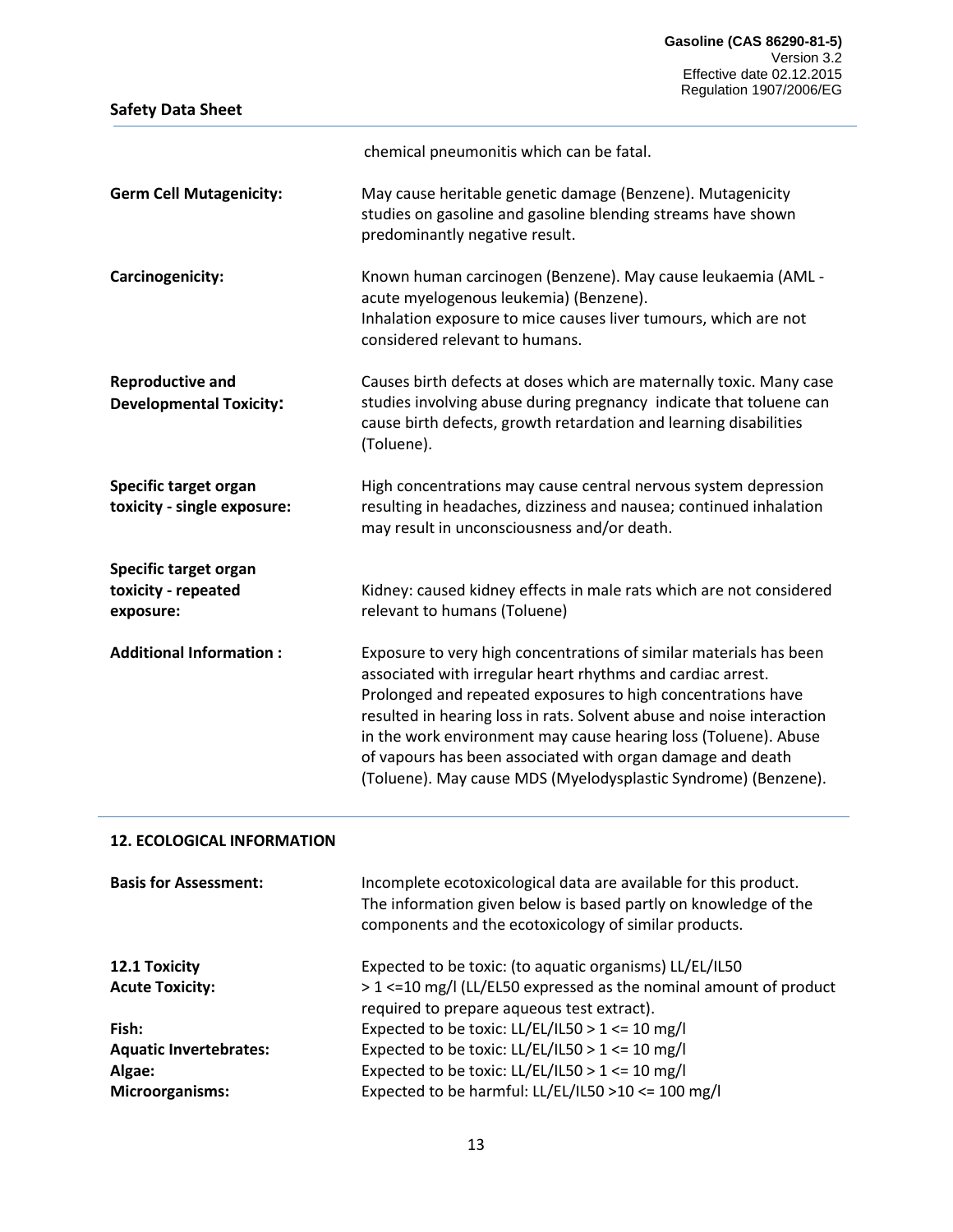| <b>Chronic Toxicity</b>                     |                                                                                                                                                          |
|---------------------------------------------|----------------------------------------------------------------------------------------------------------------------------------------------------------|
| Fish:                                       | NOEC/NOEL expected to be $> 1.0 - \le$ 10 mg/l (based on test<br>data)                                                                                   |
| <b>Aquatic Invertebrates:</b>               | NOEC/NOEL expected to be $> 1.0 - \le$ 10 mg/l (based on test<br>data)                                                                                   |
| 12.2 Persistence and<br>degradability:      | Expected to be inherently biodegradable. Oxidises rapidly by<br>photo-chemical reactions in air.                                                         |
| 12.3 Bioaccumulative<br><b>Potential:</b>   | Contains constituents with the potential to bioaccumulate.                                                                                               |
| 12.4 Mobility:                              | Floats on water. If product enters soil, one or more constituents will<br>be mobile and may contaminate groundwater.                                     |
| 12.5 Results of PBT and vPvB<br>assessment: | The substance does not fulfill all screening criteria for persistence,<br>bioaccumulation and toxicity and hence is not considered to be PBT<br>or vPvB. |
| 12.6 Other adverse effects:                 | Films formed on water may affect oxygen transfer and damage<br>organisms.                                                                                |

# **13. DISPOSAL CONSIDERATIONS**

#### **13.1 Waste Treatment Methods**

| <b>Material Disposal:</b>  | Recover or recycle if possible. It is the responsibility of the waste<br>generator to determine the toxicity and physical properties of the<br>material generated to determine the proper waste classification<br>and disposal methods in compliance with applicable regulations.<br>Waste arising from a spillage or tank cleaning should be disposed of<br>in accordance with prevailing regulations, preferably to a<br>recognised collector or contractor. The competence of the collector<br>or contractor should be established beforehand. Do not dispose<br>into the environment, in drains or in water courses. Do not dispose<br>of tank water bottoms by allowing them to drain into the ground.<br>This will result in soil and groundwater contamination. |
|----------------------------|------------------------------------------------------------------------------------------------------------------------------------------------------------------------------------------------------------------------------------------------------------------------------------------------------------------------------------------------------------------------------------------------------------------------------------------------------------------------------------------------------------------------------------------------------------------------------------------------------------------------------------------------------------------------------------------------------------------------------------------------------------------------|
| <b>Container Disposal:</b> | Drain container thoroughly. After draining, vent in a safe place away<br>from sparks and fire. Residues may cause an explosion hazard. Do<br>not, puncture, cut, or weld uncleaned drums. Send to drum<br>recoverer or metal reclaimer. Do not pollute the soil, water or<br>environment with the waste container.                                                                                                                                                                                                                                                                                                                                                                                                                                                     |
| <b>Local Legislation:</b>  | Proposals for waste code under the EU Waste Disposal Code (EWC):                                                                                                                                                                                                                                                                                                                                                                                                                                                                                                                                                                                                                                                                                                       |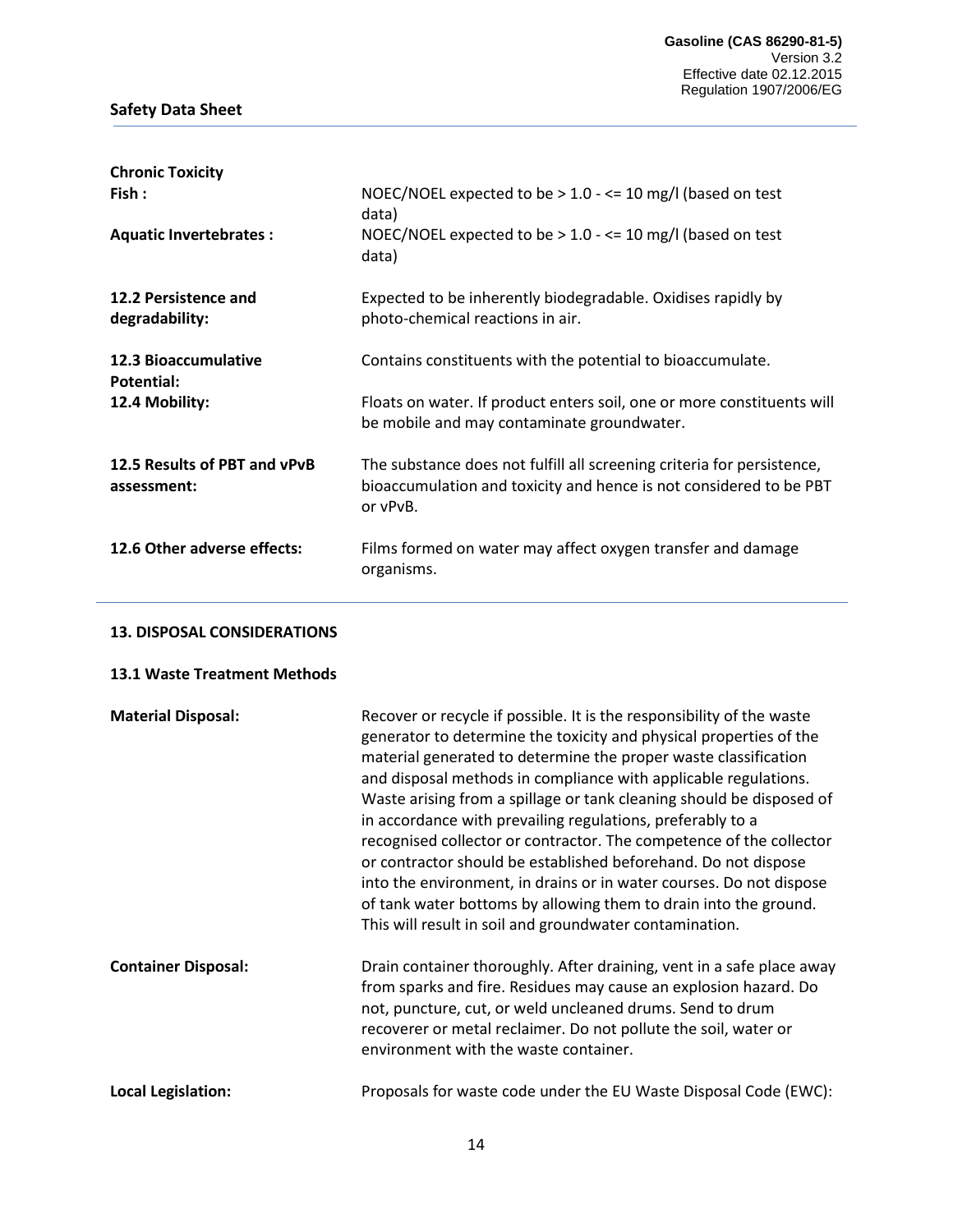13 07 02\* Gasoline 13 07 03\* Other fuels (including mixtures) The number given to waste is associated with proper use. Users must decide if their particular use results in another waste assigned. Disposal should be in accordance with applicable regional, national and local laws and regulations.

#### **14. TRANSPORT INFORMATION**

| <b>ADR/RID</b>                   | Land transport                                                                                       |
|----------------------------------|------------------------------------------------------------------------------------------------------|
| UN No:                           | 1203                                                                                                 |
| <b>UN Proper Shipping Name:</b>  | <b>GASOLINE</b>                                                                                      |
| <b>Transport Hazard Class:</b>   | 3                                                                                                    |
| Packing group:                   | Ш                                                                                                    |
| Danger label (primary risk):     | 3                                                                                                    |
| <b>Hazard identification No:</b> | 33                                                                                                   |
| Classification code:             | F <sub>1</sub>                                                                                       |
| <b>ADN</b>                       | Inland waterways transport                                                                           |
| UN No:                           | 1203                                                                                                 |
| <b>UN Proper Shipping Name:</b>  | <b>GASOLINE</b>                                                                                      |
| <b>Transport Hazard Class:</b>   | 3                                                                                                    |
| Packing group:                   | $\mathbf{I}$                                                                                         |
| <b>Environmental Hazard:</b>     | Yes                                                                                                  |
| <b>IMDG</b>                      | Sea transport                                                                                        |
|                                  |                                                                                                      |
| UN No:                           | 1203                                                                                                 |
| <b>UN Proper Shipping Name:</b>  | <b>GASOLINE</b>                                                                                      |
| <b>Transport Hazard Class:</b>   | 3                                                                                                    |
| Packing group:                   | $\mathbf{H}$                                                                                         |
| Marine pollutant:                | Yes                                                                                                  |
| <b>IATA</b>                      | Air transport                                                                                        |
| UN No:                           | 1203                                                                                                 |
| <b>UN Proper Shipping Name:</b>  | <b>GASOLINE</b>                                                                                      |
| <b>Transport Hazard Class:</b>   | 3                                                                                                    |
| Packing group:                   | $\mathbf{I}$                                                                                         |
| <b>Environmental Hazard:</b>     | Yes                                                                                                  |
| Additional information:          | MARPOL 73/78 Annex I rules apply for bulk shipments by sea.<br>MARPOL 73/78 Annex II not applicable. |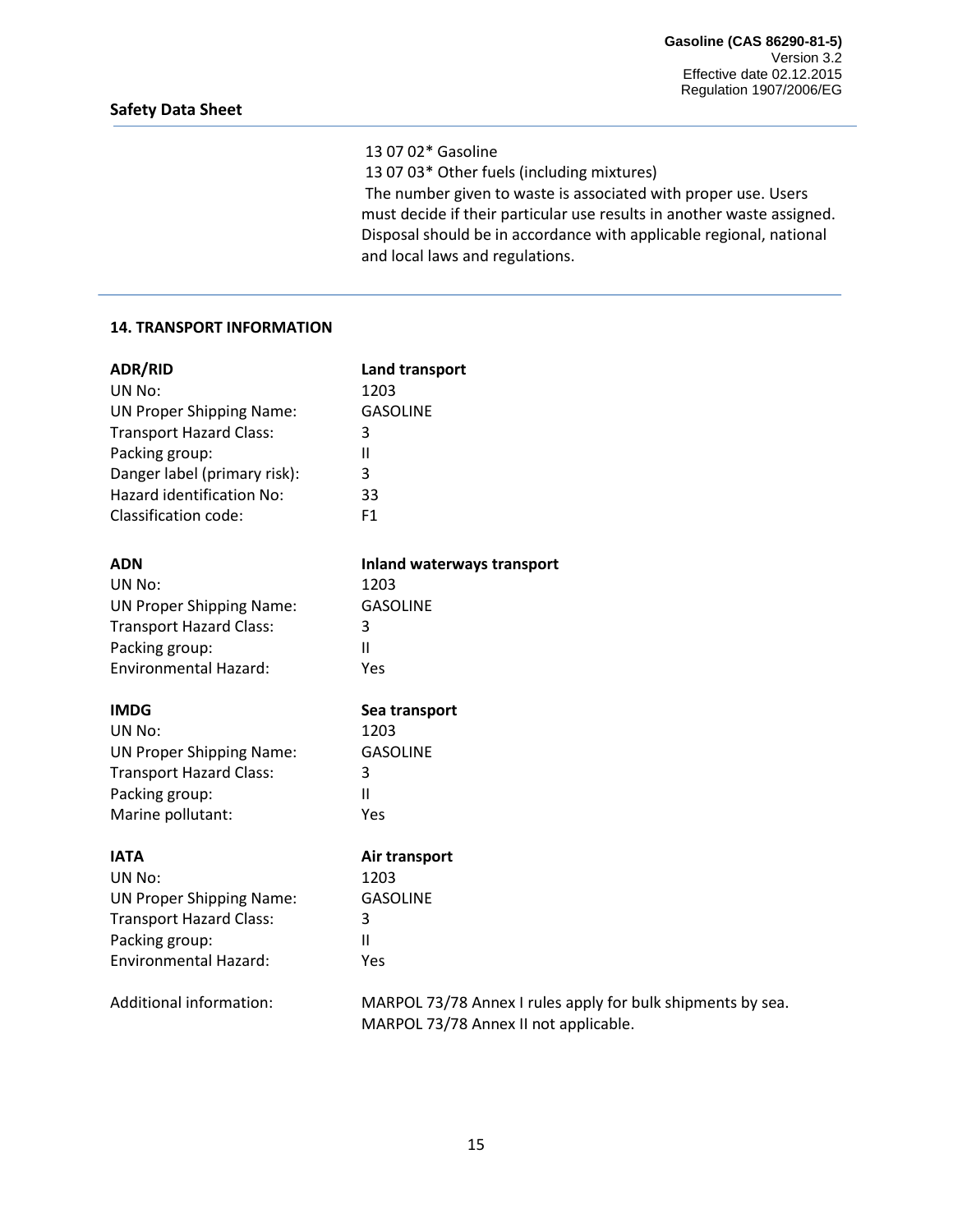# **15. REGULATORY INFORMATION**

The regulatory information is not intended to be comprehensive. Other regulations may apply to this material.

| 15.1 Safety, health and          | EU Regulation (EC) No 1907/2006 (REACH).                       |
|----------------------------------|----------------------------------------------------------------|
| environmental                    | EU Regulation (EC) No 1272/2008 Classification, labelling and  |
| regulations/legislation specific | packaging of chemical substances and mixtures (CLP).           |
| for the substance or mixture     |                                                                |
| <b>15.2 Chemical Safety</b>      | A Chemical Safety Assessment was performed for this substance. |
| Assessment                       |                                                                |

#### **16. OTHER INFORMATION**

| <b>Hazard statement:</b>         | H224: Extremely flammable liquid and vapour.<br>H304: May be fatal if swallowed and enters airways<br>H315: Causes skin irritation<br>H340: May cause genetic defects<br>H350: May cause cancer<br>H361: Suspected of damaging fertility or the unborn child<br>H336: May cause drowsiness or dizziness<br>H411: Toxic to aquatic life with long lasting effects |
|----------------------------------|------------------------------------------------------------------------------------------------------------------------------------------------------------------------------------------------------------------------------------------------------------------------------------------------------------------------------------------------------------------|
| <b>Precautionary statements:</b> | P201: Obtain special instructions before use<br>P202: Do not handle until all safety precautions have been read and                                                                                                                                                                                                                                              |
|                                  | understood                                                                                                                                                                                                                                                                                                                                                       |
|                                  | P210: Keep away from heat/sparks/open flames/hot surfaces - No<br>smoking                                                                                                                                                                                                                                                                                        |
|                                  | P233: Keep container tightly closed                                                                                                                                                                                                                                                                                                                              |
|                                  | P240: Ground/bond container and receiving equipment                                                                                                                                                                                                                                                                                                              |
|                                  | P241: Use explosion-proof electrical/ventilation/ lightning<br>equipment                                                                                                                                                                                                                                                                                         |
|                                  | P242: Use only non-sparing tools                                                                                                                                                                                                                                                                                                                                 |
|                                  | P243: Take precautionary measures against static discharge                                                                                                                                                                                                                                                                                                       |
|                                  | P261: Do not breath fume/gas/mist/vapours/spray                                                                                                                                                                                                                                                                                                                  |
|                                  | P264: Wash hands thoroughly after handling                                                                                                                                                                                                                                                                                                                       |
|                                  | P271: Use only outdoors or in a well-ventilated area                                                                                                                                                                                                                                                                                                             |
|                                  | P273: Avoid release to the environment                                                                                                                                                                                                                                                                                                                           |
|                                  | P280: Wear protective gloves/clothing/eye protection                                                                                                                                                                                                                                                                                                             |
|                                  | P301+P310: IF SWALLOWED: Immediately call a POISON CENTER or<br>doctor/physician                                                                                                                                                                                                                                                                                 |
|                                  | P302+P352: IF ON SKIN: Wash with plenty of soap and water                                                                                                                                                                                                                                                                                                        |
|                                  | P303+P361+P353: IF ON SKIN (or hair): Remove/Take off                                                                                                                                                                                                                                                                                                            |
|                                  | immediately all contaminated clothing. Rinse skin with<br>water/shower                                                                                                                                                                                                                                                                                           |
|                                  | P304+P340: IF INHALED: Remove victim to fresh air and keep at rest                                                                                                                                                                                                                                                                                               |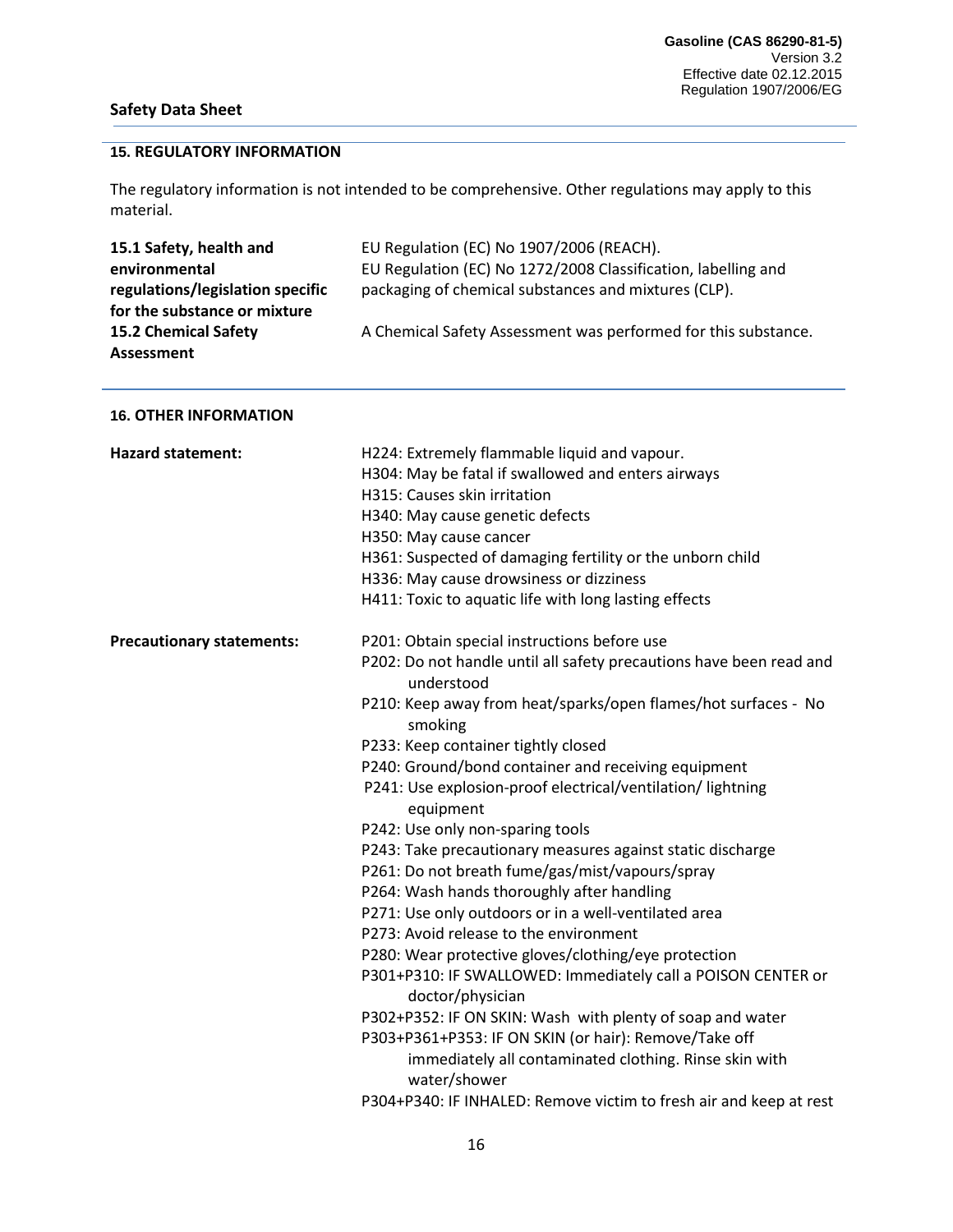|                                                             | in a position comfortable for breathing<br>P308+P313: IF exposed or concerned: Get medical advice/attention<br>P312: Call a POISON CENTER or doctor/physician if you feel unwell<br>P331: Do NOT induce vomiting<br>P332+P313: If skin irritation occurs: Get medical advice/attention<br>P370+P378: In case of fire: Use water spray or foam for extinction<br>P391: Collect spillage<br>P403+P235: Store in a well-ventilated place. Keep cool<br>P405: Store locked up<br>P501: Dispose of contents/container in accordance with<br>local/regional/national/international regulation |
|-------------------------------------------------------------|-----------------------------------------------------------------------------------------------------------------------------------------------------------------------------------------------------------------------------------------------------------------------------------------------------------------------------------------------------------------------------------------------------------------------------------------------------------------------------------------------------------------------------------------------------------------------------------------|
| <b>Recommended Restrictions on</b><br>Use (Advice Against): | This product must not be used in applications other than those<br>recommended in Section 1, without first seeking the advice of the<br>supplier.                                                                                                                                                                                                                                                                                                                                                                                                                                        |
| <b>Additional Information:</b>                              | This document contains important information to ensure the safe<br>storage, handling and use of this product. The information in this<br>document should be brought to the attention of the person in your<br>organisation responsible for advising on safety matters.                                                                                                                                                                                                                                                                                                                  |
| <b>Further Information</b>                                  | This product is intended for use in closed systems only.                                                                                                                                                                                                                                                                                                                                                                                                                                                                                                                                |
| <b>MSDS Distribution:</b>                                   | The information in this document should be made available to all<br>who may handle the product.                                                                                                                                                                                                                                                                                                                                                                                                                                                                                         |
| <b>MSDS Version Number:</b>                                 | 3.2                                                                                                                                                                                                                                                                                                                                                                                                                                                                                                                                                                                     |
| <b>MSDS Effective Date:</b>                                 | 2015-12-02                                                                                                                                                                                                                                                                                                                                                                                                                                                                                                                                                                              |
| <b>MSDS Regulation Disclaimer:</b>                          | This information is based on our current knowledge and is intended<br>to describe the product for the purposes of health, safety and<br>environmental requirements only. It should not therefore be<br>construed as guaranteeing any specific property of the product.                                                                                                                                                                                                                                                                                                                  |
| Disclaimer:                                                 | This information is based on our current knowledge and is intended<br>to describe the product for the purposes of health, safety and<br>environmental requirements only. It should not therefore be<br>construed as guaranteeing any specific property of the product.                                                                                                                                                                                                                                                                                                                  |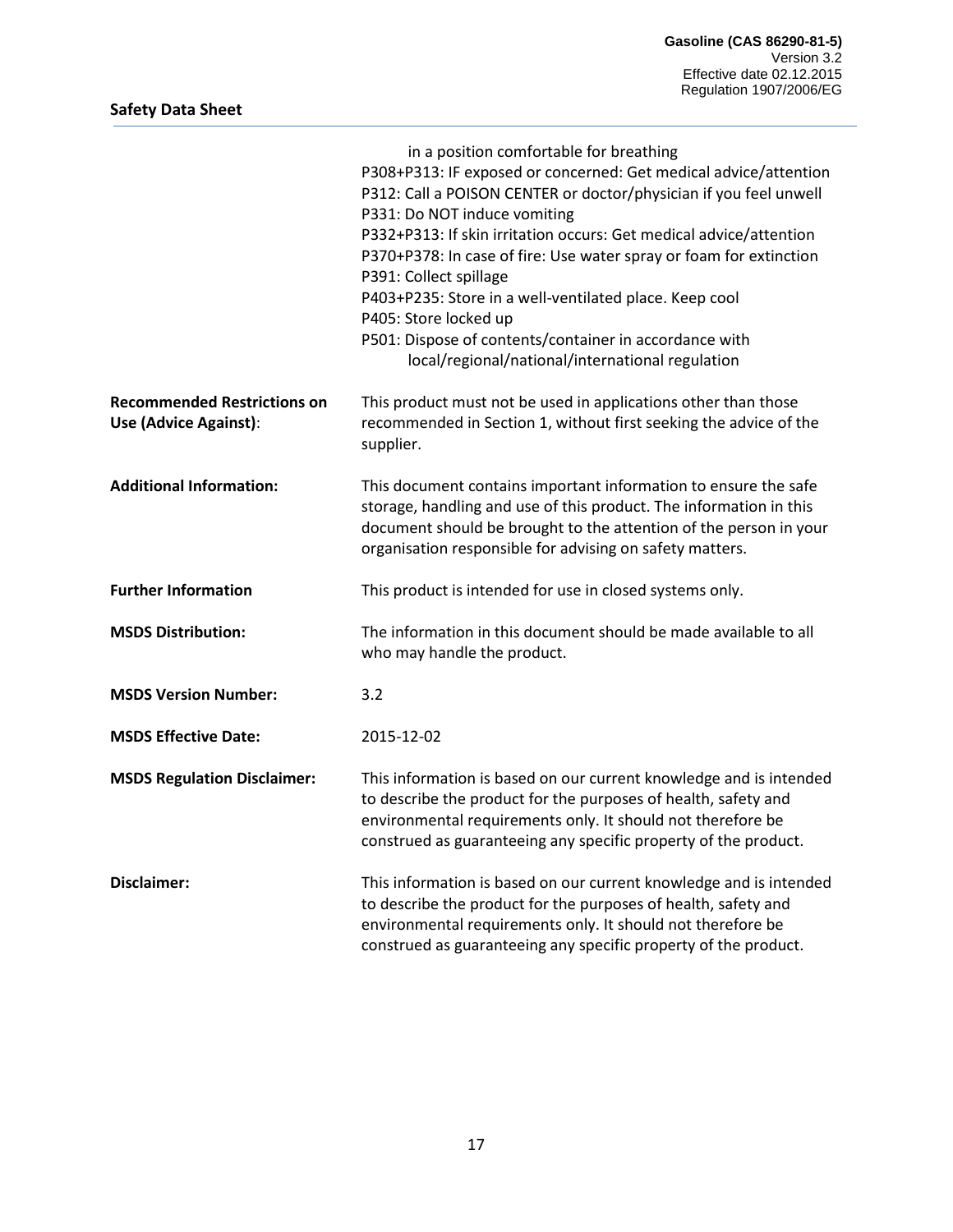# **Identified Uses according to the Use Descriptor System**

| Uses – Worker  |    |                                                                                                   |
|----------------|----|---------------------------------------------------------------------------------------------------|
| <b>Title</b>   | 1. | Manufacture of substance<br>- Industrial                                                          |
| Uses – Worker  |    |                                                                                                   |
| <b>Title</b>   |    | 2. Use as an intermediate<br>Industrial                                                           |
| Uses – Worker  |    |                                                                                                   |
| <b>Title</b>   | 3. | Distribution of substance<br>Industrial<br>$\overline{\phantom{0}}$                               |
| Uses – Worker  |    |                                                                                                   |
| <b>Title</b>   |    | 4. Formulation & (re)packing of substances and mixtures<br>Industrial<br>$\overline{\phantom{0}}$ |
| Uses – Worker  |    |                                                                                                   |
| <b>Title</b>   |    | 5. Use as a fuel                                                                                  |
|                |    | Industrial                                                                                        |
| Uses – Worker  |    |                                                                                                   |
| <b>Title</b>   |    | 6. Use as a fuel<br>Professional<br>$\sim$                                                        |
| Use – Consumer |    |                                                                                                   |
| <b>Title</b>   |    | 7. Use as a fuel                                                                                  |
|                |    | Consumer                                                                                          |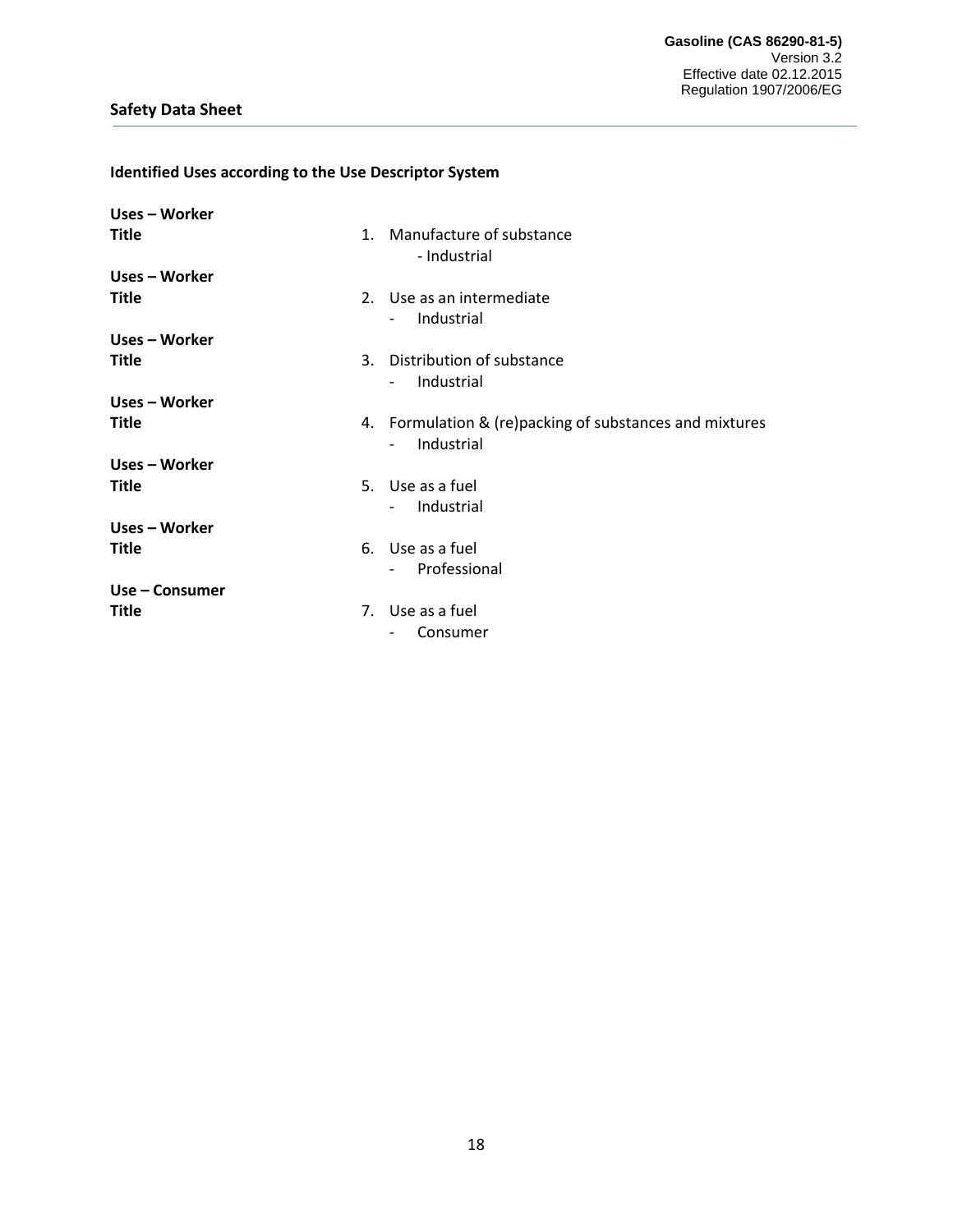# **Abbreviation:**

- SU3 Industrial uses: Uses of substances as such or in preparations at industrial sites
- SU8 Manufacture of bulk, large scale chemicals (including petroleum products)
- SU9 Manufacture of fine chemicals
- SU 10 Formulation [mixing] of preparations and/or re-packaging (excluding alloys)
- SU21 Consumer uses: Private households (= general public = consumers)
- SU22 Professional uses: Public domain (administration, education, entertainment, services, craftsmen)

PC13 - Fuels

- PROC1 Use in closed process, no likelihood of exposure
- PROC2 Use in closed, continuous process with occasional controlled exposure
- PROC3 Use in closed batch process (synthesis or formulation)

PROC8a - Transfer of substance or preparation (charging/discharging) from/to vessels/large containers at non-dedicated facilities

PROC8b - Transfer of substance or preparation (charging/discharging) from/to vessels/large containers at dedicated facilities

PROC15 - Use as laboratory reagent

PROC16 - Using material as fuel sources, limited exposure to unburned product to be expected

ERC1 - Manufacture of substances

ERC2 - Formulation of preparations

ERC3 - Formulation in materials

ERC4 - Industrial use of processing aids in processes and products, not becoming part of articles

- ERC5 Industrial use resulting in inclusion into or onto a matrix
- ERC6a Industrial use resulting in manufacture of another substance (use of intermediates)
- ERC6b Industrial use of reactive processing aids

ERC6c - Industrial use of monomers for manufacture of thermo-plastics

ERC6d - Industrial use of process regulators for polymerisation processes in production of resins,

rubbers, polymers

ERC7 - Industrial use of sub-stances in closed systems

ERC9a - Wide dispersive indoor use of substances in closed systems

ERC9b - Wide dispersive outdoor use of substances in closed systems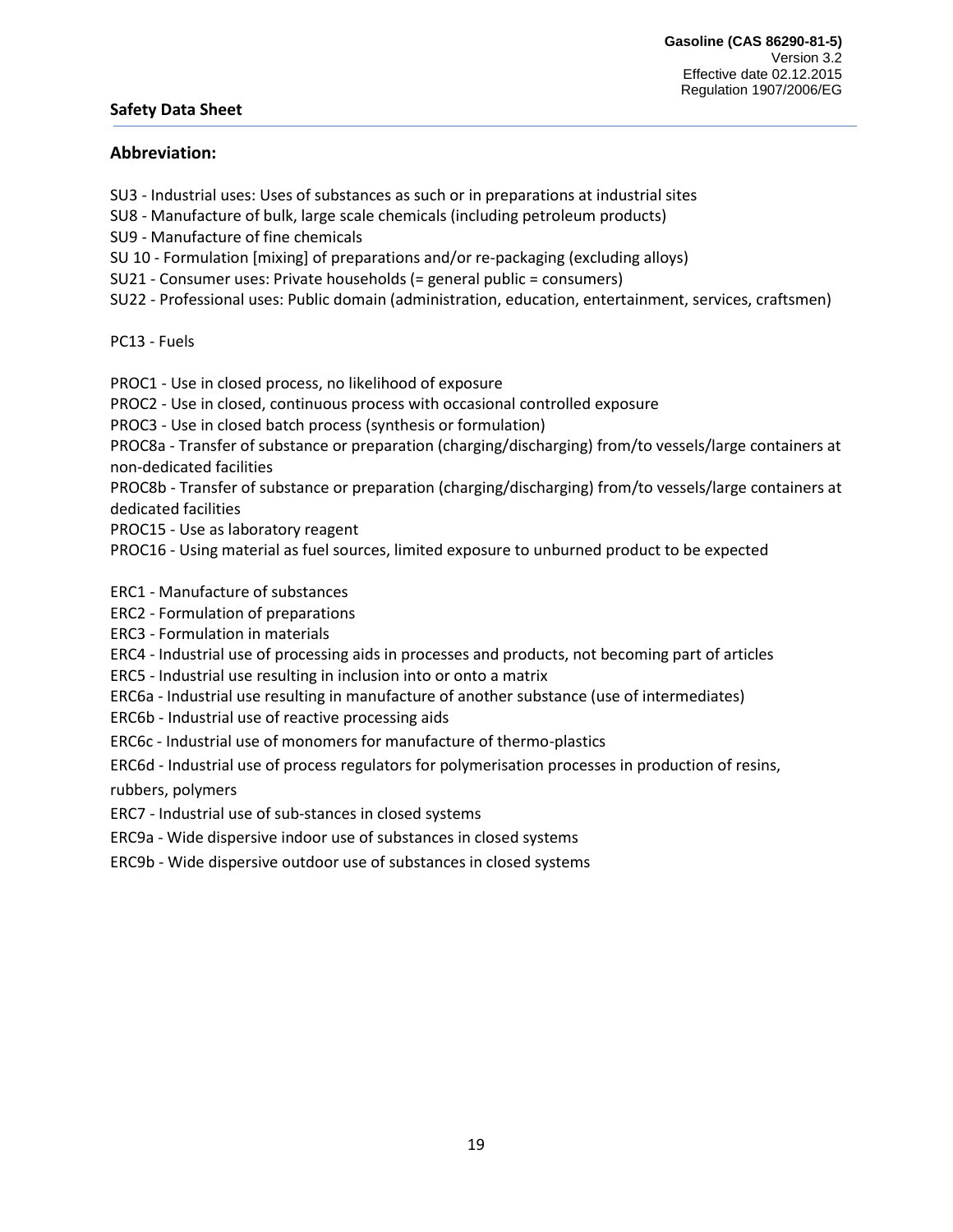# **Exposure Scenario – Worker**

| <b>SECTION 1</b>        | <b>EXPOSURE SCENARIO TITLE</b>                                                                                                                                                                                                                                                                                                                                |
|-------------------------|---------------------------------------------------------------------------------------------------------------------------------------------------------------------------------------------------------------------------------------------------------------------------------------------------------------------------------------------------------------|
| <b>Title</b>            | Manufacture of substance<br>$\mathbf{1}$ .<br>- Industrial                                                                                                                                                                                                                                                                                                    |
| <b>Use Descriptor</b>   | Sector of Use: SU 3, SU8, SU9<br>Process Categories: PROC1, PROC2, PROC3, PROC8a, PROC8b,<br>PROC15<br>Environmental Release Categories: ERC1, ERC4, ESVOC SpERC 1.1.v1                                                                                                                                                                                       |
| <b>Scope of process</b> | Manufacture of the substance or use as a process chemical or<br>extraction agent within closed or contained systems. Includes<br>incidental exposures during recycling/recovery, material transfers,<br>storage, sampling, associated laboratory activities, maintenance and<br>loading (including marine vessel/barge, road/rail car and bulk<br>container). |

| <b>SECTION 2</b> | OPERATIONAL CONDITIONS AND RISK MANAGEMENT MEASURES |
|------------------|-----------------------------------------------------|
|                  |                                                     |

| Section 2.1                                                                          | <b>Control of Worker Exposure</b>                              |  |  |
|--------------------------------------------------------------------------------------|----------------------------------------------------------------|--|--|
| <b>Product Characteristics</b>                                                       |                                                                |  |  |
| Physical form of product                                                             | Liquid, vapour pressure > 10 kPa at STP                        |  |  |
| Concentration of substance in                                                        | Covers percentage substance in the product up to 100 % (unless |  |  |
| product.                                                                             | stated differently).                                           |  |  |
| <b>Frequency and Duration of Use</b>                                                 |                                                                |  |  |
| Covers daily exposures up to 8 hours (unless stated differently).                    |                                                                |  |  |
| <b>Other Operational Conditions affecting Exposure</b>                               |                                                                |  |  |
| Operation is carried out at elevated temperature (> 20°C above ambient temperature). |                                                                |  |  |
| Assumes a good basic standard of occupational hygiene has been implemented.          |                                                                |  |  |

| <b>Contributing Scenarios</b>                    | <b>Risk Management Measures</b>                                                                                                                                                                                                                                                                                                                                                                                                                              |
|--------------------------------------------------|--------------------------------------------------------------------------------------------------------------------------------------------------------------------------------------------------------------------------------------------------------------------------------------------------------------------------------------------------------------------------------------------------------------------------------------------------------------|
| General measures applicable to<br>all activities | Avoid direct skin contact with product. Identify potential areas for<br>indirect skin contact. Wear gloves tested to EN374 (nitrile gloves have<br>the best protection for gasoline), if hand contact with substance<br>likely. Clean up contamination/spills as soon as they occur. Wash off<br>any skin contamination immediately. Provide basic employee training<br>to prevent / minimise exposures and to report any skin problems that<br>may develop. |
| General measures<br>(carcinogens)                | Consider technical advances and process upgrades (including<br>automation) for the elimination of releases. Minimise exposure using<br>measures such as closed systems, dedicated facilities and suitable<br>general/local exhaust ventilation. Drain down systems and clear<br>transfer lines prior to breaking containment. Clean/flush equipment,                                                                                                         |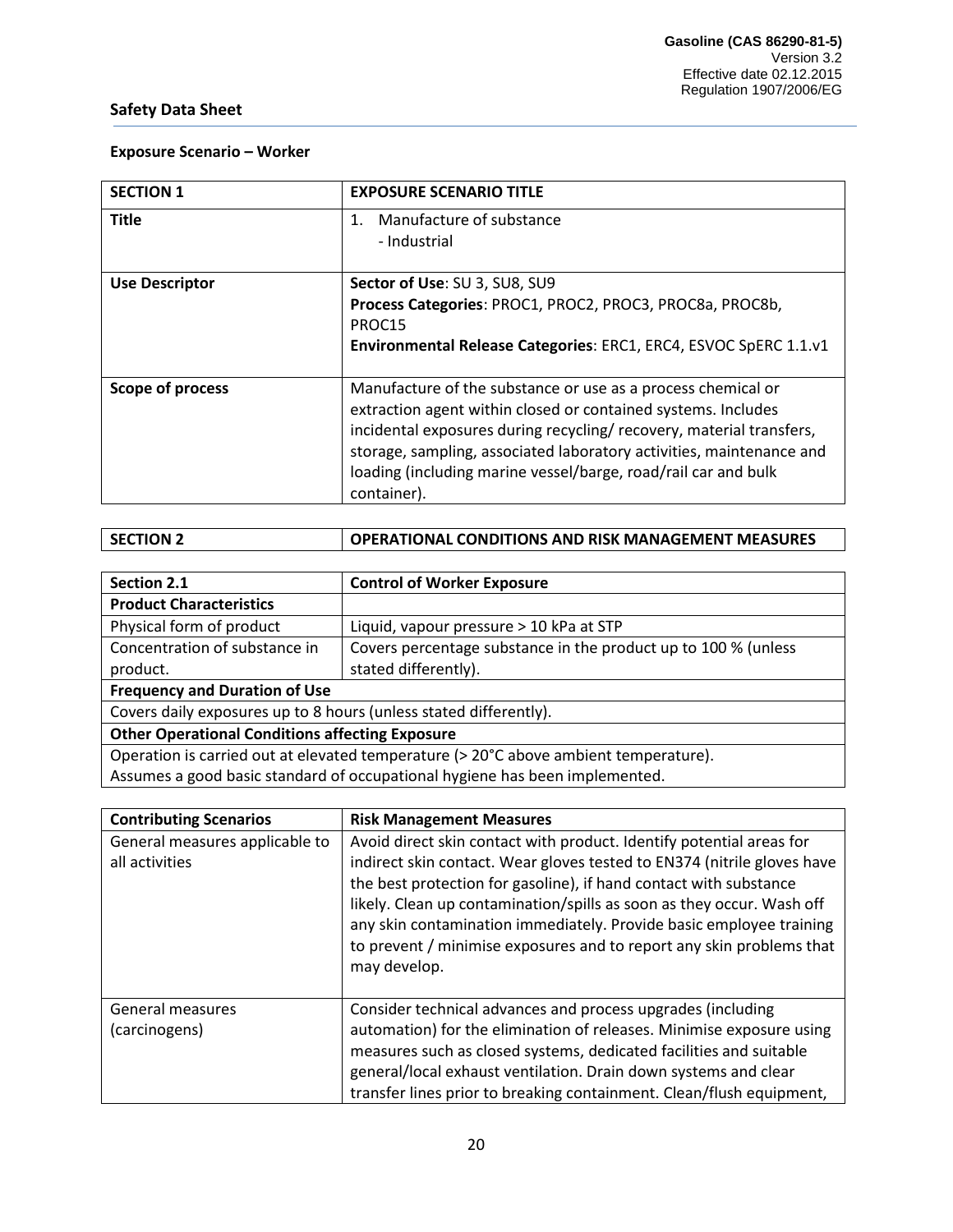|                                                                 | where possible, prior to maintenance.<br>Where there is potential for exposure: restrict access to authorised<br>persons; provide specific activity training to operators to minimise<br>exposures; wear suitable gloves and coveralls to prevent skin<br>contamination; wear respiratory protection when its use is identified<br>for certain contributing scenarios; clear up spills immediately and<br>dispose of wastes safely.<br>Ensure safe systems of work or equivalent arrangements are in place<br>to manage risks. Regularly inspect, test and maintain all control<br>measures. Consider the need for risk based health surveillance. |
|-----------------------------------------------------------------|----------------------------------------------------------------------------------------------------------------------------------------------------------------------------------------------------------------------------------------------------------------------------------------------------------------------------------------------------------------------------------------------------------------------------------------------------------------------------------------------------------------------------------------------------------------------------------------------------------------------------------------------------|
| General exposures (closed<br>systems) with sample<br>collection | Handle substance within a closed system. Sample via a closed loop or<br>other system to avoid exposure. Wear suitable gloves tested to<br>EN374 (nitrile).                                                                                                                                                                                                                                                                                                                                                                                                                                                                                         |
| General exposures (closed<br>systems). Continuous process       | Handle substance within a closed system.                                                                                                                                                                                                                                                                                                                                                                                                                                                                                                                                                                                                           |
| General exposures (closed<br>systems). Batch process            | Handle substance within a closed system. Ensure operation is<br>undertaken outdoors.                                                                                                                                                                                                                                                                                                                                                                                                                                                                                                                                                               |
| Laboratory activities                                           | Handle within a fume cupboard or implement suitable equivalent<br>methods to minimise exposure.                                                                                                                                                                                                                                                                                                                                                                                                                                                                                                                                                    |
| <b>Bulk transfers</b>                                           | Ensure material transfers are under containment or extract<br>ventilation.                                                                                                                                                                                                                                                                                                                                                                                                                                                                                                                                                                         |
| Equipment cleaning and<br>maintenance                           | Drain down and flush system prior to equipment break-in or<br>maintenance. Retain drain downs in sealed storage pending disposal<br>or for subsequent recycle. Clear spills immediately. Wear chemically<br>resistant gloves tested to EN374 (nitrile) in combination with 'basic'<br>employee training.                                                                                                                                                                                                                                                                                                                                           |
| Storage                                                         | Ensure operation is undertaken outdoors. Store substance within a<br>closed system.                                                                                                                                                                                                                                                                                                                                                                                                                                                                                                                                                                |

| Section 2.2                                | <b>Control of Environmental Exposure</b> |             |
|--------------------------------------------|------------------------------------------|-------------|
| Substance is complex UVCB.                 |                                          |             |
| Predominantly hydrophobic.                 |                                          |             |
| <b>Amounts Used</b>                        |                                          |             |
| Fraction of EU tonnage used in region:     |                                          | 0.1         |
| Regional use tonnage (tonnes/year):        |                                          | $1.8E + 07$ |
| Fraction of Regional tonnage used locally: |                                          | 0,03        |
| Annual site tonnage (tonnes/year):         |                                          | $6.0E + 05$ |
| Maximum daily site tonnage (kg/day):       |                                          | $2.0E + 06$ |
| <b>Frequency and Duration of Use</b>       |                                          |             |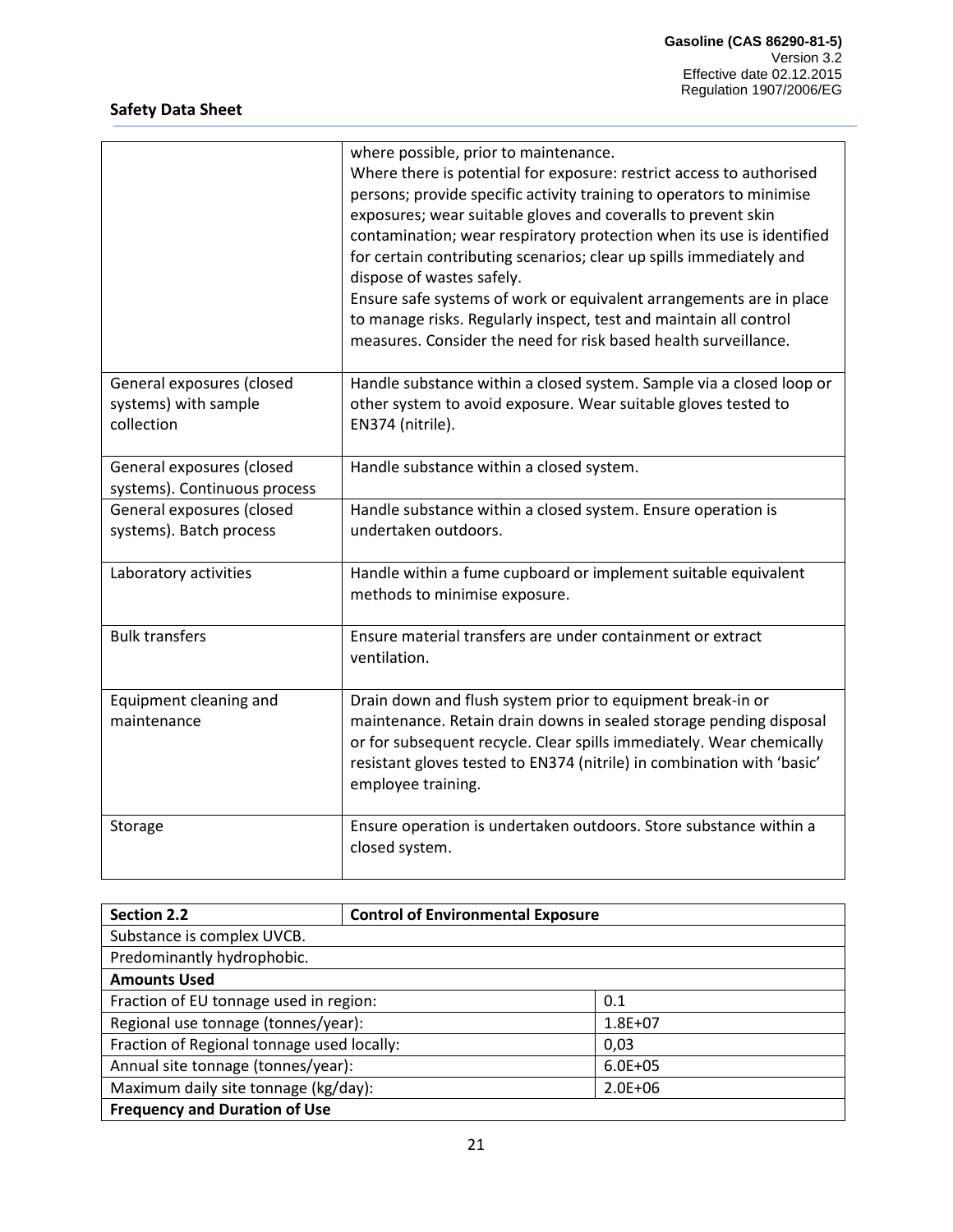| Continuous release.                                                                                    |             |  |  |
|--------------------------------------------------------------------------------------------------------|-------------|--|--|
| Emission Days (days/year):                                                                             | 300         |  |  |
| Environmental factors not influenced by risk management                                                |             |  |  |
| Local freshwater dilution factor:                                                                      | 10          |  |  |
| Local marine water dilution factor:                                                                    | 100         |  |  |
| <b>Other Operational Conditions affecting Environmental Exposure</b>                                   |             |  |  |
| Release fraction to air from process (initial release prior to RMM):                                   | 0.05        |  |  |
| Release fraction to wastewater from process (initial release prior to<br>RMM):                         | 3.0E-03     |  |  |
| Release fraction to soil from process (initial release prior to RMM):                                  | 1.0E-04     |  |  |
| Technical conditions and measures at process level (source) to prevent release                         |             |  |  |
| Common practices vary across sites thus conservative process release estimates used.                   |             |  |  |
| Technical onsite conditions and measures to reduce or limit discharges, air emissions and releases to  |             |  |  |
| soil                                                                                                   |             |  |  |
| Prevent discharge of undissolved substance to or recover from onsite wastewater.                       |             |  |  |
| Risk from environmental exposure is driven by humans via indirect exposure (primarily inhalation).     |             |  |  |
| Onsite waste water treatment required.                                                                 |             |  |  |
| Treat air emission to provide a typical removal efficiency of (%)                                      | 99.0        |  |  |
| Treat onsite wastewater (prior to receiving water discharge) to                                        | 99.1        |  |  |
| provide the required removal efficiency of >= (%)                                                      |             |  |  |
| If discharging to domestic sewage treatment plant, provide the                                         | 80.4        |  |  |
| required onsite wastewater removal efficiency of (%)                                                   |             |  |  |
| Organisational measures to prevent/limit release from site                                             |             |  |  |
| Do not apply industrial sludge to natural soils. Sludge should be incinerated, contained or reclaimed. |             |  |  |
| Conditions and measures related to municipal sewage treatment plant                                    |             |  |  |
| Estimated substance removal from wastewater via domestic sewage                                        | 95.5        |  |  |
| treatment (%)                                                                                          |             |  |  |
| Total efficiency of removal from wastewater after onsite and offsite                                   | 99.1        |  |  |
| (domestic treatment plant) RMMs (%)                                                                    |             |  |  |
| Maximum allowable site tonnage (MSafe) based on release                                                | $2.0E + 06$ |  |  |
| following total wastewater treatment removal (kg/d):                                                   |             |  |  |
| 10000<br>Assumed domestic sewage treatment plant flow (m3/d)                                           |             |  |  |
| Conditions and measures related to external treatment of waste for disposal                            |             |  |  |
| During manufacturing no waste of the substance is generated.                                           |             |  |  |
| Conditions and measures related to external recovery of waste                                          |             |  |  |
| During manufacturing no waste of the substance is generated.                                           |             |  |  |

| <b>SECTION 3</b>                                                                              | <b>EXPOSURE ESTIMATION</b> |
|-----------------------------------------------------------------------------------------------|----------------------------|
| Section 3.1 - Health                                                                          |                            |
| The ECETOC TRA tool has been used to estimate workplace exposures unless otherwise indicated. |                            |

#### **Section 3.2 - Environment**

The Hydrocarbon Block Method has been used to calculate environmental exposure with the Petrorisk model.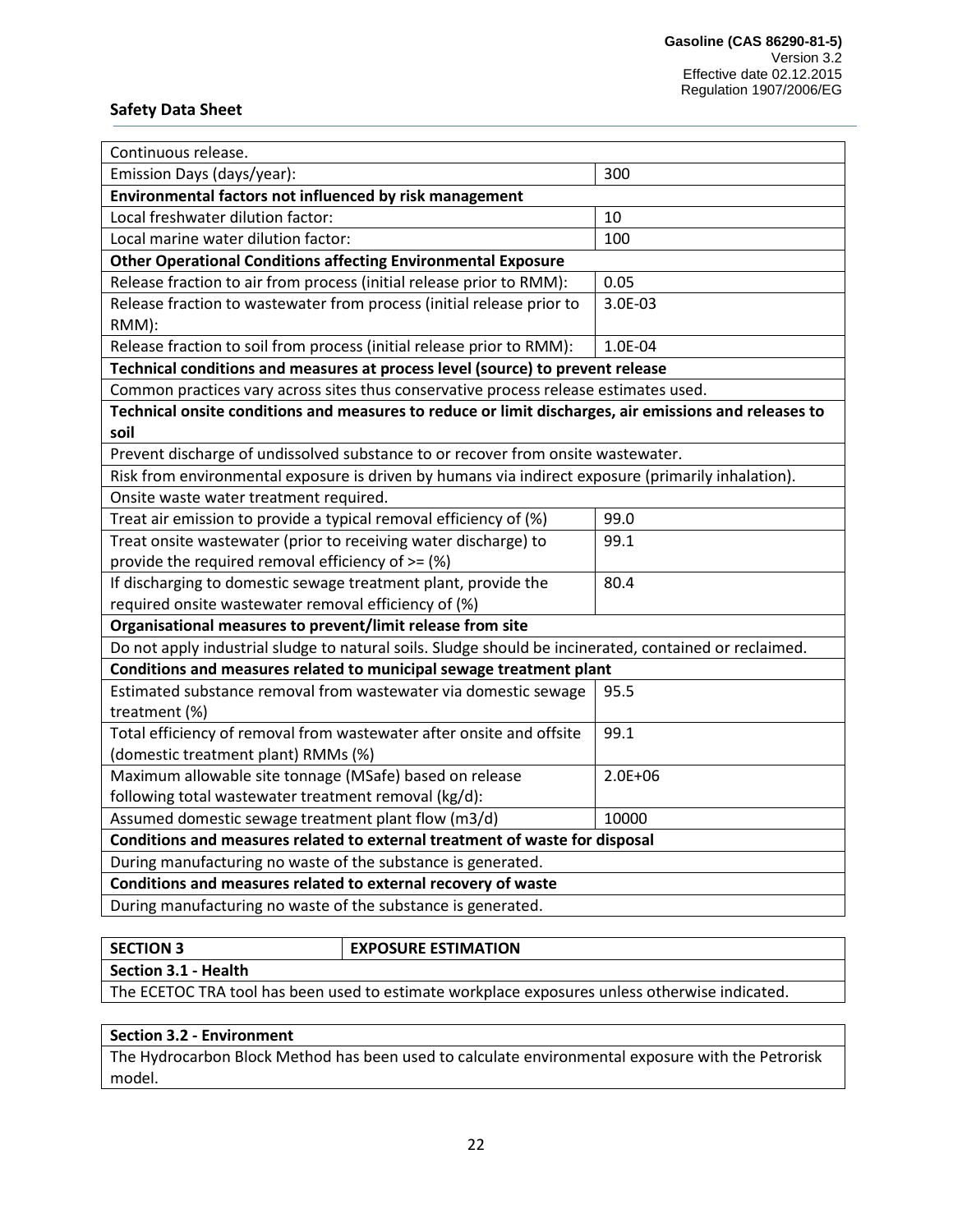| <b>SECTION 4</b>                                                                                                                                           | <b>GUIDANCE TO CHECK COMPLIANCE WITH THE EXPOSURE SCENARIO</b>                      |  |
|------------------------------------------------------------------------------------------------------------------------------------------------------------|-------------------------------------------------------------------------------------|--|
| Section 4.1 - Health                                                                                                                                       |                                                                                     |  |
|                                                                                                                                                            | Predicted exposures are not expected to exceed the DN(M)EL when the Risk Management |  |
| Measures/Operational Conditions outlined in Section 2 are implemented.                                                                                     |                                                                                     |  |
| Available hazard data do not enable the derivation of a DNEL for dermal irritant effects.                                                                  |                                                                                     |  |
| Available hazard data do not enable the derivation of a DNEL for carcinogenic effects.                                                                     |                                                                                     |  |
| Risk Management Measures are based on qualitative risk characterisation.                                                                                   |                                                                                     |  |
| Where other Risk Management Measures/Operational Conditions are adopted, then users should<br>ensure that risks are managed to at least equivalent levels. |                                                                                     |  |
|                                                                                                                                                            |                                                                                     |  |

# **Section 4.2 -Environment**

Guidance is based on assumed operating conditions which may not be applicable to all sites; thus, scaling may be necessary to define appropriate site-specific risk management measures.

Required removal efficiency for wastewater can be achieved using onsite/offsite technologies, either alone or in combination.

Required removal efficiency for air can be achieved using on-site technologies, either alone or in combination.

Further details on scaling and control technologies are provided in SpERC factsheet (http://cefic.org/en/reach-for-industries-libraries.html).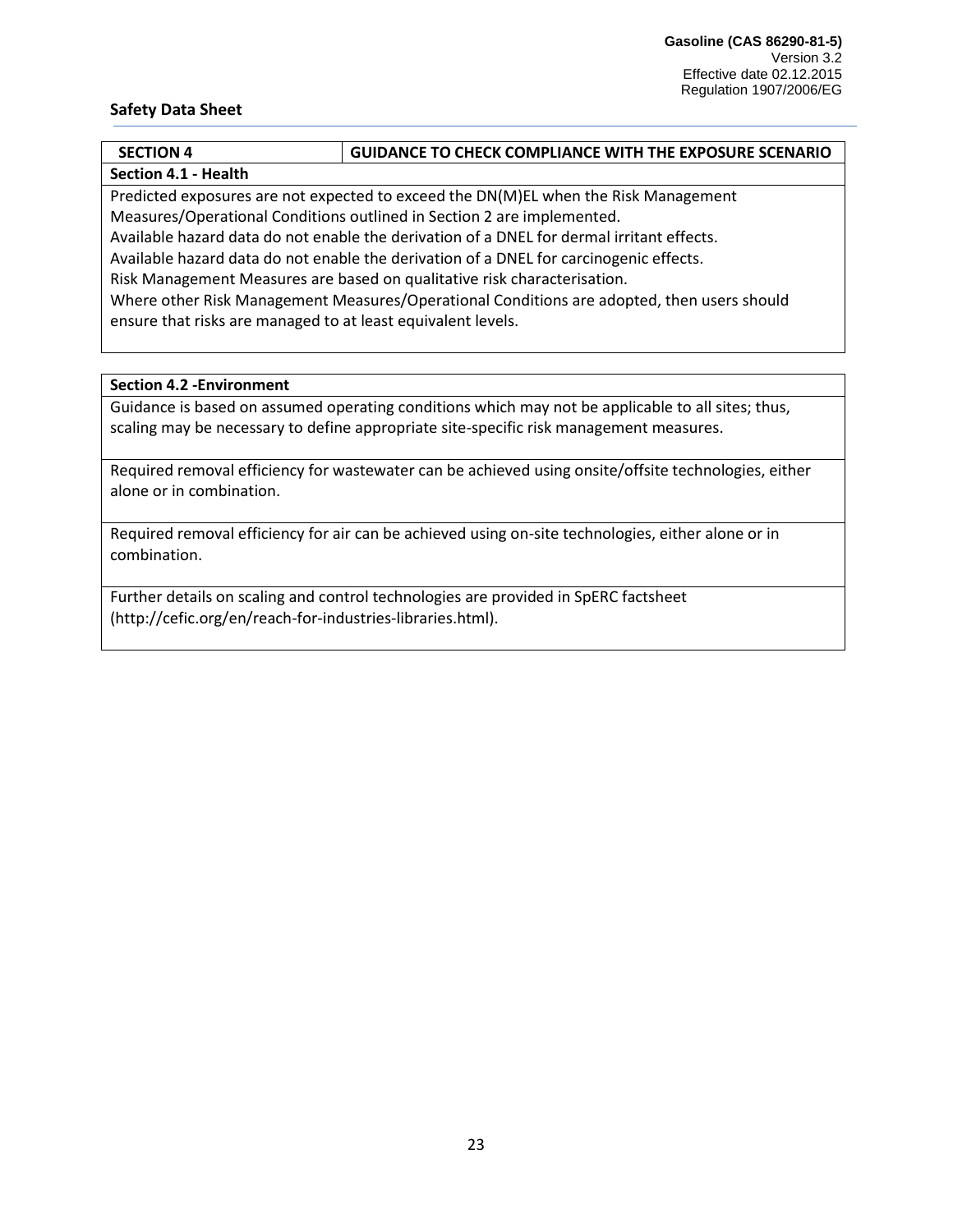# **Exposure Scenario – Worker**

| <b>SECTION 1</b>      | <b>EXPOSURE SCENARIO TITLE</b>                                                                                                                                                                                                                                                                                                                                      |
|-----------------------|---------------------------------------------------------------------------------------------------------------------------------------------------------------------------------------------------------------------------------------------------------------------------------------------------------------------------------------------------------------------|
| <b>Title</b>          | 2. Use as an intermediate<br>- Industrial                                                                                                                                                                                                                                                                                                                           |
| <b>Use Descriptor</b> | Sector of Use: SU3, SU8, SU9<br>Process Categories: PROC1, PROC2, PROC3, PROC4, PROC8a,<br>PROC8b, PROC15<br>Environmental Release Categories: ERC 6A, ESVOC SpERC 6.1a.v1                                                                                                                                                                                          |
| Scope of process      | Use of substance as an intermediate within closed or contained<br>systems (not related to Strictly Controlled Conditions). Includes<br>incidental exposures during recycling/recovery, material transfers,<br>storage, sampling, associated laboratory activities, maintenance and<br>loading (including marine vessel/barge, road/rail car and bulk<br>container). |

# **SECTION 2** OPERATIONAL CONDITIONS AND RISK MANAGEMENT MEASURES

| Section 2.1                                                                          | <b>Control of Worker Exposure</b>                             |  |
|--------------------------------------------------------------------------------------|---------------------------------------------------------------|--|
| <b>Product Characteristics</b>                                                       |                                                               |  |
| Physical form of product                                                             | Liquid, vapour pressure > 10 kPa at STP                       |  |
| Concentration of substance in                                                        | Covers percentage substance in the product up to 100% (unless |  |
| product.                                                                             | stated differently).                                          |  |
| <b>Frequency and Duration of Use</b>                                                 |                                                               |  |
| Covers daily exposures up to 8 hours (unless stated differently).                    |                                                               |  |
| <b>Other Operational Conditions affecting Exposure</b>                               |                                                               |  |
| Operation is carried out at elevated temperature (> 20°C above ambient temperature). |                                                               |  |
| Assumes a good basic standard of occupational hygiene has been implemented.          |                                                               |  |

| <b>Contributing Scenarios</b>            | <b>Risk Management Measures</b>                                                                                                                                                                                                                                                                                                                                                                                                                              |
|------------------------------------------|--------------------------------------------------------------------------------------------------------------------------------------------------------------------------------------------------------------------------------------------------------------------------------------------------------------------------------------------------------------------------------------------------------------------------------------------------------------|
| General measures (skin<br>irritants)     | Avoid direct skin contact with product. Identify potential areas for<br>indirect skin contact. Wear gloves tested to EN374 (nitrile gloves have<br>the best protection for gasoline), if hand contact with substance<br>likely. Clean up contamination/spills as soon as they occur. Wash off<br>any skin contamination immediately. Provide basic employee training<br>to prevent / minimise exposures and to report any skin problems that<br>may develop. |
| <b>General measures</b><br>(carcinogens) | Consider technical advances and process upgrades (including<br>automation) for the elimination of releases. Minimise exposure using<br>measures such as closed systems, dedicated facilities and suitable<br>general/local exhaust ventilation. Drain down systems and clear<br>transfer lines prior to breaking containment. Clean/flush equipment,                                                                                                         |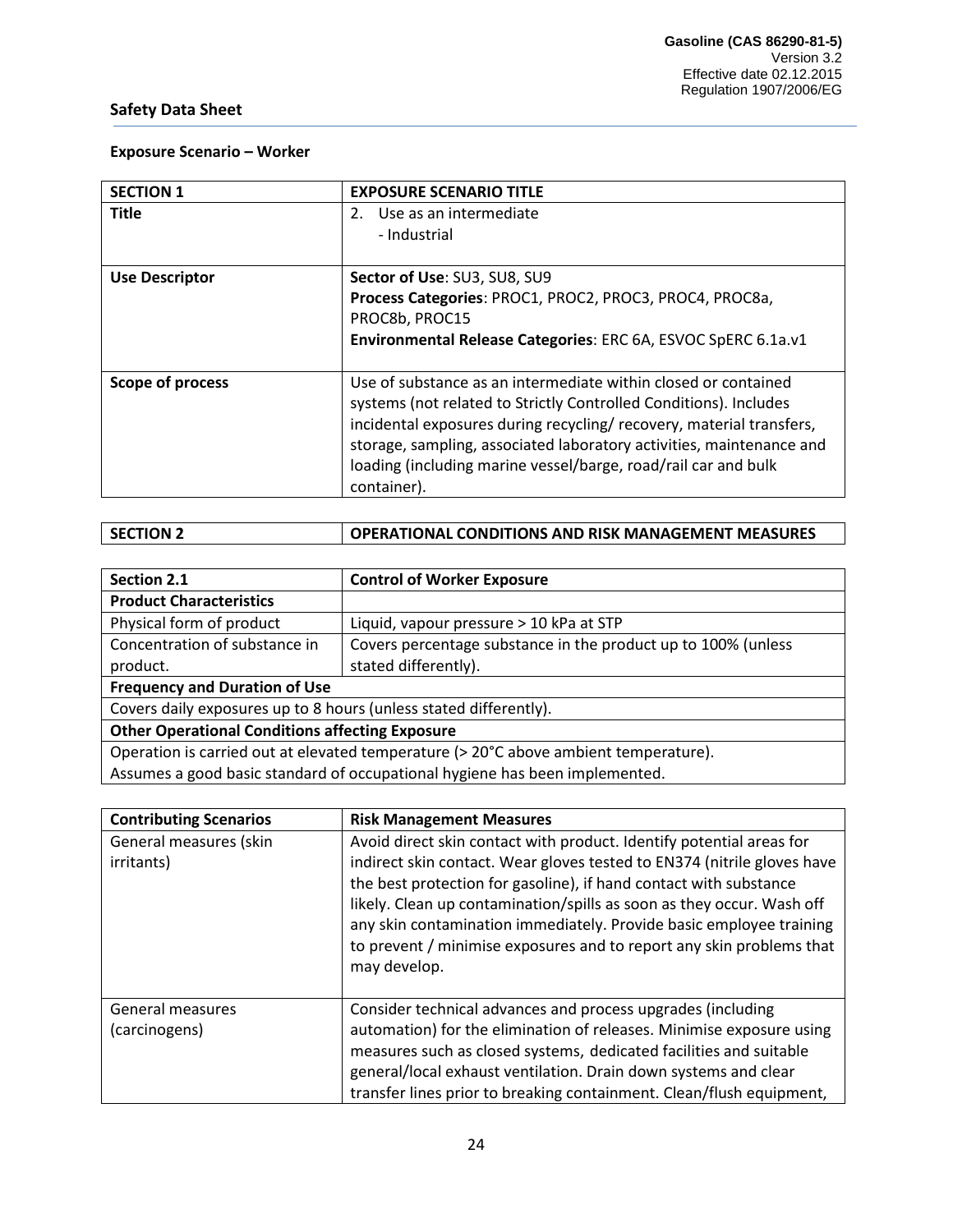|                                                              | where possible, prior to maintenance.<br>Where there is potential for exposure: restrict access to authorised<br>persons; provide specific activity training to operators to minimise<br>exposures; wear suitable gloves and coveralls to prevent skin<br>contamination; wear respiratory protection when its use is identified<br>for certain contributing scenarios; clear up spills immediately and<br>dispose of wastes safely.<br>Ensure safe systems of work or equivalent arrangements are in place<br>to manage risks. Regularly inspect, test and maintain all control<br>measures. Consider the need for risk based health surveillance. |
|--------------------------------------------------------------|----------------------------------------------------------------------------------------------------------------------------------------------------------------------------------------------------------------------------------------------------------------------------------------------------------------------------------------------------------------------------------------------------------------------------------------------------------------------------------------------------------------------------------------------------------------------------------------------------------------------------------------------------|
| General exposures (closed<br>systems) with sample collection | Handle substance within a closed system. Sample via a closed loop or<br>other system to avoid exposure. Wear suitable gloves (nitrile).                                                                                                                                                                                                                                                                                                                                                                                                                                                                                                            |
| General exposures (closed<br>systems)                        | Handle substance within a closed system. Ensure operation is<br>undertaken outdoors.                                                                                                                                                                                                                                                                                                                                                                                                                                                                                                                                                               |
| Laboratory activities                                        | Handle within a fume cupboard or implement suitable equivalent<br>methods to minimise exposure.                                                                                                                                                                                                                                                                                                                                                                                                                                                                                                                                                    |
| <b>Bulk transfers</b>                                        | Ensure material transfers are under containment or extract<br>ventilation.                                                                                                                                                                                                                                                                                                                                                                                                                                                                                                                                                                         |
| Equipment cleaning and<br>maintenance                        | Drain down and flush system prior to equipment break-in or<br>maintenance. Retain drain downs in sealed storage pending disposal<br>or for subsequent recycle. Clear spills immediately. Wear chemically<br>resistant gloves (nitrile) in combination with 'basic' employee<br>training.                                                                                                                                                                                                                                                                                                                                                           |
| Storage                                                      | Ensure operation is undertaken outdoors. Store substance within a<br>closed system.                                                                                                                                                                                                                                                                                                                                                                                                                                                                                                                                                                |

| <b>Section 2.2</b>                         | <b>Control of Environmental Exposure</b> |              |
|--------------------------------------------|------------------------------------------|--------------|
| Substance is complex UVCB.                 |                                          |              |
| Predominantly hydrophobic.                 |                                          |              |
| <b>Amounts Used</b>                        |                                          |              |
| Fraction of EU tonnage used in region:     |                                          | 0.1          |
| Regional use tonnage (tonnes/year):        |                                          | $2.21E + 06$ |
| Fraction of Regional tonnage used locally: |                                          | 6.8E-03      |
| Annual site tonnage (tonnes/year):         |                                          | $1.5E + 04$  |
| Maximum daily site tonnage (kg/day):       |                                          | $5.0E + 04$  |
| <b>Frequency and Duration of Use</b>       |                                          |              |
| Continuous release.                        |                                          |              |
| Emission Days (days/year):                 |                                          | 300          |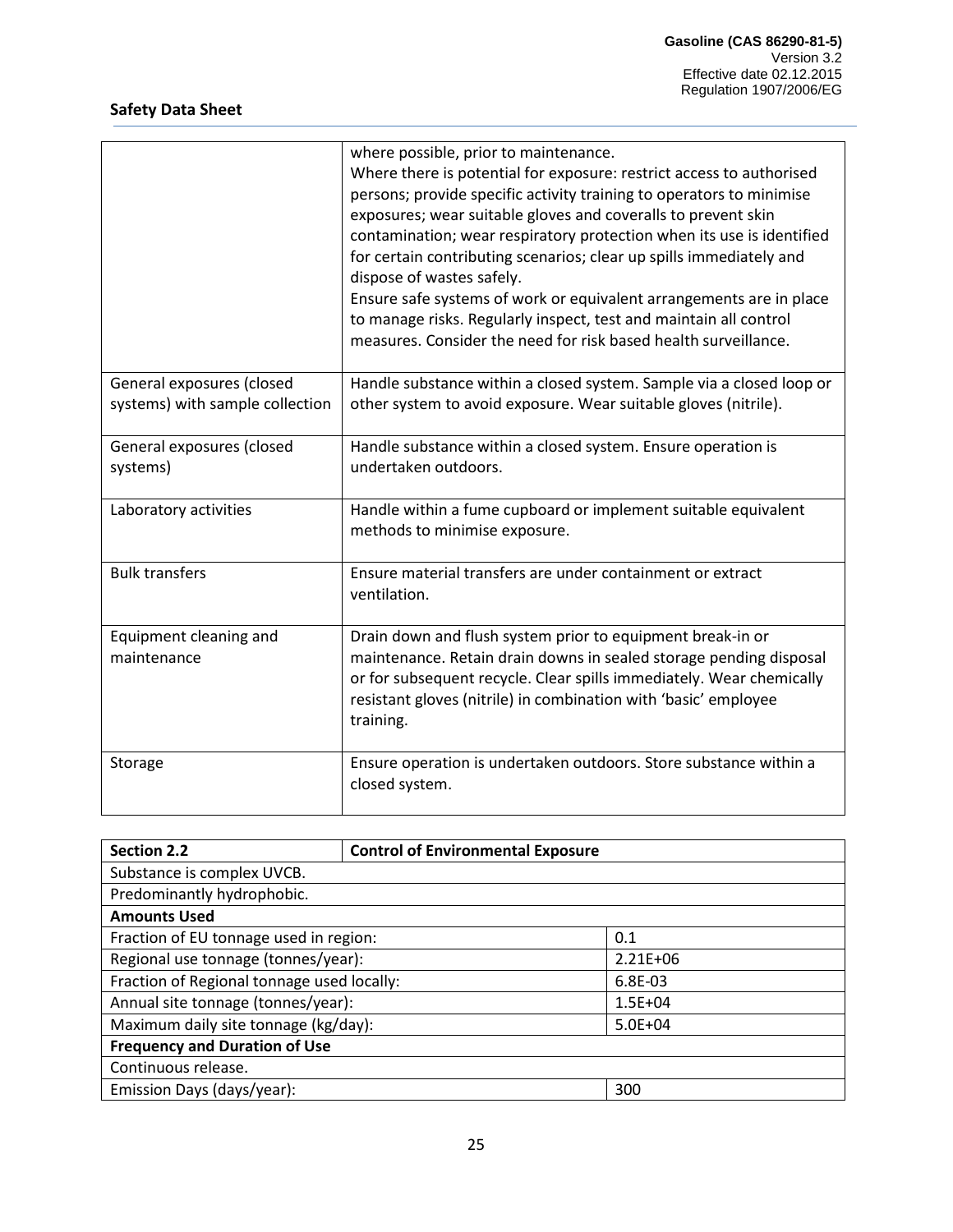| Environmental factors not influenced by risk management                                                |             |
|--------------------------------------------------------------------------------------------------------|-------------|
| Local freshwater dilution factor:                                                                      | 10          |
| Local marine water dilution factor:                                                                    | 100         |
| <b>Other Operational Conditions affecting Environmental Exposure</b>                                   |             |
| Release fraction to air from process (initial release prior to RMM):                                   | 0.025       |
| Release fraction to wastewater from process (initial release prior to                                  | 3.0E-03     |
| RMM):                                                                                                  |             |
| Release fraction to soil from process (initial release prior to RMM):                                  | 1.0E-03     |
| Technical conditions and measures at process level (source) to prevent release                         |             |
| Common practices vary across sites thus conservative process release estimates used.                   |             |
| Technical onsite conditions and measures to reduce or limit discharges, air emissions and releases to  |             |
| soil                                                                                                   |             |
| Prevent discharge of undissolved substance to or recover from onsite wastewater.                       |             |
| Risk from environmental exposure is driven by freshwater sediment.                                     |             |
| If discharging to domestic sewage treatment plant, no secondary wastewater treatment required.         |             |
| Treat air emission to provide a typical removal efficiency of (%)                                      | 80          |
| Treat onsite wastewater (prior to receiving water discharge) to                                        | 92.9        |
| provide the required removal efficiency of >= (%)                                                      |             |
| If discharging to domestic sewage treatment plant, provide the                                         | $\mathbf 0$ |
| required onsite wastewater removal efficiency of (%)                                                   |             |
| Organisational measures to prevent/limit release from site                                             |             |
| Do not apply industrial sludge to natural soils. Sludge should be incinerated, contained or reclaimed. |             |
| Conditions and measures related to municipal sewage treatment plant                                    |             |
| Estimated substance removal from wastewater via domestic sewage                                        | 95.5        |
| treatment (%)                                                                                          |             |
| Total efficiency of removal from wastewater after onsite and offsite                                   | 95.5        |
| (domestic treatment plant) RMMs (%)                                                                    |             |
| Maximum allowable site tonnage (MSafe) based on release following                                      | 781E+04     |
| total wastewater treatment removal (kg/d)                                                              |             |
| Assumed domestic sewage treatment plant flow (m3/d)<br>2000                                            |             |
| Conditions and measures related to external treatment of waste for disposal                            |             |
| This substance is consumed during use and no waste of substance is generated.                          |             |
| Conditions and measures related to external recovery of waste                                          |             |
| This substance is consumed during use and no waste of substance is generated.                          |             |

| <b>SECTION 3</b>                                                                              | <b>EXPOSURE ESTIMATION</b> |
|-----------------------------------------------------------------------------------------------|----------------------------|
| Section 3.1 - Health                                                                          |                            |
| The ECETOC TRA tool has been used to estimate workplace exposures unless otherwise indicated. |                            |

# **Section 3.2 - Environment**

The Hydrocarbon Block Method has been used to calculate environmental exposure with the Petrorisk model.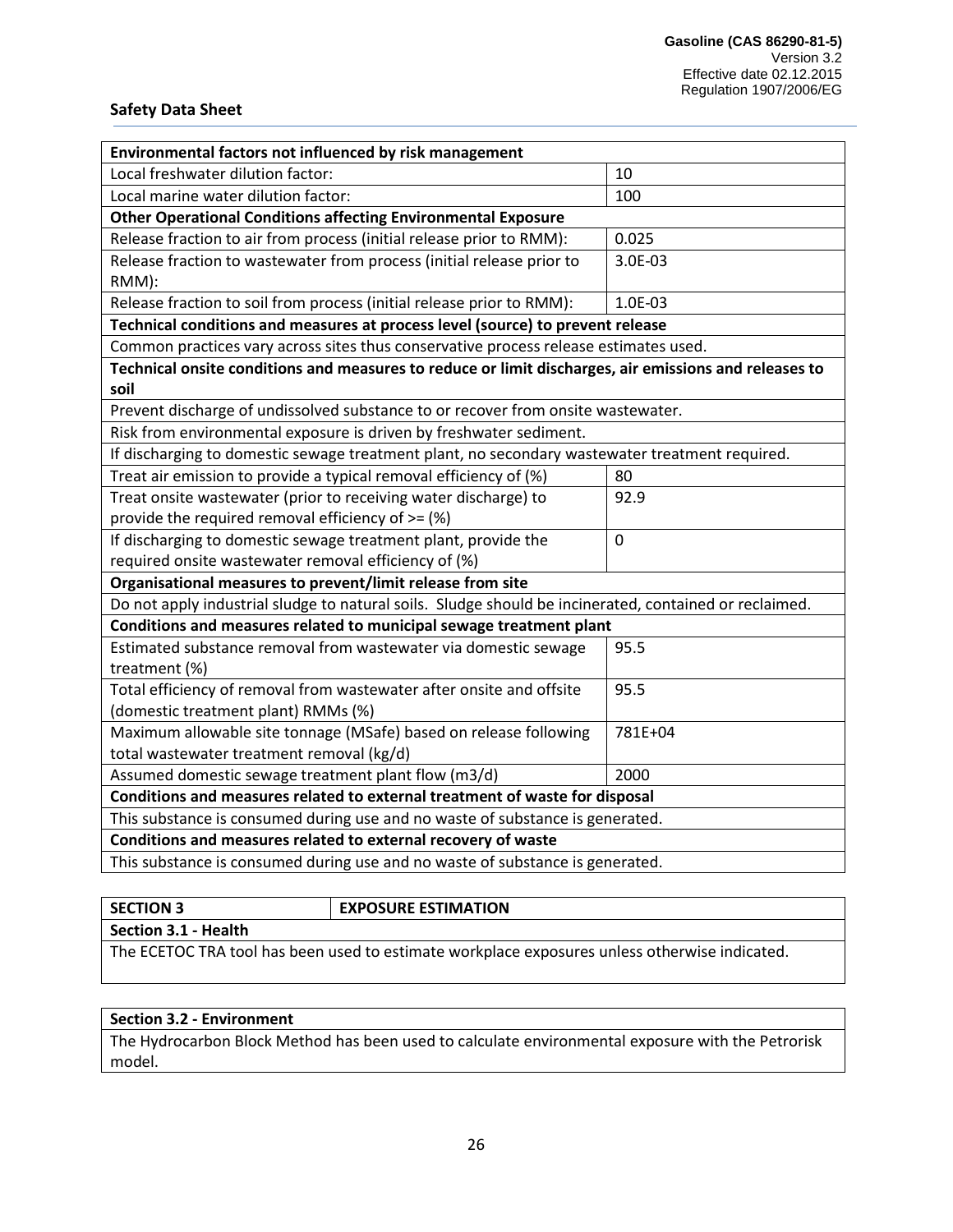| <b>SECTION 4</b>                                                                           | <b>GUIDANCE TO CHECK COMPLIANCE WITH THE EXPOSURE SCENARIO</b>                      |  |
|--------------------------------------------------------------------------------------------|-------------------------------------------------------------------------------------|--|
| Section 4.1 - Health                                                                       |                                                                                     |  |
|                                                                                            | Predicted exposures are not expected to exceed the DN(M)EL when the Risk Management |  |
| Measures/Operational Conditions outlined in Section 2 are implemented.                     |                                                                                     |  |
| Available hazard data do not enable the derivation of a DNEL for dermal irritant effects.  |                                                                                     |  |
| Available hazard data do not enable the derivation of a DNEL for carcinogenic effects.     |                                                                                     |  |
| Risk Management Measures are based on qualitative risk characterisation.                   |                                                                                     |  |
| Where other Risk Management Measures/Operational Conditions are adopted, then users should |                                                                                     |  |
| ensure that risks are managed to at least equivalent levels.                               |                                                                                     |  |
|                                                                                            |                                                                                     |  |

# **Section 4.2 -Environment**

Guidance is based on assumed operating conditions which may not be applicable to all sites; thus, scaling may be necessary to define appropriate site-specific risk management measures.

Required removal efficiency for wastewater can be achieved using onsite/offsite technologies, either alone or in combination.

Required removal efficiency for air can be achieved using on-site technologies, either alone or in combination.

Further details on scaling and control technologies are provided in SpERC factsheet [\(http://cefic.org/en/reach-for-industries-libraries.html\)](http://cefic.org/en/reach-for-industries-libraries.html).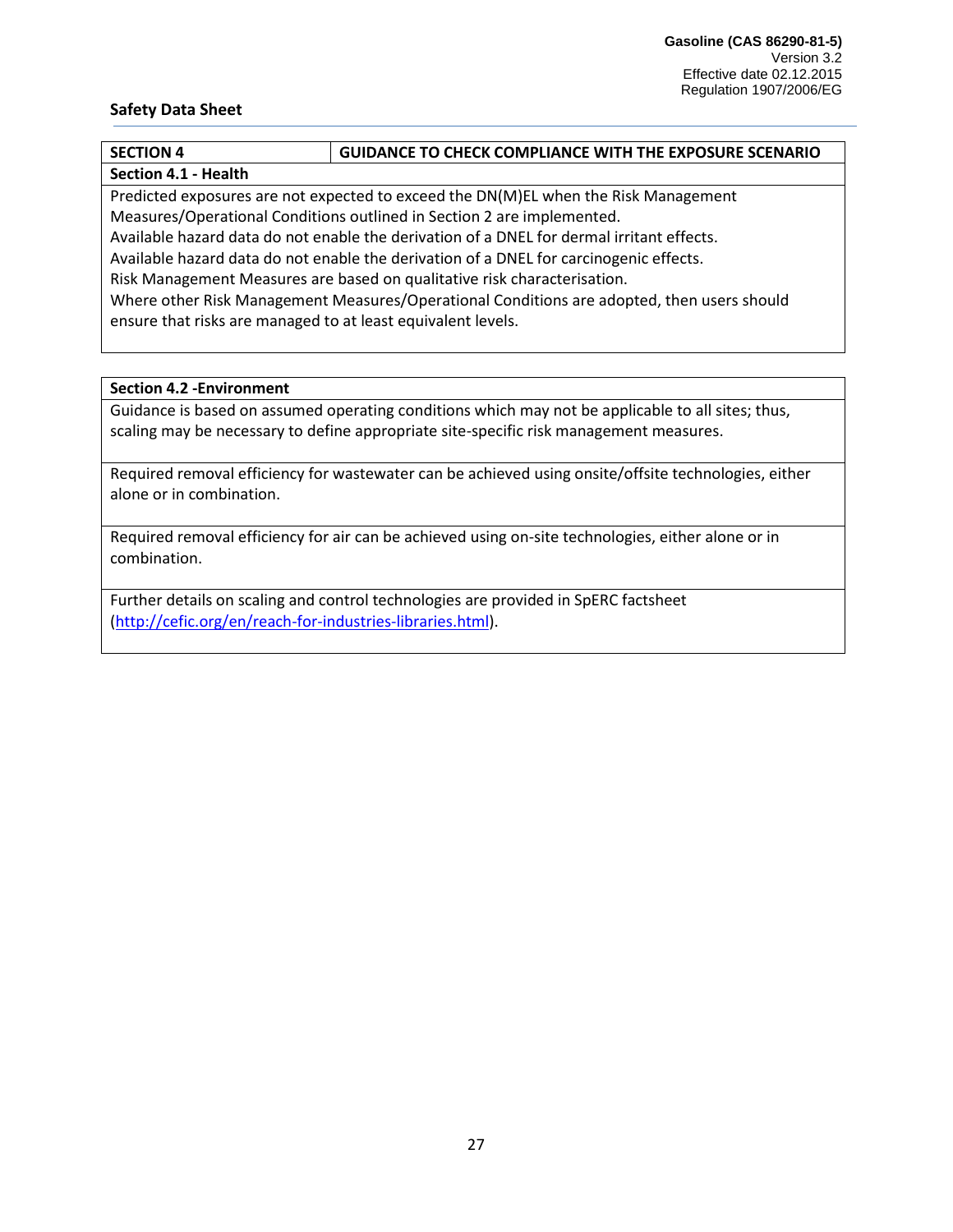# **Exposure Scenario – Worker**

| <b>SECTION 1</b>      | <b>EXPOSURE SCENARIO TITLE</b>                                      |
|-----------------------|---------------------------------------------------------------------|
| <b>Title</b>          | Distribution of substance<br>3.                                     |
|                       | - Industrial                                                        |
|                       |                                                                     |
| <b>Use Descriptor</b> | Sector of Use: SU3                                                  |
|                       | Process Categories: PROC1, PROC2, PROC3, PROC8a, PROC8b, PROC15     |
|                       | Environmental Release Categories: ERC1, ERC2, ERC3, ERC4, ERC5,     |
|                       | ERC6A, ERC6B, ERC6C, ERC6D, ERC7, ESVOC SpERC 1.1b.v1               |
|                       |                                                                     |
| Scope of process      | Bulk loading (including marine vessel/barge, rail/road car and IBC  |
|                       | loading) of substance within closed or contained systems, including |
|                       | incidental exposures during its sampling, storage, unloading,       |
|                       | maintenance and associated laboratory activities.                   |

| <b>SECTION 2</b> | OPERATIONAL CONDITIONS AND RISK MANAGEMENT |
|------------------|--------------------------------------------|
|                  | <b>MEASURES</b>                            |

| Section 2.1                                                                              | <b>Control of Worker Exposure</b>                                     |  |
|------------------------------------------------------------------------------------------|-----------------------------------------------------------------------|--|
| <b>Product Characteristics</b>                                                           |                                                                       |  |
| Physical form of product                                                                 | Liquid, vapour pressure > 10 kPa at STP                               |  |
| Concentration of substance in                                                            | Covers percentage substance in the product up to 100 % (unless stated |  |
| product.                                                                                 | differently).                                                         |  |
| <b>Frequency and Duration of Use</b>                                                     |                                                                       |  |
| Covers daily exposures up to 8 hours (unless stated differently).                        |                                                                       |  |
| <b>Other Operational Conditions affecting Exposure</b>                                   |                                                                       |  |
| Assumes use at not more than 20°C above ambient temperature (unless stated differently). |                                                                       |  |
| Assumes a good basic standard of occupational hygiene has been implemented.              |                                                                       |  |

| <b>Contributing Scenarios</b>        | <b>Risk Management Measures</b>                                                                                                                                                                                                                                                                                                                                                                                                                                                                 |
|--------------------------------------|-------------------------------------------------------------------------------------------------------------------------------------------------------------------------------------------------------------------------------------------------------------------------------------------------------------------------------------------------------------------------------------------------------------------------------------------------------------------------------------------------|
| General measures (skin<br>irritants) | Avoid direct skin contact with product. Identify potential areas for<br>indirect skin contact. Wear gloves tested to EN374 (nitrile gloves have<br>the best protection for gasoline), if hand contact with substance<br>likely. Clean up contamination/spills as soon as they occur. Wash off<br>any skin contamination immediately. Provide basic employee training<br>to prevent / minimise exposures and to report any skin problems that<br>may develop.                                    |
| General measures<br>(carcinogens)    | Consider technical advances and process upgrades (including<br>automation) for the elimination of releases. Minimise exposure using<br>measures such as closed systems, dedicated facilities and suitable<br>general/local exhaust ventilation. Drain down systems and clear<br>transfer lines prior to breaking containment. Clean/flush equipment,<br>where possible, prior to maintenance. Where there is potential for<br>exposure: restrict access to authorised persons; provide specific |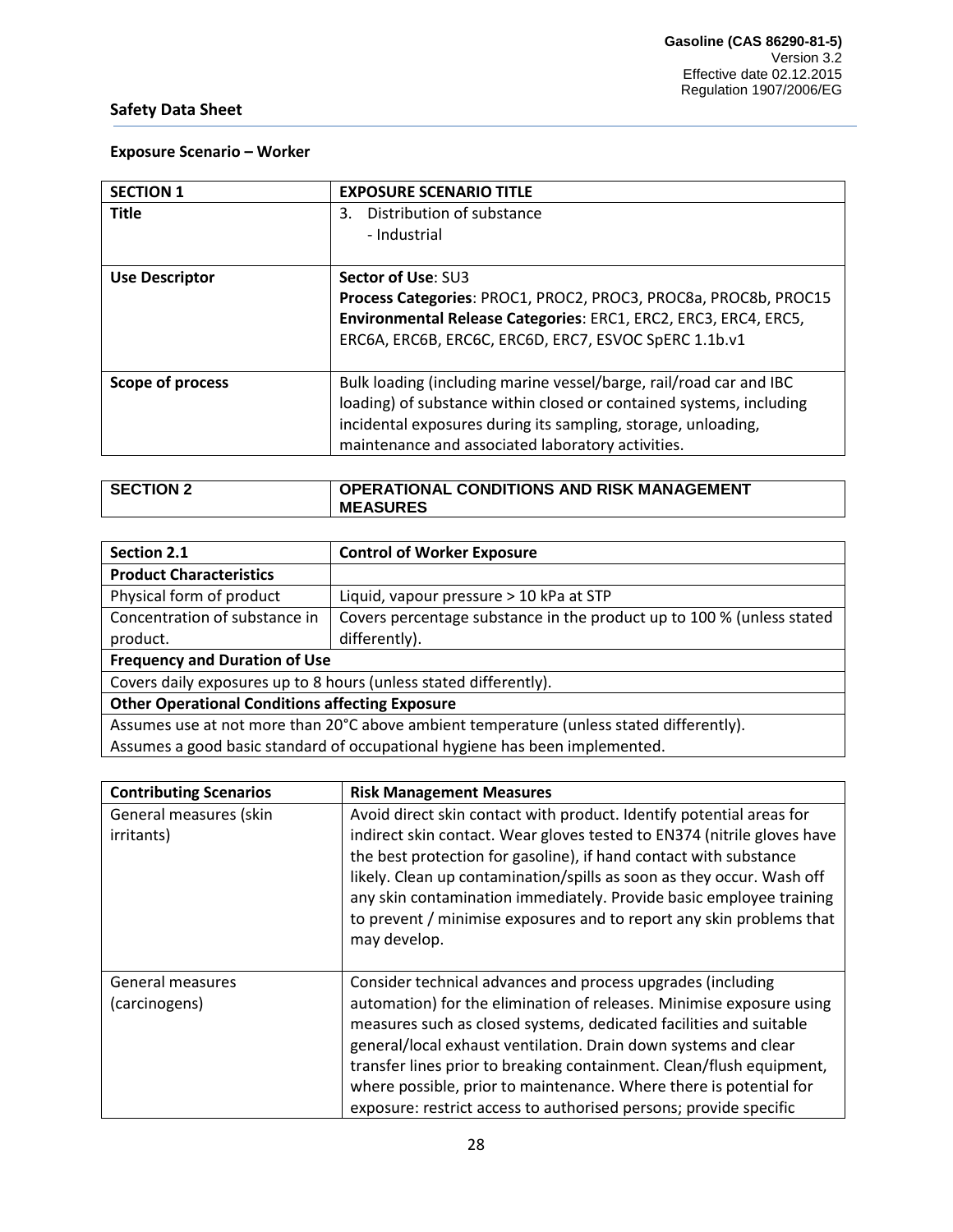|                                                              | activity training to operators to minimise exposures; wear suitable<br>gloves and coveralls to prevent skin contamination; wear respiratory<br>protection when its use is identified for certain contributing<br>scenarios; clear up spills immediately and dispose of wastes safely.<br>Ensure safe systems of work or equivalent arrangements are in place<br>to manage risks. Regularly inspect, test and maintain all control<br>measures. Consider the need for risk based health surveillance. |
|--------------------------------------------------------------|------------------------------------------------------------------------------------------------------------------------------------------------------------------------------------------------------------------------------------------------------------------------------------------------------------------------------------------------------------------------------------------------------------------------------------------------------------------------------------------------------|
| General exposures (closed<br>systems) with sample collection | Handle substance within a closed system. Sample via a closed loop or<br>other system to avoid exposure. Wear suitable gloves (nitrile)                                                                                                                                                                                                                                                                                                                                                               |
| General exposures (closed<br>systems). Outdoor               | Handle substance within a closed system.                                                                                                                                                                                                                                                                                                                                                                                                                                                             |
| Process sampling                                             | Sample via a closed loop or other system to avoid exposure.                                                                                                                                                                                                                                                                                                                                                                                                                                          |
| Laboratory activities                                        | Handle within a fume cupboard or implement suitable equivalent<br>methods to minimise exposure.                                                                                                                                                                                                                                                                                                                                                                                                      |
| Bulk closed loading and<br>unloading                         | Ensure material transfers are under containment or extract<br>ventilation.                                                                                                                                                                                                                                                                                                                                                                                                                           |
| Equipment cleaning and<br>maintenance                        | Drain down and flush system prior to equipment break-in or<br>maintenance. Retain drain downs in sealed storage pending disposal<br>or for subsequent recycle. Clear spills immediately. Wear chemically<br>resistant gloves (nitrile) in combination with 'basic' employee<br>training.                                                                                                                                                                                                             |
| Storage                                                      | Ensure operation is undertaken outdoors. Store substance within a<br>closed system.                                                                                                                                                                                                                                                                                                                                                                                                                  |

| <b>Section 2.2</b>                                      | <b>Control of Environmental Exposure</b> |              |
|---------------------------------------------------------|------------------------------------------|--------------|
| Substance is complex UVCB.                              |                                          |              |
| Predominantly hydrophobic.                              |                                          |              |
| <b>Amounts Used</b>                                     |                                          |              |
| Fraction of EU tonnage used in region:                  |                                          | 0.1          |
| Regional use tonnage (tonnes/year):                     |                                          | $1.8E + 07$  |
| Fraction of Regional tonnage used locally:              |                                          | 0.002        |
| Annual site tonnage (tonnes/year):                      |                                          | $3.75E + 04$ |
| Maximum daily site tonnage (kg/day):                    |                                          | $1.2E + 0.5$ |
| <b>Frequency and Duration of Use</b>                    |                                          |              |
| Continuous release.                                     |                                          |              |
| Emission Days (days/year):<br>300                       |                                          |              |
| Environmental factors not influenced by risk management |                                          |              |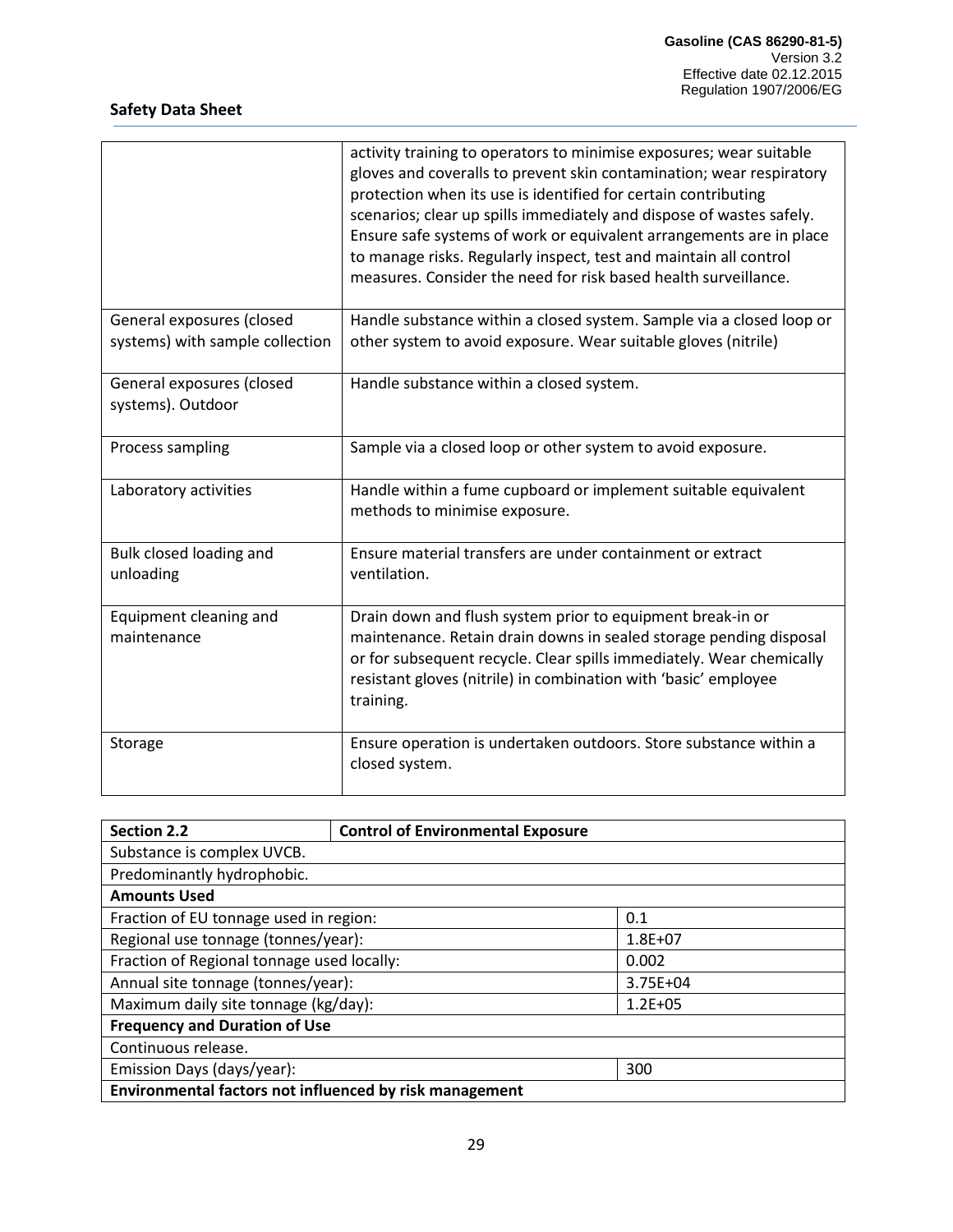| Local freshwater dilution factor:                                                                      | 10          |  |
|--------------------------------------------------------------------------------------------------------|-------------|--|
| Local marine water dilution factor:                                                                    | 100         |  |
| <b>Other Operational Conditions affecting Environmental Exposure</b>                                   |             |  |
| Release fraction to air from process (initial release prior to RMM):                                   | 1.0E-03     |  |
| Release fraction to wastewater from process (initial release prior to                                  | 1.0E-05     |  |
| RMM):                                                                                                  |             |  |
| Release fraction to soil from process (initial release prior to RMM):                                  | 1.0E-05     |  |
| Technical conditions and measures at process level (source) to prevent release                         |             |  |
| Common practices vary across sites thus conservative process release estimates used.                   |             |  |
| Technical onsite conditions and measures to reduce or limit discharges, air emissions and releases to  |             |  |
| soil                                                                                                   |             |  |
| Risk from environmental exposure is driven by humans via indirect exposure (primarily inhalation).     |             |  |
| If discharging to domestic sewage treatment plant, no secondary wastewater treatment required.         |             |  |
| Treat air emission to provide a typical removal efficiency of (%)                                      | 90          |  |
| Treat onsite wastewater (prior to receiving water discharge) to provide                                | 12          |  |
| the required removal efficiency of $>=(\%)$                                                            |             |  |
| If discharging to domestic sewage treatment plant, provide the                                         | $\mathbf 0$ |  |
| required onsite wastewater removal efficiency of (%)                                                   |             |  |
| Organisational measures to prevent/limit release from site                                             |             |  |
| Do not apply industrial sludge to natural soils. Sludge should be incinerated, contained or reclaimed. |             |  |
| Conditions and Measures related to municipal sewage treatment plant                                    |             |  |
| Estimated substance removal from wastewater via domestic sewage                                        | 95.5        |  |
| treatment (%)                                                                                          |             |  |
| Total efficiency of removal from wastewater after onsite and offsite                                   | 95.5        |  |
| (domestic treatment plant) RMMs (%)                                                                    |             |  |
| Maximum allowable site tonnage (MSafe) based on release following                                      | $1.1E + 06$ |  |
| total wastewater treatment removal (kg/d)                                                              |             |  |
| Assumed domestic sewage treatment plant flow (m3/d)                                                    | 2000        |  |
| Conditions and Measures related to external treatment of waste for disposal                            |             |  |
| External treatment and disposal of waste should comply with applicable local and/or regional           |             |  |
| regulations.                                                                                           |             |  |
| Conditions and measures related to external recovery of waste                                          |             |  |
| External recovery and recycling of waste should comply with applicable local and/or regional           |             |  |
| regulations.                                                                                           |             |  |

| <b>SECTION 3</b>                                                                              | <b>EXPOSURE ESTIMATION</b> |  |
|-----------------------------------------------------------------------------------------------|----------------------------|--|
| Section 3.1 - Health                                                                          |                            |  |
| The ECETOC TRA tool has been used to estimate workplace exposures unless otherwise indicated. |                            |  |

# **Section 3.2 - Environment**

The Hydrocarbon Block Method has been used to calculate environmental exposure with the Petrorisk model.

| GUIDANCE TO CHECK COMPLIANCE WITH THE EXPOSURE SCENARIO<br><b>SECTION 4</b> |
|-----------------------------------------------------------------------------|
|-----------------------------------------------------------------------------|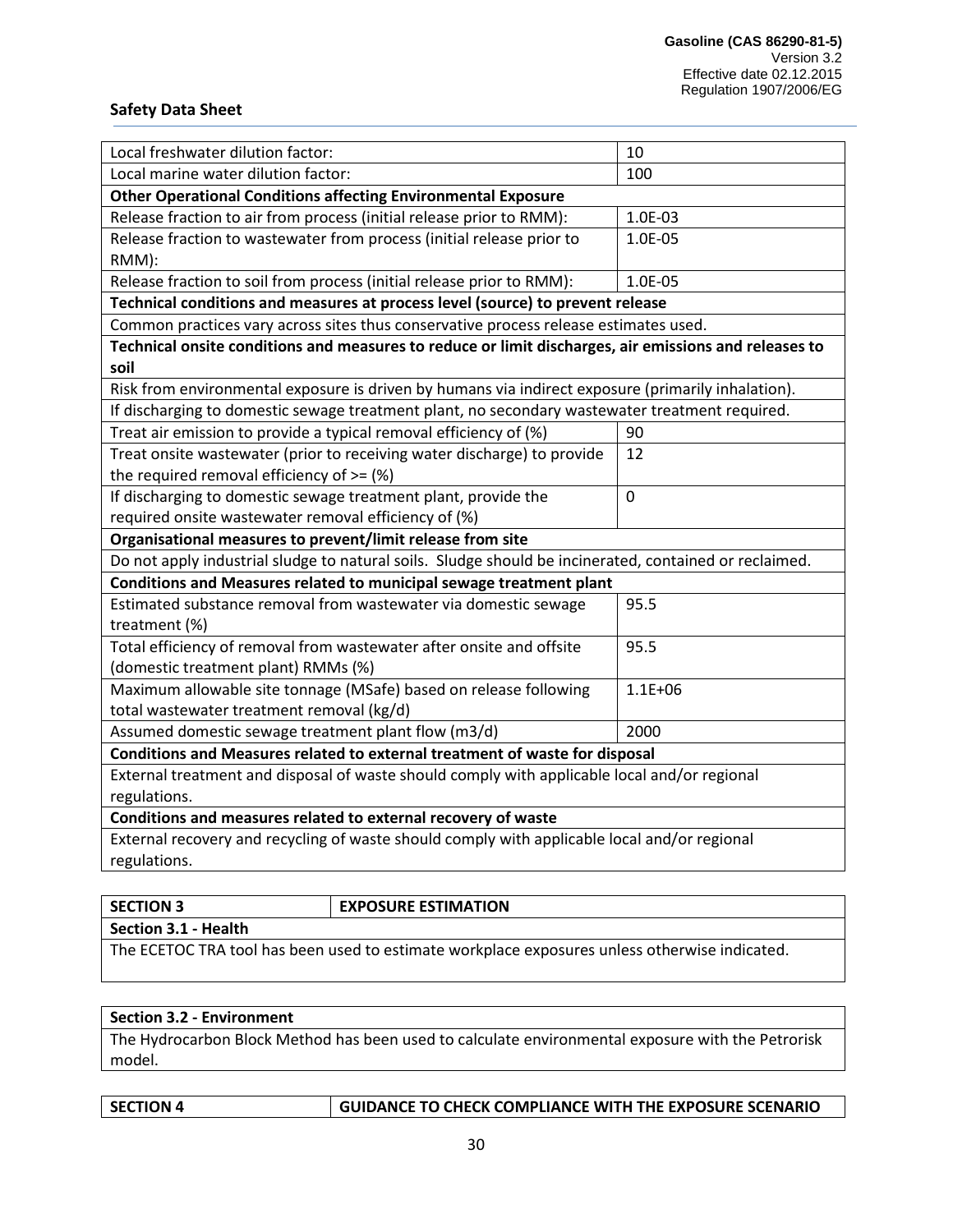#### **Section 4.1 - Health**

Predicted exposures are not expected to exceed the DN(M)EL when the Risk Management Measures/Operational Conditions outlined in Section 2 are implemented.

Available hazard data do not enable the derivation of a DNEL for dermal irritant effects.

Available hazard data do not enable the derivation of a DNEL for carcinogenic effects.

Risk Management Measures are based on qualitative risk characterisation.

Where other Risk Management Measures/Operational Conditions are adopted, then users should ensure that risks are managed to at least equivalent levels.

# **Section 4.2 -Environment**

Guidance is based on assumed operating conditions which may not be applicable to all sites; thus, scaling may be necessary to define appropriate site-specific risk management measures.

Required removal efficiency for wastewater can be achieved using onsite/offsite technologies, either alone or in combination.

Required removal efficiency for air can be achieved using on-site technologies, either alone or in combination.

Further details on scaling and control technologies are provided in SpERC factsheet [\(http://cefic.org/en/reach-for-industries-libraries.html\)](http://cefic.org/en/reach-for-industries-libraries.html).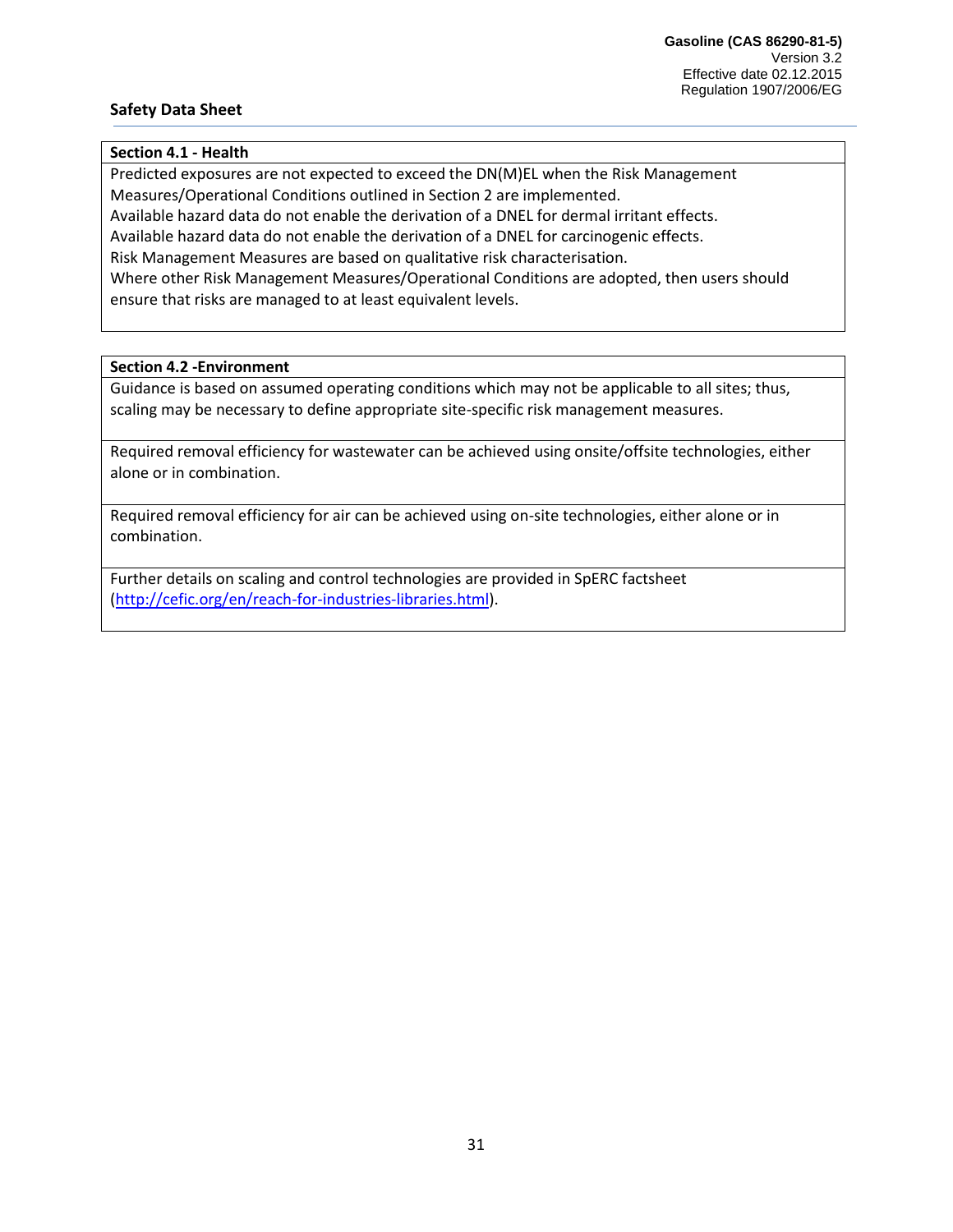# **Exposure Scenario – Worker**

| <b>SECTION 1</b>      | <b>EXPOSURE SCENARIO TITLE</b>                                                                                                                                                                                                                                       |
|-----------------------|----------------------------------------------------------------------------------------------------------------------------------------------------------------------------------------------------------------------------------------------------------------------|
| <b>Title</b>          | Formulation & (re)packing of substances and mixtures<br>4.<br>- Industrial                                                                                                                                                                                           |
| <b>Use Descriptor</b> | Sector of Use: SU3, SU10<br>Process Categories: PROC1, PROC2, PROC3, PROC8a, PROC8b, PROC15<br>Environmental Release Categories: ERC2, ESVOC SpERC 2.2.v1                                                                                                            |
| Scope of process      | Formulation of the substance and its mixtures in batch or continuous<br>operations within closed or contained systems, including incidental<br>exposures during storage, materials transfers, mixing, maintenance,<br>sampling and associated laboratory activities. |

| <b>SECTION 2</b> | OPERATIONAL CONDITIONS AND RISK MANAGEMENT MEASURES |
|------------------|-----------------------------------------------------|
|                  |                                                     |

| Section 2.1                                                                              | <b>Control of Worker Exposure</b>                                     |  |
|------------------------------------------------------------------------------------------|-----------------------------------------------------------------------|--|
| <b>Product Characteristics</b>                                                           |                                                                       |  |
| Physical form of product                                                                 | Liquid, vapour pressure > 10kPa at STP                                |  |
| Concentration of substance in                                                            | Covers percentage substance in the product up to 100 % (unless stated |  |
| product.                                                                                 | differently).                                                         |  |
| <b>Frequency and Duration of Use</b>                                                     |                                                                       |  |
| Covers daily exposures up to 8 hours (unless stated differently).                        |                                                                       |  |
| <b>Other Operational Conditions affecting Exposure</b>                                   |                                                                       |  |
| Assumes use at not more than 20°C above ambient temperature (unless stated differently). |                                                                       |  |
| Assumes a good basic standard of occupational hygiene has been implemented.              |                                                                       |  |

| <b>Contributing Scenarios</b>     | <b>Risk Management Measures</b>                                                                                                                                                                                                                                                                                                                                                                                                                                                                                                                                        |
|-----------------------------------|------------------------------------------------------------------------------------------------------------------------------------------------------------------------------------------------------------------------------------------------------------------------------------------------------------------------------------------------------------------------------------------------------------------------------------------------------------------------------------------------------------------------------------------------------------------------|
| General measures (skin            | Avoid direct skin contact with product. Identify potential areas for                                                                                                                                                                                                                                                                                                                                                                                                                                                                                                   |
| irritants)                        | indirect skin contact. Wear gloves tested to EN374 (nitrile gloves have<br>the best protection for gasoline), if hand contact with substance<br>likely. Clean up contamination/spills as soon as they occur. Wash off<br>any skin contamination immediately. Provide basic employee training<br>to prevent / minimise exposures and to report any skin problems that<br>may develop.                                                                                                                                                                                   |
| General measures<br>(carcinogens) | Consider technical advances and process upgrades (including<br>automation) for the elimination of releases. Minimise exposure using<br>measures such as closed systems, dedicated facilities and suitable<br>general/local exhaust ventilation. Drain down systems and clear<br>transfer lines prior to breaking containment. Clean/flush equipment,<br>where possible, prior to maintenance. Where there is potential for<br>exposure: restrict access to authorised persons; provide specific<br>activity training to operators to minimise exposures; wear suitable |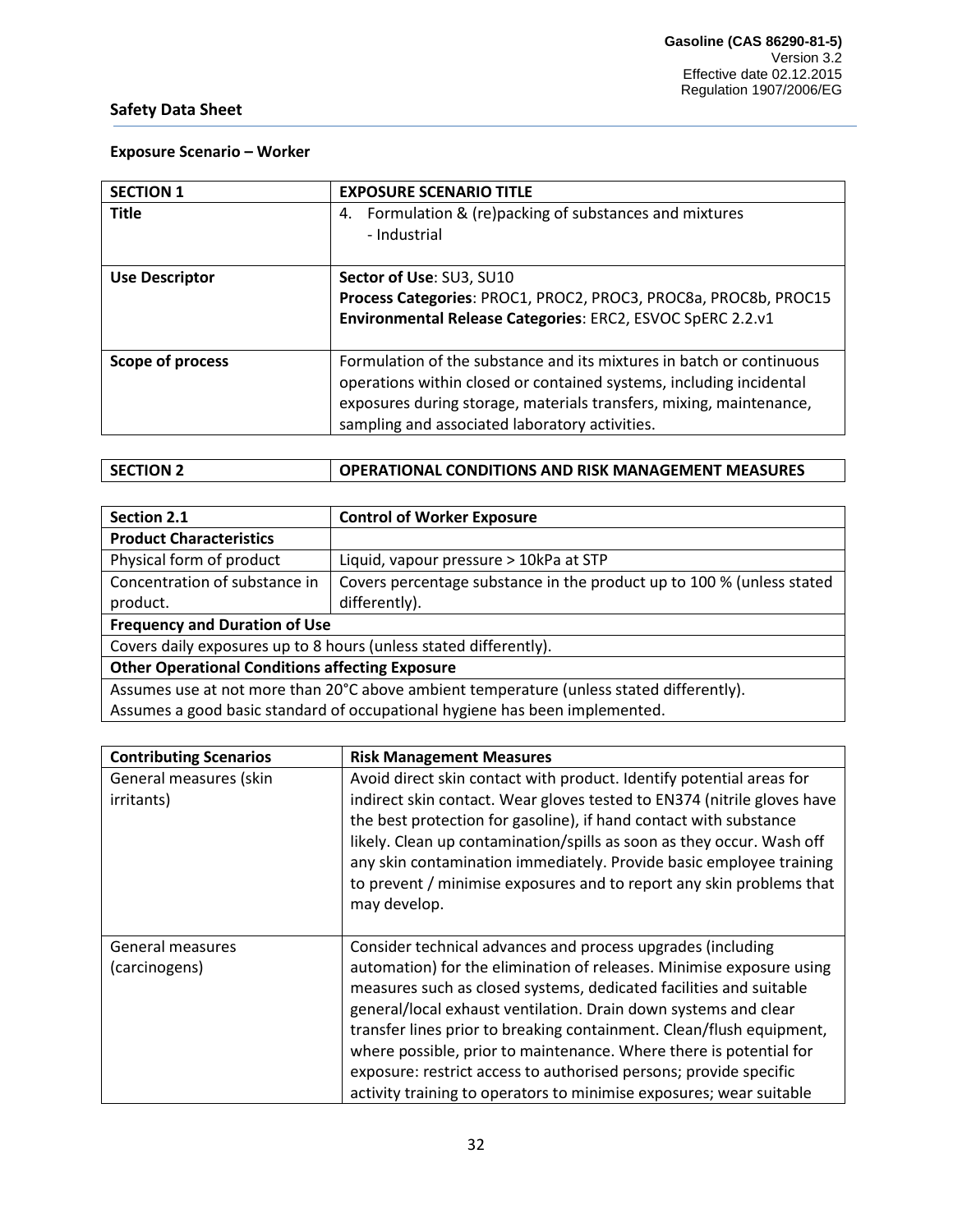|                                                              | gloves and coveralls to prevent skin contamination; wear respiratory<br>protection when its use is identified for certain contributing<br>scenarios; clear up spills immediately and dispose of wastes safely.<br>Ensure safe systems of work or equivalent arrangements are in place<br>to manage risks. Regularly inspect, test and maintain all control<br>measures. Consider the need for risk based health surveillance. |
|--------------------------------------------------------------|-------------------------------------------------------------------------------------------------------------------------------------------------------------------------------------------------------------------------------------------------------------------------------------------------------------------------------------------------------------------------------------------------------------------------------|
| General exposures (closed<br>systems) with sample collection | Handle substance within a closed system. Sample via a closed loop or<br>other system to avoid exposure. Wear suitable gloves tested to<br>EN374 (nitrile).                                                                                                                                                                                                                                                                    |
| General exposures (closed<br>systems). Outdoor               | Handle substance within a closed system.                                                                                                                                                                                                                                                                                                                                                                                      |
| Process sampling                                             | Sample via a closed loop or other system to avoid exposure.                                                                                                                                                                                                                                                                                                                                                                   |
| Laboratory activities                                        | Handle within a fume cupboard or implement suitable equivalent<br>methods to minimise exposure. Wear suitable gloves tested to EN374<br>(nitrile).                                                                                                                                                                                                                                                                            |
| <b>Bulk transfers</b>                                        | Ensure material transfers are under containment or extract<br>ventilation.                                                                                                                                                                                                                                                                                                                                                    |
| Drum/batch transfers                                         | Ensure material transfers are under containment or extract<br>ventilation.                                                                                                                                                                                                                                                                                                                                                    |
| Equipment cleaning and<br>maintenance                        | Drain down and flush system prior to equipment break-in or<br>maintenance. Retain drain downs in sealed storage pending disposal<br>or for subsequent recycle. Clear spills immediately. Wear chemically<br>resistant gloves (nitrile) in combination with 'basic' employee<br>training.                                                                                                                                      |
| Storage                                                      | Store substance within a closed system. Ensure operation is<br>undertaken outdoors.                                                                                                                                                                                                                                                                                                                                           |

| <b>Section 2.2</b>                         | <b>Control of Environmental Exposure</b> |              |
|--------------------------------------------|------------------------------------------|--------------|
| Substance is complex UVCB.                 |                                          |              |
| Predominantly hydrophobic.                 |                                          |              |
| <b>Amounts Used</b>                        |                                          |              |
| Fraction of EU tonnage used in region:     |                                          | 0.1          |
| Regional use tonnage (tonnes/year):        |                                          | $1.65E + 07$ |
| Fraction of Regional tonnage used locally: |                                          | 1.8E-03      |
| Annual site tonnage (tonnes/year):         |                                          | $3.0E + 04$  |
| Maximum daily site tonnage (kg/day):       |                                          | $1.0E + 05$  |
| <b>Frequency and Duration of Use</b>       |                                          |              |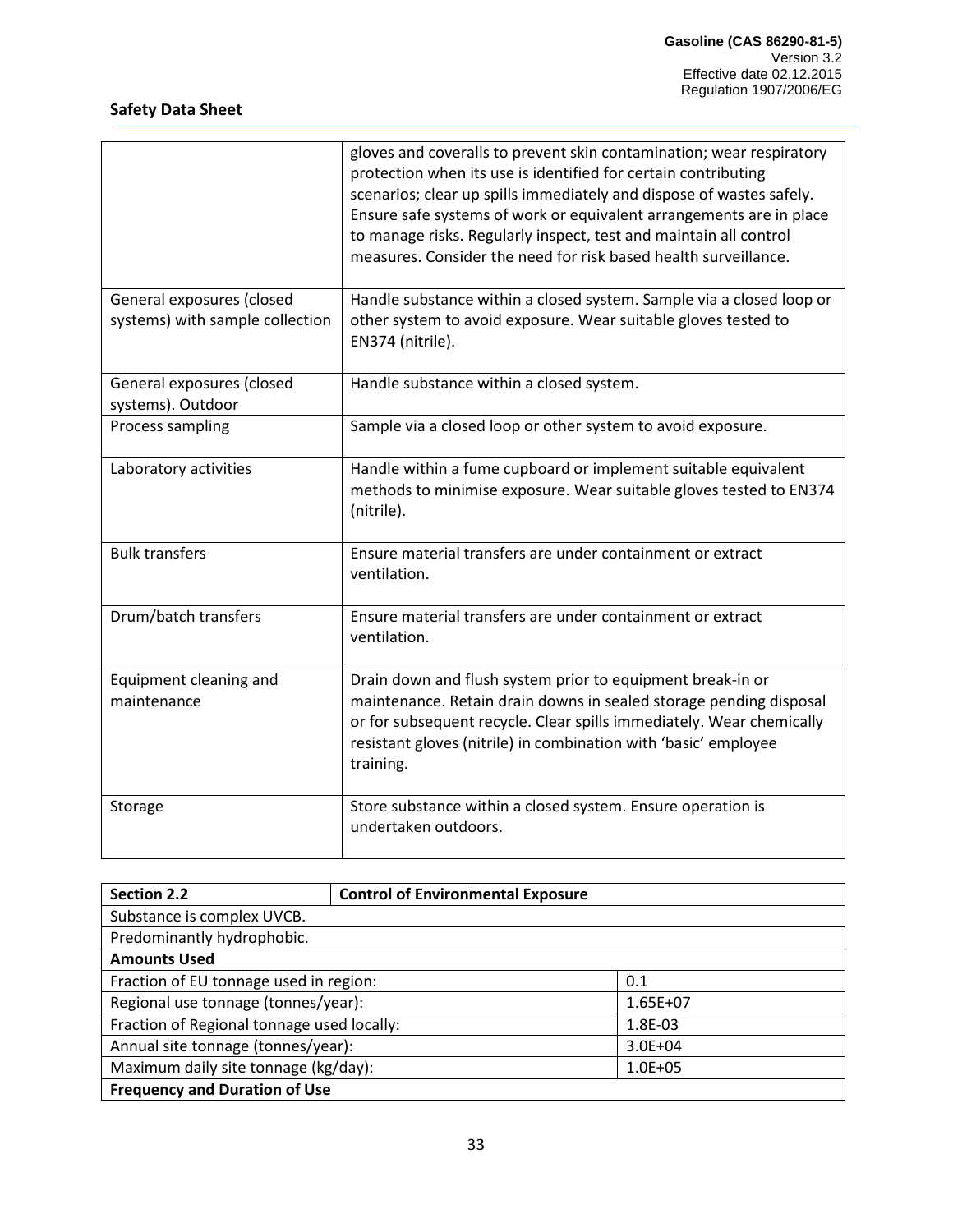| Continuous release.                                                                                    |             |
|--------------------------------------------------------------------------------------------------------|-------------|
| Emission Days (days/year):                                                                             | 300         |
| Environmental factors not influenced by risk management                                                |             |
| Local freshwater dilution factor:                                                                      | 10          |
| Local marine water dilution factor:                                                                    | 100         |
| <b>Other Operational Conditions affecting Environmental Exposure</b>                                   |             |
| Release fraction to air from process (after typical onsite RMMs                                        | 0.025       |
| consistent with EU Solvent Emissions Directive requirements):                                          |             |
| Release fraction to wastewater from process (initial release prior to                                  | 2.0E-03     |
| RMM):                                                                                                  |             |
| Release fraction to soil from process (initial release prior to RMM):                                  | 1.0E-04     |
| Technical conditions and measures at process level (source) to prevent release                         |             |
| Common practices vary across sites thus conservative process release estimates used.                   |             |
| Technical onsite conditions and measures to reduce or limit discharges, air emissions and releases to  |             |
| soil                                                                                                   |             |
| Prevent discharge of undissolved substance to or recover from onsite wastewater.                       |             |
| Risk from environmental exposure is driven by humans via indirect exposure (primarily inhalation).     |             |
| If discharging to domestic sewage treatment plant, no secondary wastewater treatment required.         |             |
| Treat air emission to provide a typical removal efficiency of (%)                                      | 56.5        |
| Treat onsite wastewater (prior to receiving water discharge) to provide                                | 94.7        |
| the required removal efficiency of $>=(\%)$                                                            |             |
| If discharging to domestic sewage treatment plant, provide the                                         | $\mathbf 0$ |
| required onsite wastewater removal efficiency of (%)                                                   |             |
| Organisational measures to prevent/limit release from site                                             |             |
| Do not apply industrial sludge to natural soils. Sludge should be incinerated, contained or reclaimed. |             |
| Conditions and Measures related to municipal sewage treatment plant                                    |             |
| Estimated substance removal from wastewater via domestic sewage                                        | 95.5        |
| treatment (%)                                                                                          |             |
| Total efficiency of removal from wastewater after onsite and offsite                                   | 95.5        |
| (domestic treatment plant) RMMs (%)                                                                    |             |
| Maximum allowable site tonnage (MSafe) based on release following                                      | $1.0E + 05$ |
| total wastewater treatment removal (kg/d)                                                              |             |
| Assumed domestic sewage treatment plant flow (m3/d)                                                    | 2000        |
| <b>Conditions and Measures related to external treatment of waste for disposal</b>                     |             |
| External treatment and disposal of waste should comply with applicable local and/or regional           |             |
| regulations.                                                                                           |             |
| Conditions and measures related to external recovery of waste                                          |             |
| External recovery and recycling of waste should comply with applicable local and/or regional           |             |
| regulations.                                                                                           |             |

| l SECTION 3                                                                                   | <b>EXPOSURE ESTIMATION</b> |
|-----------------------------------------------------------------------------------------------|----------------------------|
| Section 3.1 - Health                                                                          |                            |
| The ECETOC TRA tool has been used to estimate workplace exposures unless otherwise indicated. |                            |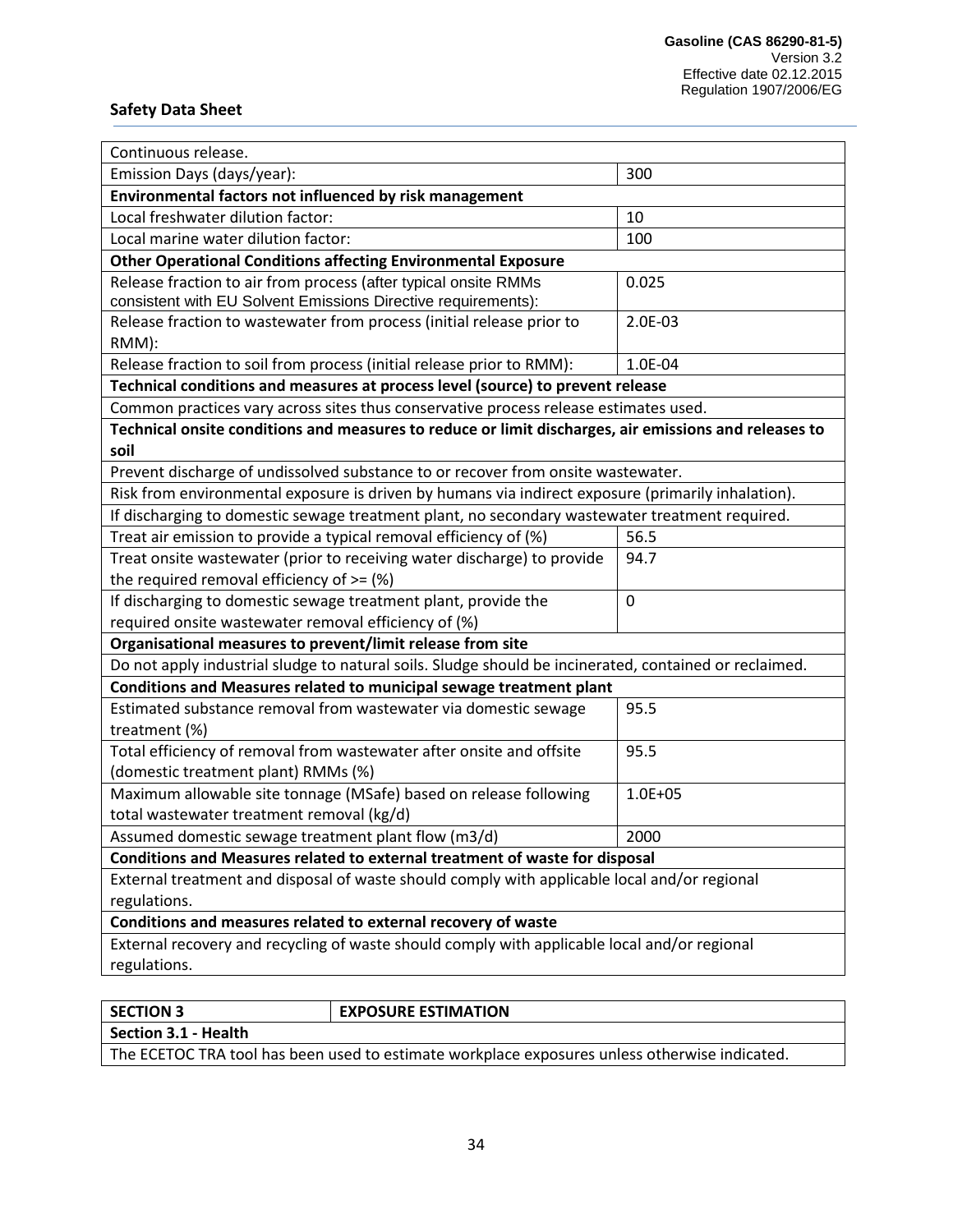# **Section 3.2 - Environment**

The Hydrocarbon Block Method has been used to calculate environmental exposure with the Petrorisk model.

# **SECTION 4 GUIDANCE TO CHECK COMPLIANCE WITH THE EXPOSURE SCENARIO**

# **Section 4.1 - Health**

Predicted exposures are not expected to exceed the DN(M)EL when the Risk Management Measures/Operational Conditions outlined in Section 2 are implemented. Available hazard data do not enable the derivation of a DNEL for dermal irritant effects. Available hazard data do not enable the derivation of a DNEL for carcinogenic effects. Risk Management Measures are based on qualitative risk characterisation. Where other Risk Management Measures/Operational Conditions are adopted, then users should ensure that risks are managed to at least equivalent levels.

# **Section 4.2 -Environment**

Guidance is based on assumed operating conditions which may not be applicable to all sites; thus, scaling may be necessary to define appropriate site-specific risk management measures.

Required removal efficiency for wastewater can be achieved using onsite/offsite technologies, either alone or in combination.

Required removal efficiency for air can be achieved using on-site technologies, either alone or in combination.

Further details on scaling and control technologies are provided in SpERC factsheet [\(http://cefic.org/en/reach-for-industries-libraries.html\)](http://cefic.org/en/reach-for-industries-libraries.html).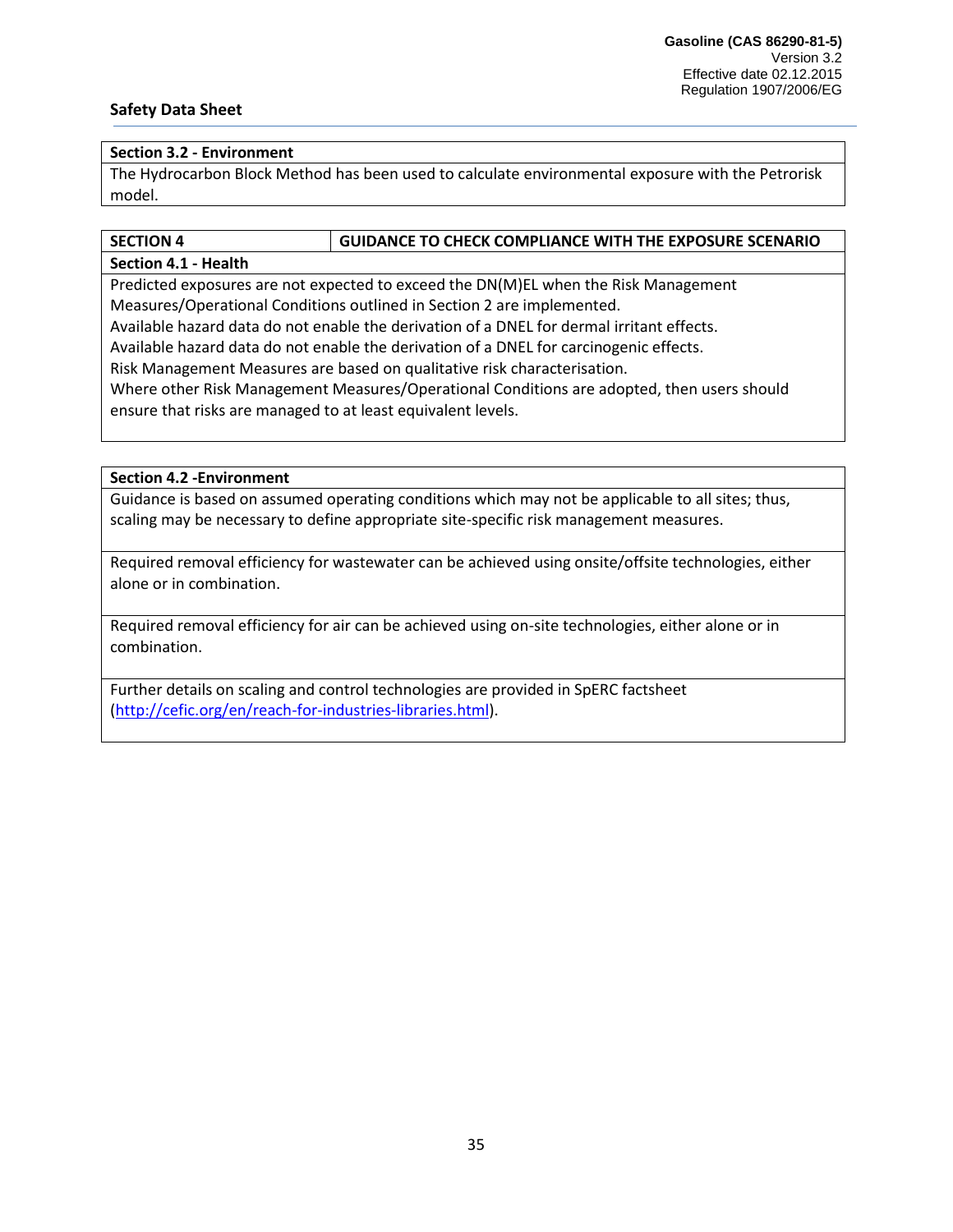# **Exposure Scenario – Worker**

| <b>SECTION 1</b>      | <b>EXPOSURE SCENARIO TITLE</b>                                       |
|-----------------------|----------------------------------------------------------------------|
| <b>Title</b>          | 5. Use as a fuel<br>- Industrial                                     |
|                       |                                                                      |
| <b>Use Descriptor</b> | Sector of Use: SU3                                                   |
|                       | Process Categories: PROC1, PROC2, PROC3, PROC8a, PROC8b, PROC16      |
|                       | Environmental Release Categories: ERC7, ESVOC SpERC 7.12a.v1         |
|                       |                                                                      |
| Scope of process      | Covers the use as a fuel (or fuel additives and additive components) |
|                       | within closed or contained systems, including incidental exposures   |
|                       | during activities associated with its transfer, use, equipment       |
|                       | maintenance and handling of waste.                                   |

# **SECTION 2 OPERATIONAL CONDITIONS AND RISK MANAGEMENT MEASURES**

| <b>Section 2.1</b>                                                                       | <b>Control of Worker Exposure</b>                                     |  |
|------------------------------------------------------------------------------------------|-----------------------------------------------------------------------|--|
| <b>Product Characteristics</b>                                                           |                                                                       |  |
| Physical form of product                                                                 | Liquid, vapour pressure > 10 kPa at STP                               |  |
| Concentration of substance in                                                            | Covers percentage substance in the product up to 100 % (unless stated |  |
| product.                                                                                 | differently).                                                         |  |
| <b>Frequency and Duration of Use</b>                                                     |                                                                       |  |
| Covers daily exposures up to 8 hours (unless stated differently).                        |                                                                       |  |
| <b>Other Operational Conditions affecting Exposure</b>                                   |                                                                       |  |
| Assumes use at not more than 20°C above ambient temperature (unless stated differently). |                                                                       |  |
| Assumes a good basic standard of occupational hygiene has been implemented.              |                                                                       |  |

| <b>Contributing Scenarios</b>        | <b>Risk Management Measures</b>                                                                                                                                                                                                                                                                                                                                                                                                                                                                                                                                                                                                                |
|--------------------------------------|------------------------------------------------------------------------------------------------------------------------------------------------------------------------------------------------------------------------------------------------------------------------------------------------------------------------------------------------------------------------------------------------------------------------------------------------------------------------------------------------------------------------------------------------------------------------------------------------------------------------------------------------|
| General measures (skin<br>irritants) | Avoid direct skin contact with product. Identify potential areas for<br>indirect skin contact. Wear gloves tested to EN374 (nitrile gloves have<br>the best protection for gasoline), if hand contact with substance likely.<br>Clean up contamination/spills as soon as they occur. Wash off any skin<br>contamination immediately. Provide basic employee training to<br>prevent / minimise exposures and to report any skin problems that<br>may develop.                                                                                                                                                                                   |
| General measures<br>(carcinogens)    | Consider technical advances and process upgrades (including<br>automation) for the elimination of releases. Minimise exposure using<br>measures such as closed systems, dedicated facilities and suitable<br>general/local exhaust ventilation. Drain down systems and clear<br>transfer lines prior to breaking containment. Clean/flush equipment,<br>where possible, prior to maintenance. Where there is potential for<br>exposure: restrict access to authorised persons; provide specific<br>activity training to operators to minimise exposures; wear suitable<br>gloves and coveralls to prevent skin contamination; wear respiratory |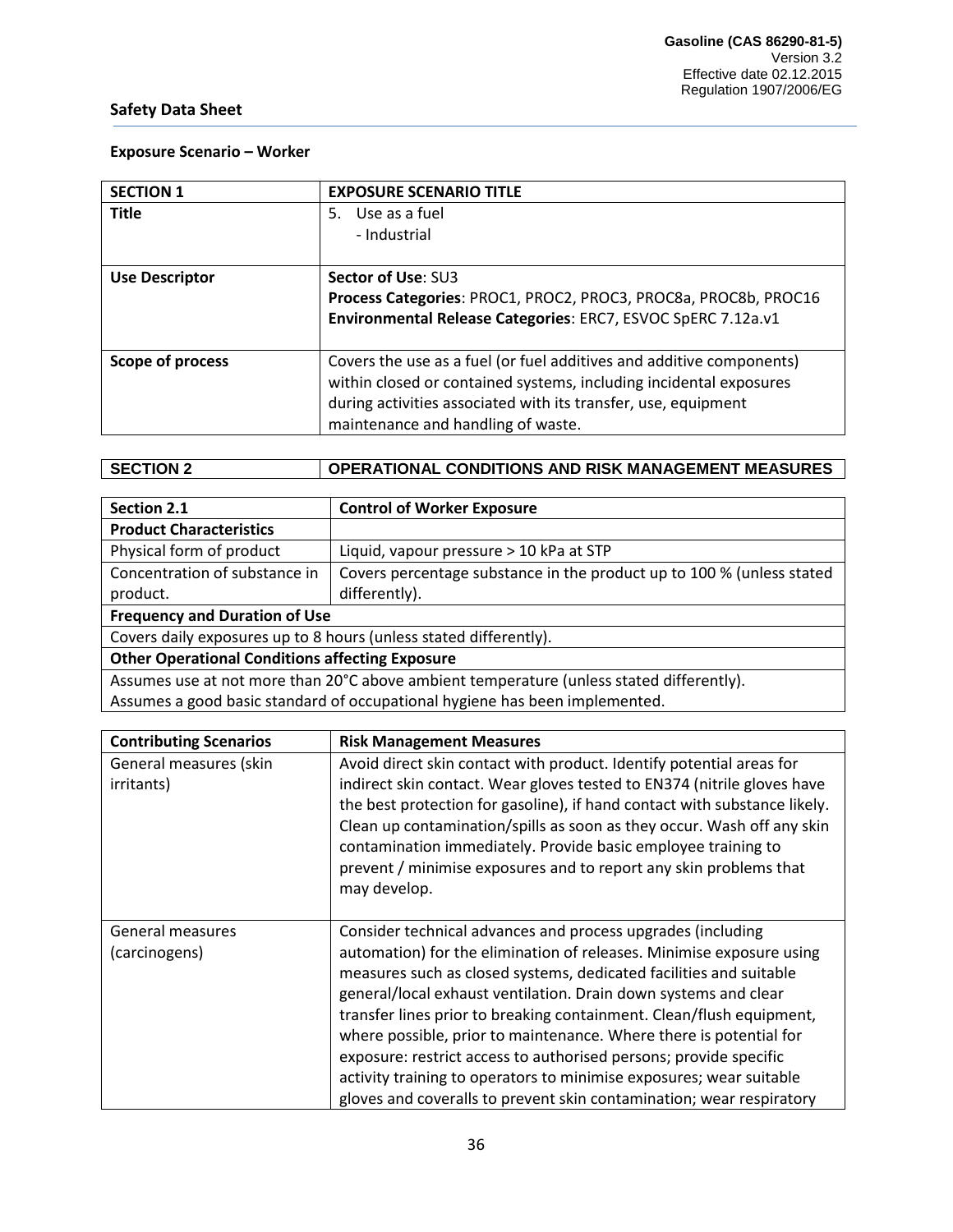|                                       | protection when its use is identified for certain contributing scenarios;<br>clear up spills immediately and dispose of wastes safely.<br>Ensure safe systems of work or equivalent arrangements are in place<br>to manage risks. Regularly inspect, test and maintain all control<br>measures. Consider the need for risk based health surveillance.                                                                                                                          |
|---------------------------------------|--------------------------------------------------------------------------------------------------------------------------------------------------------------------------------------------------------------------------------------------------------------------------------------------------------------------------------------------------------------------------------------------------------------------------------------------------------------------------------|
| <b>Bulk closed unloading</b>          | Ensure material transfers are under containment or extract<br>ventilation.                                                                                                                                                                                                                                                                                                                                                                                                     |
| Drum/batch transfers                  | Ensure material transfers are under containment or extract<br>ventilation.                                                                                                                                                                                                                                                                                                                                                                                                     |
| Refuelling                            | Ensure material transfers are under containment or extract<br>ventilation.                                                                                                                                                                                                                                                                                                                                                                                                     |
| Refuelling aircraft                   | Ensure material transfers are under containment or extract<br>ventilation.                                                                                                                                                                                                                                                                                                                                                                                                     |
| General exposures (closed<br>systems) | Handle substance within a closed system. Provide a good standard of<br>general ventilation. Natural ventilation is from doors, windows etc.<br>Controlled ventilation means air is supplied or removed by a powered<br>fan.                                                                                                                                                                                                                                                    |
| Use as a fuel (closed systems)        | Handle substance within a closed system.                                                                                                                                                                                                                                                                                                                                                                                                                                       |
| Equipment cleaning and<br>maintenance | Drain down system prior to equipment break-in or maintenance.<br>Retain drain downs in sealed storage pending disposal or for<br>subsequent recycle. Clear spills immediately. Provide a good standard<br>of general ventilation. Natural ventilation is from doors, windows etc.<br>Controlled ventilation means air is supplied or removed by a powered<br>fan. Wear chemically resistant gloves tested to EN374 (nitrile) in<br>combination with 'basic' employee training. |
| Storage                               | Store substance within a closed system. Provide a good standard of<br>general ventilation. Natural ventilation is from doors, windows etc.<br>Controlled ventilation means air is supplied or removed by a powered<br>fan.                                                                                                                                                                                                                                                     |

| Section 2.2                                   | <b>Control of Environmental Exposure</b> |             |
|-----------------------------------------------|------------------------------------------|-------------|
| Substance is complex UVCB.                    |                                          |             |
| Predominantly hydrophobic.                    |                                          |             |
| <b>Amounts Used</b>                           |                                          |             |
| Fraction of EU tonnage used in region:<br>0.1 |                                          |             |
| Regional use tonnage (tonnes/year):           |                                          | $1.4E + 06$ |
| Fraction of Regional tonnage used locally:    |                                          |             |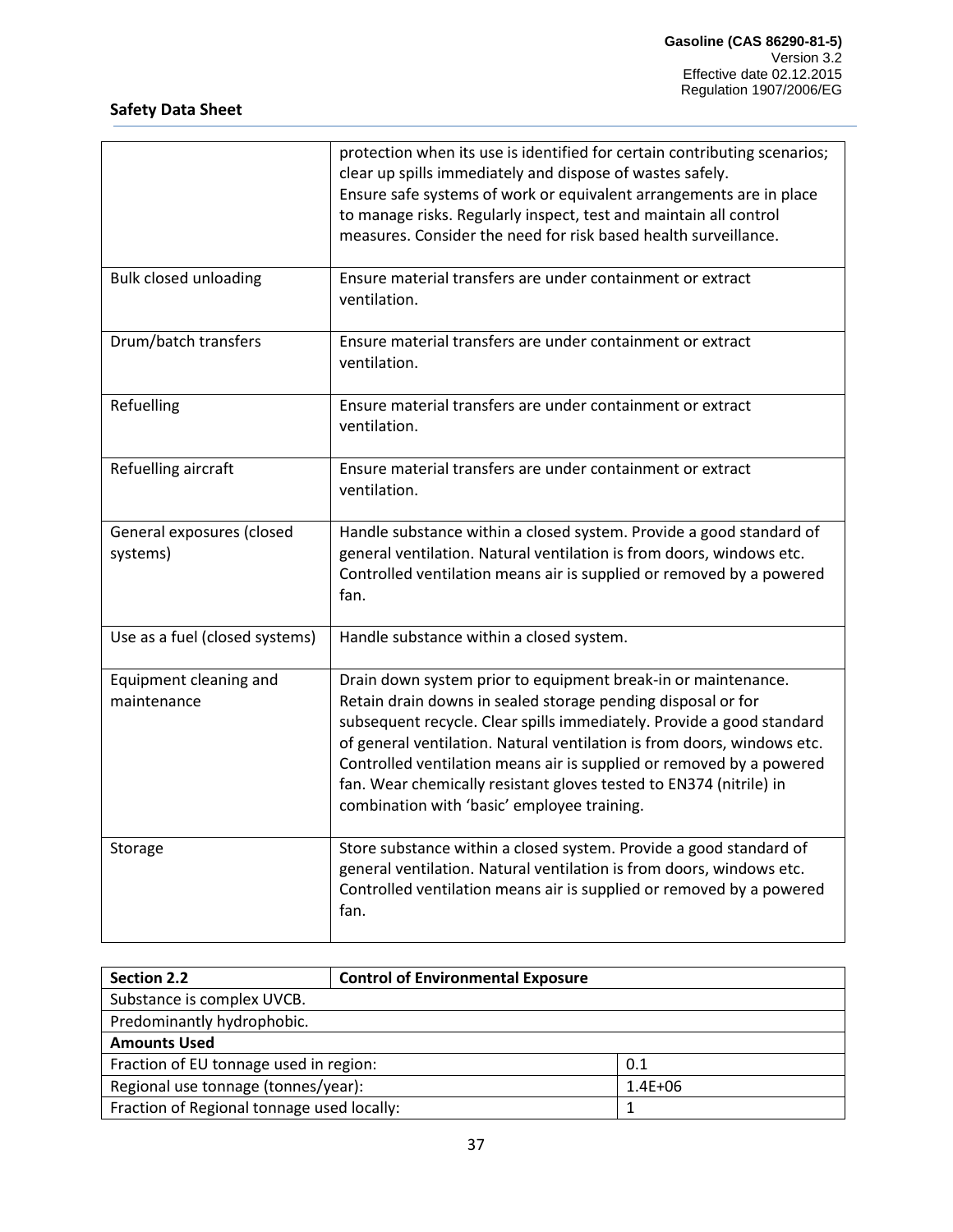| Annual site tonnage (tonnes/year):                                                                    | $1.4E + 06$ |
|-------------------------------------------------------------------------------------------------------|-------------|
| Maximum daily site tonnage (kg/day):                                                                  | $4.6E + 06$ |
| <b>Frequency and Duration of Use</b>                                                                  |             |
| Continuous release.                                                                                   |             |
| Emission Days (days/year):                                                                            | 300         |
| Environmental factors not influenced by risk management                                               |             |
| Local freshwater dilution factor:                                                                     | 10          |
| Local marine water dilution factor:                                                                   | 100         |
| <b>Other Operational Conditions affecting Environmental Exposure</b>                                  |             |
| Release fraction to air from process (after typical onsite RMMs                                       | 2.5E-03     |
| consistent with EU Solvent Emissions Directive requirements):                                         |             |
| Release fraction to wastewater from process (initial release prior to                                 | 1.0E-05     |
| RMM):                                                                                                 |             |
| Release fraction to soil from process (initial release prior to RMM):                                 | $\Omega$    |
| Technical conditions and measures at process level (source) to prevent release                        |             |
| Common practices vary across sites thus conservative process release estimates used.                  |             |
| Technical onsite conditions and measures to reduce or limit discharges, air emissions and releases to |             |
| soil                                                                                                  |             |
| Risk from environmental exposure is driven by humans via indirect exposure (primarily inhalation).    |             |
| If discharging to domestic sewage treatment plant, no secondary wastewater treatment required.        |             |
| Treat air emission to provide a typical removal efficiency of (%)                                     | 99.4        |
| Treat onsite wastewater (prior to receiving water discharge) to provide                               | 76.9        |
| the required removal efficiency of $>=(\%)$                                                           |             |
| If discharging to domestic sewage treatment plant, provide the                                        | $\mathbf 0$ |
| required onsite wastewater removal efficiency of (%)                                                  |             |
| Prevent discharge of undissolved substance to or recover from onsite wastewater.                      |             |
| Organisational measures to prevent/limit release from site                                            |             |
| Do not apply industrial sludge to natural soils.                                                      |             |
| Sludge should be incinerated, contained or reclaimed.                                                 |             |
| Conditions and Measures related to municipal sewage treatment plant                                   |             |
| Estimated substance removal from wastewater via domestic sewage                                       | 95.5        |
| treatment (%)                                                                                         |             |
| Total efficiency of removal from wastewater after onsite and offsite                                  | 95.5        |
| (domestic treatment plant) RMMs (%)                                                                   |             |
| Maximum allowable site tonnage (MSafe) based on release following                                     | 4.6E+06     |
| total wastewater treatment removal (kg/d)                                                             |             |
| Assumed domestic sewage treatment plant flow (m3/d)                                                   | 2000        |
| Conditions and Measures related to external treatment of waste for disposal                           |             |
| Combustion emissions limited by required exhaust emission controls                                    |             |
| Waste combustion emissions considered in regional exposure assessment.                                |             |
| Conditions and measures related to external recovery of waste                                         |             |
| This substance is consumed during use and no waste of substance is generated.                         |             |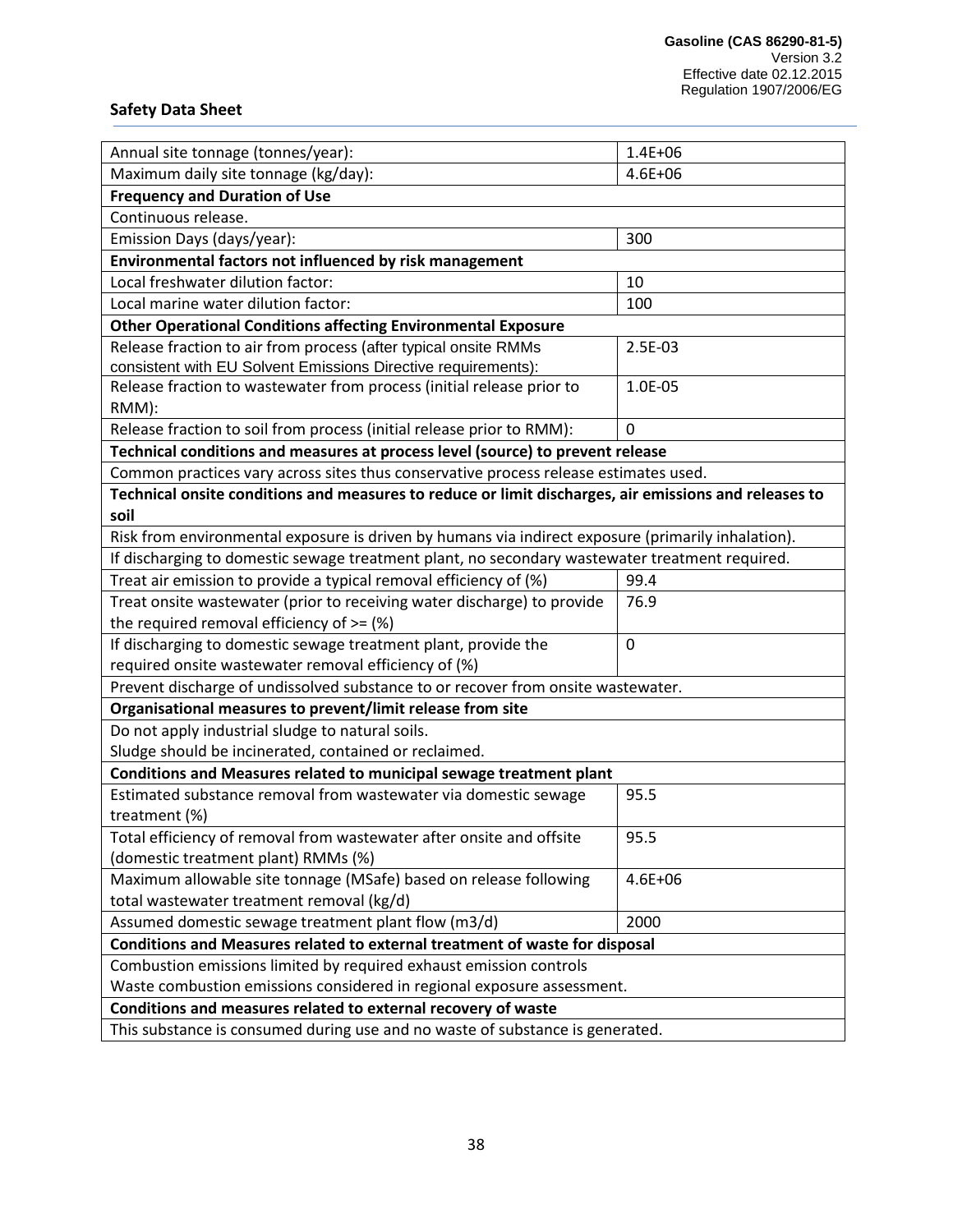| <b>SECTION 3</b>                      | <b>EXPOSURE ESTIMATION</b> |
|---------------------------------------|----------------------------|
| Section 3.1 - Health                  |                            |
| $-1$<br>$- - - - - - - - - - - - - -$ | .                          |

The ECETOC TRA tool has been used to estimate workplace exposures unless otherwise indicated.

# **Section 3.2 - Environment**

The Hydrocarbon Block Method has been used to calculate environmental exposure with the Petrorisk model.

# **SECTION 4 GUIDANCE TO CHECK COMPLIANCE WITH THE EXPOSURE SCENARIO**

# **Section 4.1 - Health**

Predicted exposures are not expected to exceed the DN(M)EL when the Risk Management Measures/Operational Conditions outlined in Section 2 are implemented.

Available hazard data do not enable the derivation of a DNEL for dermal irritant effects.

Available hazard data do not enable the derivation of a DNEL for carcinogenic effects.

Risk Management Measures are based on qualitative risk characterisation.

Where other Risk Management Measures/Operational Conditions are adopted, then users should ensure that risks are managed to at least equivalent levels.

# **Section 4.2 -Environment**

Guidance is based on assumed operating conditions which may not be applicable to all sites; thus, scaling may be necessary to define appropriate site-specific risk management measures.

Required removal efficiency for wastewater can be achieved using onsite/offsite technologies, either alone or in combination.

Required removal efficiency for air can be achieved using on-site technologies, either alone or in combination.

Further details on scaling and control technologies are provided in SpERC factsheet [\(http://cefic.org/en/reach-for-industries-libraries.html\)](http://cefic.org/en/reach-for-industries-libraries.html).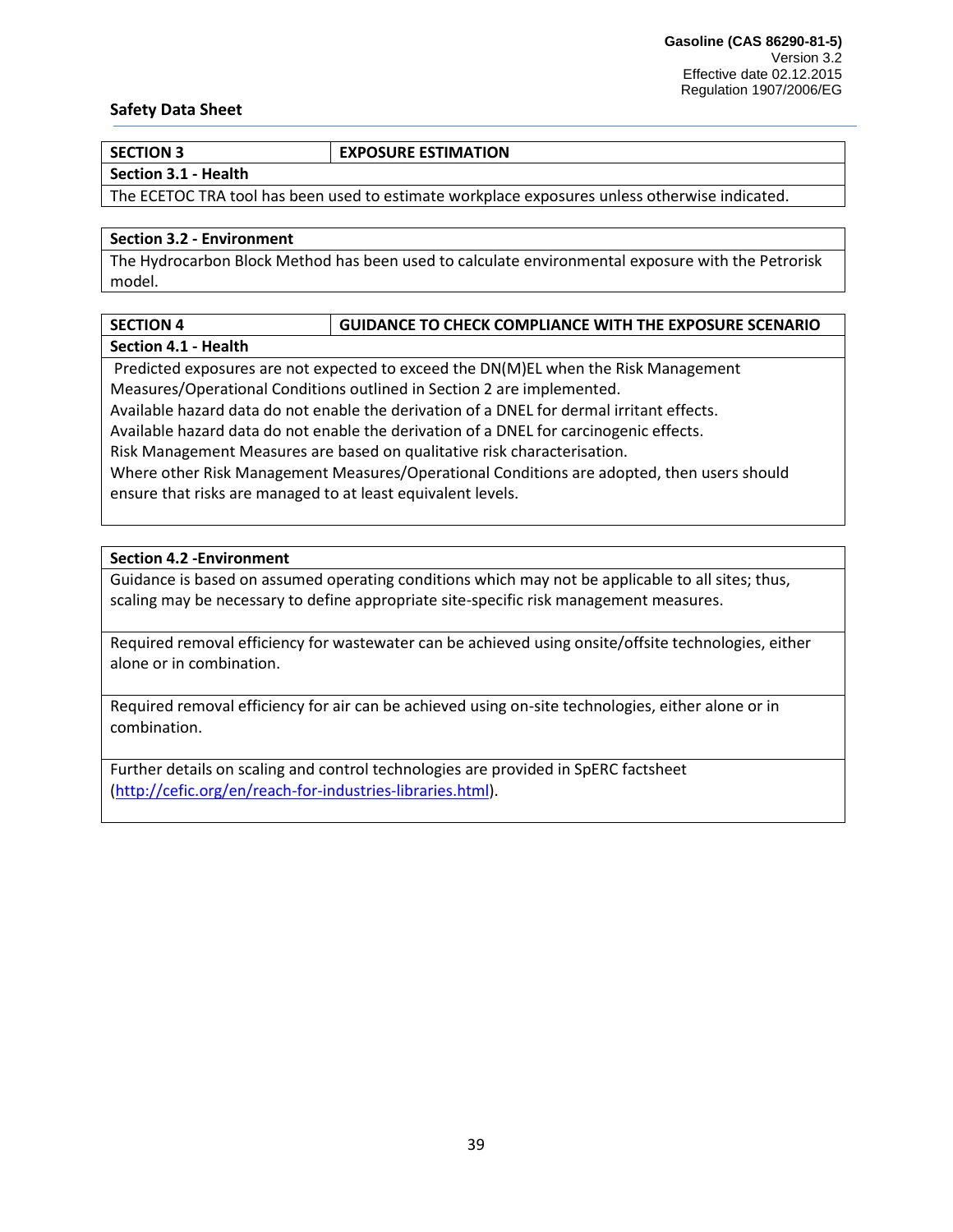# **Exposure Scenario – Worker**

| <b>SECTION 1</b>      | <b>EXPOSURE SCENARIO TITLE</b>                                                                                                                                                                                                                     |
|-----------------------|----------------------------------------------------------------------------------------------------------------------------------------------------------------------------------------------------------------------------------------------------|
| <b>Title</b>          | 6. Use as a fuel<br>- Professional                                                                                                                                                                                                                 |
| <b>Use Descriptor</b> | Sector of Use: SU22<br>Process Categories: PROC1, PROC2, PROC3, PROC8a, PROC8b, PROC16<br>Environmental Release Categories: ERC9A, ERC9B, ESVOC SpERC<br>9.12 <sub>b.v1</sub>                                                                      |
| Scope of process      | Covers the use as a fuel (or fuel additives and additive components)<br>within closed or contained systems, including incidental exposures<br>during activities associated with its transfer, use, equipment<br>maintenance and handling of waste. |

| <b>SECTION 2</b> | OPERATIONAL CONDITIONS AND RISK MANAGEMENT MEASURES |
|------------------|-----------------------------------------------------|
|                  |                                                     |

| Section 2.1                                                                              | <b>Control of Worker Exposure</b>                                     |  |
|------------------------------------------------------------------------------------------|-----------------------------------------------------------------------|--|
| <b>Product Characteristics</b>                                                           |                                                                       |  |
| Physical form of product                                                                 | Liquid, vapour pressure > 10 kPa at STP                               |  |
| Concentration of substance in                                                            | Covers percentage substance in the product up to 100 % (unless stated |  |
| product.                                                                                 | differently).                                                         |  |
| <b>Frequency and Duration of Use</b>                                                     |                                                                       |  |
| Covers daily exposures up to 8 hours (unless stated differently).                        |                                                                       |  |
| <b>Other Operational Conditions affecting Exposure</b>                                   |                                                                       |  |
| Assumes use at not more than 20°C above ambient temperature (unless stated differently). |                                                                       |  |
| Assumes a good basic standard of occupational hygiene has been implemented.              |                                                                       |  |

| <b>Contributing Scenarios</b>        | <b>Risk Management Measures</b>                                                                                                                                                                                                                                                                                                                                                                                                                              |  |
|--------------------------------------|--------------------------------------------------------------------------------------------------------------------------------------------------------------------------------------------------------------------------------------------------------------------------------------------------------------------------------------------------------------------------------------------------------------------------------------------------------------|--|
| General measures (skin<br>irritants) | Avoid direct skin contact with product. Identify potential areas for<br>indirect skin contact. Wear gloves tested to EN374 (nitrile gloves have<br>the best protection for gasoline), if hand contact with substance likely.<br>Clean up contamination/spills as soon as they occur. Wash off any skin<br>contamination immediately. Provide basic employee training to<br>prevent / minimise exposures and to report any skin problems that<br>may develop. |  |
| General measures                     | Consider technical advances and process upgrades (including                                                                                                                                                                                                                                                                                                                                                                                                  |  |
| (carcinogens)                        | automation) for the elimination of releases. Minimise exposure using<br>measures such as closed systems, dedicated facilities and suitable<br>general/local exhaust ventilation. Drain down systems and clear<br>transfer lines prior to breaking containment. Clean/flush equipment,<br>where possible, prior to maintenance. Where there is potential for                                                                                                  |  |
|                                      | exposure: restrict access to authorised persons; provide specific<br>activity training to operators to minimise exposures; wear suitable                                                                                                                                                                                                                                                                                                                     |  |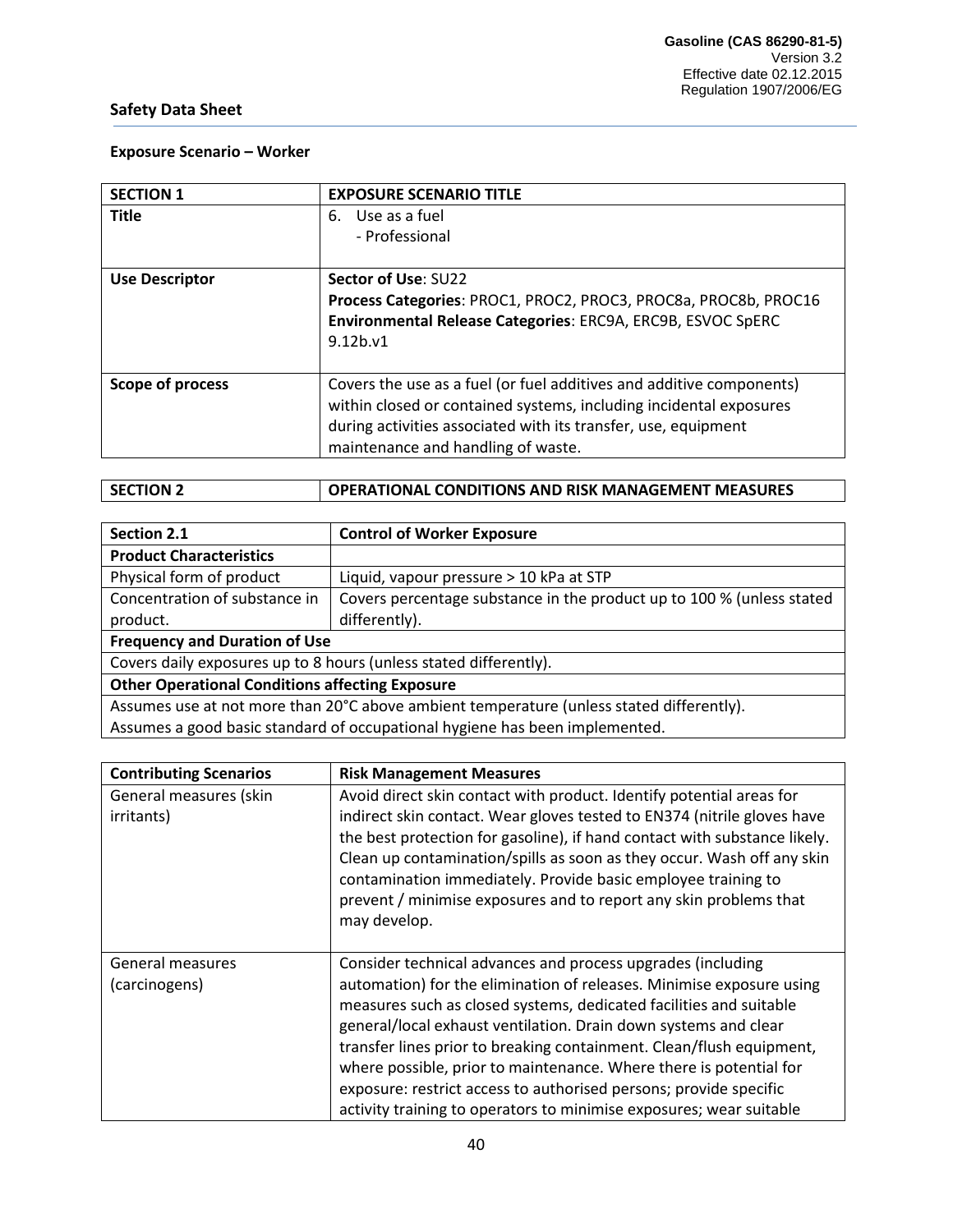|                                                | gloves and coveralls to prevent skin contamination; wear respiratory<br>protection when its use is identified for certain contributing scenarios;<br>clear up spills immediately and dispose of wastes safely.<br>Ensure safe systems of work or equivalent arrangements are in place<br>to manage risks. Regularly inspect, test and maintain all control<br>measures. Consider the need for risk based health surveillance. |
|------------------------------------------------|-------------------------------------------------------------------------------------------------------------------------------------------------------------------------------------------------------------------------------------------------------------------------------------------------------------------------------------------------------------------------------------------------------------------------------|
| General exposures (closed<br>systems). Outdoor | Handle substance within a closed system. Bulk closed unloading.<br>Ensure material transfers are under containment or extract ventilation.                                                                                                                                                                                                                                                                                    |
| Drum/batch transfers                           | Ensure material transfers are under containment or extract ventilation.                                                                                                                                                                                                                                                                                                                                                       |
| Refuelling                                     | Ensure material transfers are under containment or extract ventilation.                                                                                                                                                                                                                                                                                                                                                       |
| Use as a fuel (closed systems)                 | Handle substance within a closed system.                                                                                                                                                                                                                                                                                                                                                                                      |
| Equipment maintenance                          | Drain down system prior to equipment break-in or maintenance.<br>Retain drain downs in sealed storage pending disposal or for<br>subsequent recycle. Clear spills immediately. Provide a good standard<br>of general ventilation. Natural ventilation is from doors, windows etc.<br>Controlled ventilation means air is supplied or removed by a powered<br>fan. Ensure operatives are trained to minimise exposures.        |
| Storage                                        | Store substance within a closed system. Provide a good standard of<br>general ventilation. Natural ventilation is from doors, windows etc.<br>Controlled ventilation means air is supplied or removed by a powered<br>fan.                                                                                                                                                                                                    |

| <b>Section 2.2</b>                                                   | <b>Control of Environmental Exposure</b> |             |  |
|----------------------------------------------------------------------|------------------------------------------|-------------|--|
| Substance is complex UVCB.                                           |                                          |             |  |
| Predominantly hydrophobic.                                           |                                          |             |  |
| <b>Amounts Used</b>                                                  |                                          |             |  |
| Fraction of EU tonnage used in region:<br>0.1                        |                                          |             |  |
| Regional use tonnage (tonnes/year):<br>$1.19E + 06$                  |                                          |             |  |
| Fraction of Regional tonnage used locally:                           |                                          | 5.0E-04     |  |
| Annual site tonnage (tonnes/year):                                   |                                          | $5.9E + 02$ |  |
| Maximum daily site tonnage (kg/day):<br>$1.6E + 03$                  |                                          |             |  |
| <b>Frequency and Duration of Use</b>                                 |                                          |             |  |
| Continuous release.                                                  |                                          |             |  |
| Emission Days (days/year):<br>365                                    |                                          |             |  |
| Environmental factors not influenced by risk management              |                                          |             |  |
| Local freshwater dilution factor:                                    |                                          | 10          |  |
| Local marine water dilution factor:<br>100                           |                                          |             |  |
| <b>Other Operational Conditions affecting Environmental Exposure</b> |                                          |             |  |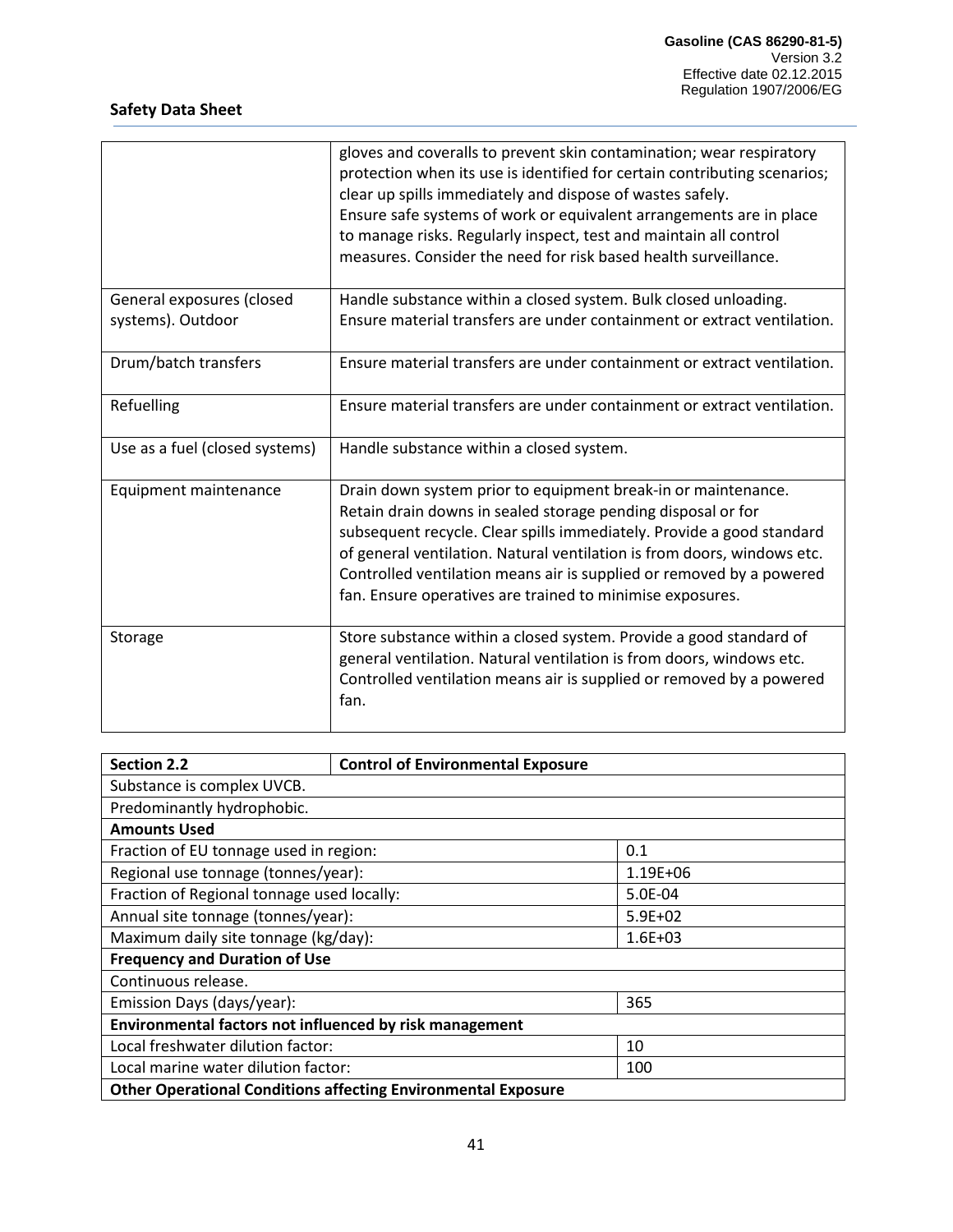| 1.0E-02                                                                                                |  |  |
|--------------------------------------------------------------------------------------------------------|--|--|
| 1.0E-05                                                                                                |  |  |
| 1.0E-05                                                                                                |  |  |
| Technical conditions and measures at process level (source) to prevent release                         |  |  |
| Common practices vary across sites thus conservative process release estimates used.                   |  |  |
| Technical onsite conditions and measures to reduce or limit discharges, air emissions and releases to  |  |  |
|                                                                                                        |  |  |
| Risk from environmental exposure is driven by humans via indirect exposure (primarily inhalation).     |  |  |
| If discharging to domestic sewage treatment plant, no secondary wastewater treatment required.         |  |  |
| $\mathbf{0}$                                                                                           |  |  |
| 3.4                                                                                                    |  |  |
|                                                                                                        |  |  |
| $\Omega$                                                                                               |  |  |
|                                                                                                        |  |  |
| Prevent discharge of undissolved substance to or recover from onsite wastewater.                       |  |  |
| Organisational measures to prevent/limit release from site                                             |  |  |
| Do not apply industrial sludge to natural soils. Sludge should be incinerated, contained or reclaimed. |  |  |
|                                                                                                        |  |  |
| 95.5                                                                                                   |  |  |
|                                                                                                        |  |  |
| 95.5                                                                                                   |  |  |
|                                                                                                        |  |  |
| 1.5E+054                                                                                               |  |  |
|                                                                                                        |  |  |
| 2000                                                                                                   |  |  |
| Conditions and Measures related to external treatment of waste for disposal                            |  |  |
|                                                                                                        |  |  |
|                                                                                                        |  |  |
| Waste combustion emissions considered in regional exposure assessment.                                 |  |  |
|                                                                                                        |  |  |
|                                                                                                        |  |  |

**SECTION 3** EXPOSURE ESTIMATION

**Section 3.1 - Health** 

The ECETOC TRA tool has been used to estimate workplace exposures unless otherwise indicated.

#### **Section 3.2 - Environment**

The Hydrocarbon Block Method has been used to calculate environmental exposure with the Petrorisk model.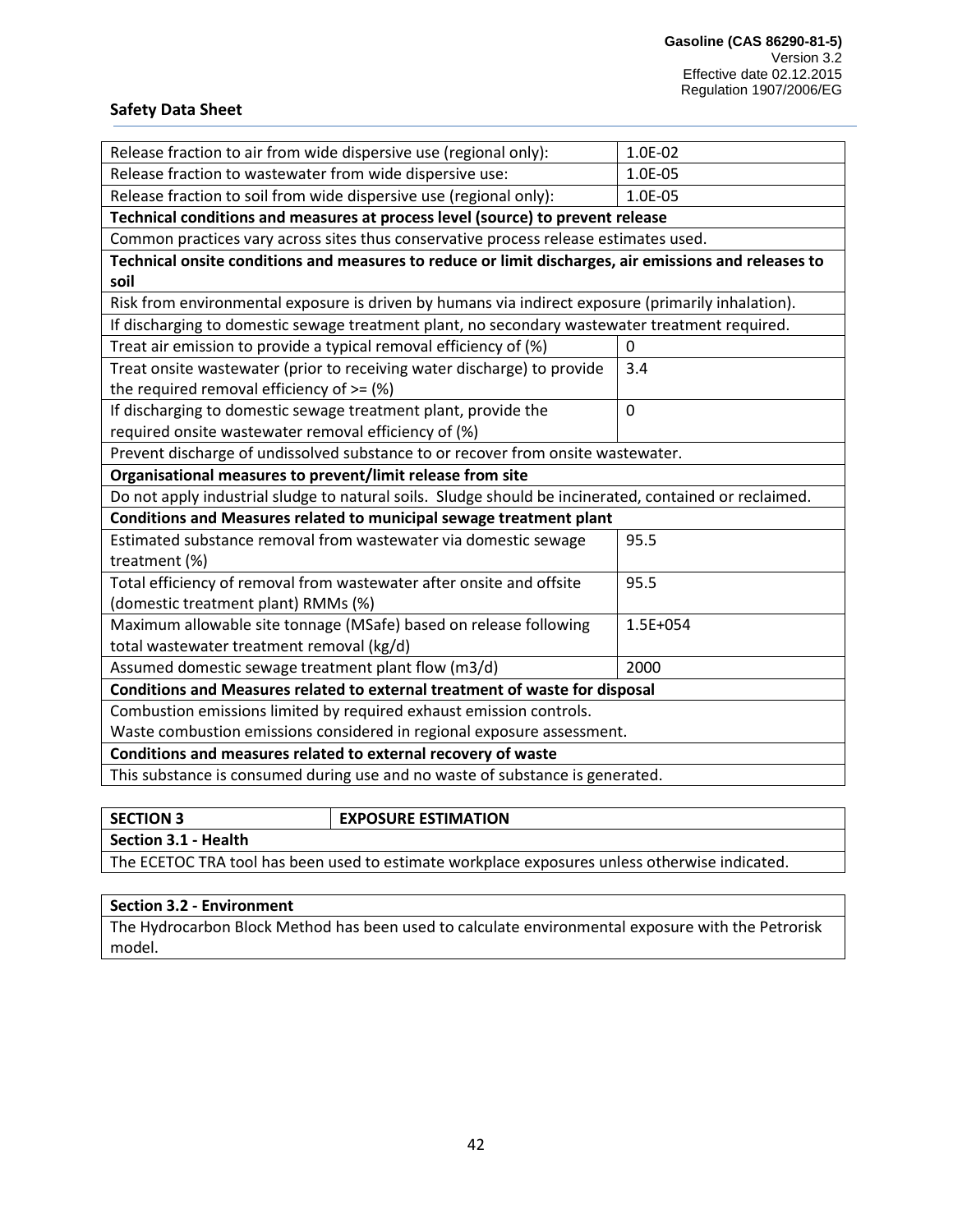| <b>SECTION 4</b>                                                                           | <b>GUIDANCE TO CHECK COMPLIANCE WITH THE EXPOSURE SCENARIO</b> |  |  |
|--------------------------------------------------------------------------------------------|----------------------------------------------------------------|--|--|
| Section 4.1 - Health                                                                       |                                                                |  |  |
| Predicted exposures are not expected to exceed the DN(M)EL when the Risk Management        |                                                                |  |  |
| Measures/Operational Conditions outlined in Section 2 are implemented.                     |                                                                |  |  |
| Available hazard data do not enable the derivation of a DNEL for dermal irritant effects.  |                                                                |  |  |
| Available hazard data do not enable the derivation of a DNEL for carcinogenic effects.     |                                                                |  |  |
| Risk Management Measures are based on qualitative risk characterisation.                   |                                                                |  |  |
| Where other Risk Management Measures/Operational Conditions are adopted, then users should |                                                                |  |  |
| ensure that risks are managed to at least equivalent levels.                               |                                                                |  |  |
|                                                                                            |                                                                |  |  |

# **Section 4.2 -Environment**

Guidance is based on assumed operating conditions which may not be applicable to all sites; thus, scaling may be necessary to define appropriate site-specific risk management measures.

Required removal efficiency for wastewater can be achieved using onsite/offsite technologies, either alone or in combination.

Required removal efficiency for air can be achieved using on-site technologies, either alone or in combination.

Further details on scaling and control technologies are provided in SpERC factsheet [\(http://cefic.org/en/reach-for-industries-libraries.html\)](http://cefic.org/en/reach-for-industries-libraries.html).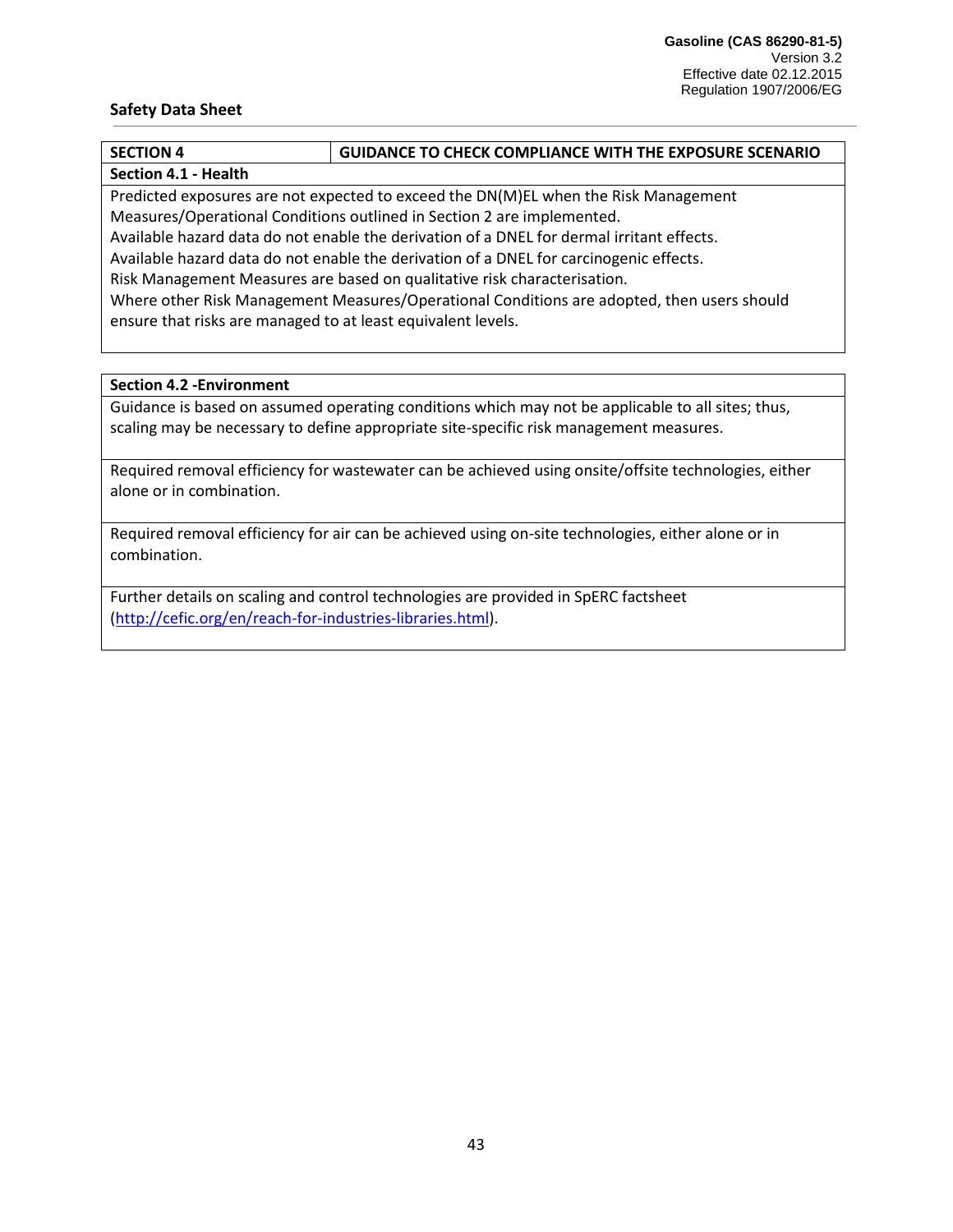# **Exposure Scenario – Consumer**

| <b>SECTION 1</b>      | <b>EXPOSURE SCENARIO TITLE</b>                                                                                                               |
|-----------------------|----------------------------------------------------------------------------------------------------------------------------------------------|
| <b>Title</b>          | Use as a fuel<br>7.<br>- Consumer                                                                                                            |
| <b>Use Descriptor</b> | Sector of Use: SU21<br><b>Process Categories: P13</b><br>Environmental Release Categories: ERC9A, ERC9B, ESVOC SpERC<br>9.12 <sub>b.v1</sub> |
| Scope of process      | Covers consumer uses of automotive fuels only.                                                                                               |

| <b>SECTION 2</b> | OPERATIONAL CONDITIONS AND RISK MANAGEMENT MEASURES |
|------------------|-----------------------------------------------------|
|                  |                                                     |

| <b>Section 2.1</b>                                     | <b>Control of Consumer Exposure</b>                        |     |  |
|--------------------------------------------------------|------------------------------------------------------------|-----|--|
| <b>Physical form of product</b>                        | Liquid, vapour pressure > 10 Pa at STP                     |     |  |
| <b>Concentration of substance</b>                      | Unless otherwise stated: Covers concentrations up to 100 % |     |  |
| in product.                                            |                                                            |     |  |
| <b>Amounts Used</b>                                    |                                                            |     |  |
| Unless otherwise stated:                               |                                                            |     |  |
|                                                        |                                                            |     |  |
| 37 500<br>for each use event, covers amount up to (g): |                                                            |     |  |
| covers skin contact area (cm2):                        |                                                            | 420 |  |
|                                                        |                                                            |     |  |
| Frequency and duration of use                          |                                                            |     |  |
| Unless otherwise stated:                               |                                                            |     |  |
|                                                        |                                                            |     |  |
| covers use up to (times/day of use):<br>0.143          |                                                            |     |  |
| covers use up to (hours/events):                       |                                                            | 2   |  |
|                                                        |                                                            |     |  |
| <b>Other Operational Conditions affecting Exposure</b> |                                                            |     |  |
| Unless otherwise stated:                               |                                                            |     |  |
|                                                        |                                                            |     |  |
| Covers use at ambient temperatures.                    |                                                            |     |  |
| Covers use in room size of 20m3.                       |                                                            |     |  |
| Covers use under typical household ventilation.        |                                                            |     |  |

| <b>Product Categories</b> | <b>OPERATIONAL CONDITIONS AND RISK MANAGEMENT MEASURES</b> |
|---------------------------|------------------------------------------------------------|
| Fuels. Liquid: Automotive | Covers concentrations up to 100 %                          |
| Refuelling.               |                                                            |
|                           | Covers use up to 52 day/year                               |
|                           | Covers use up to 1 times/day of use                        |
|                           | Covers skin contact area 210 cm2                           |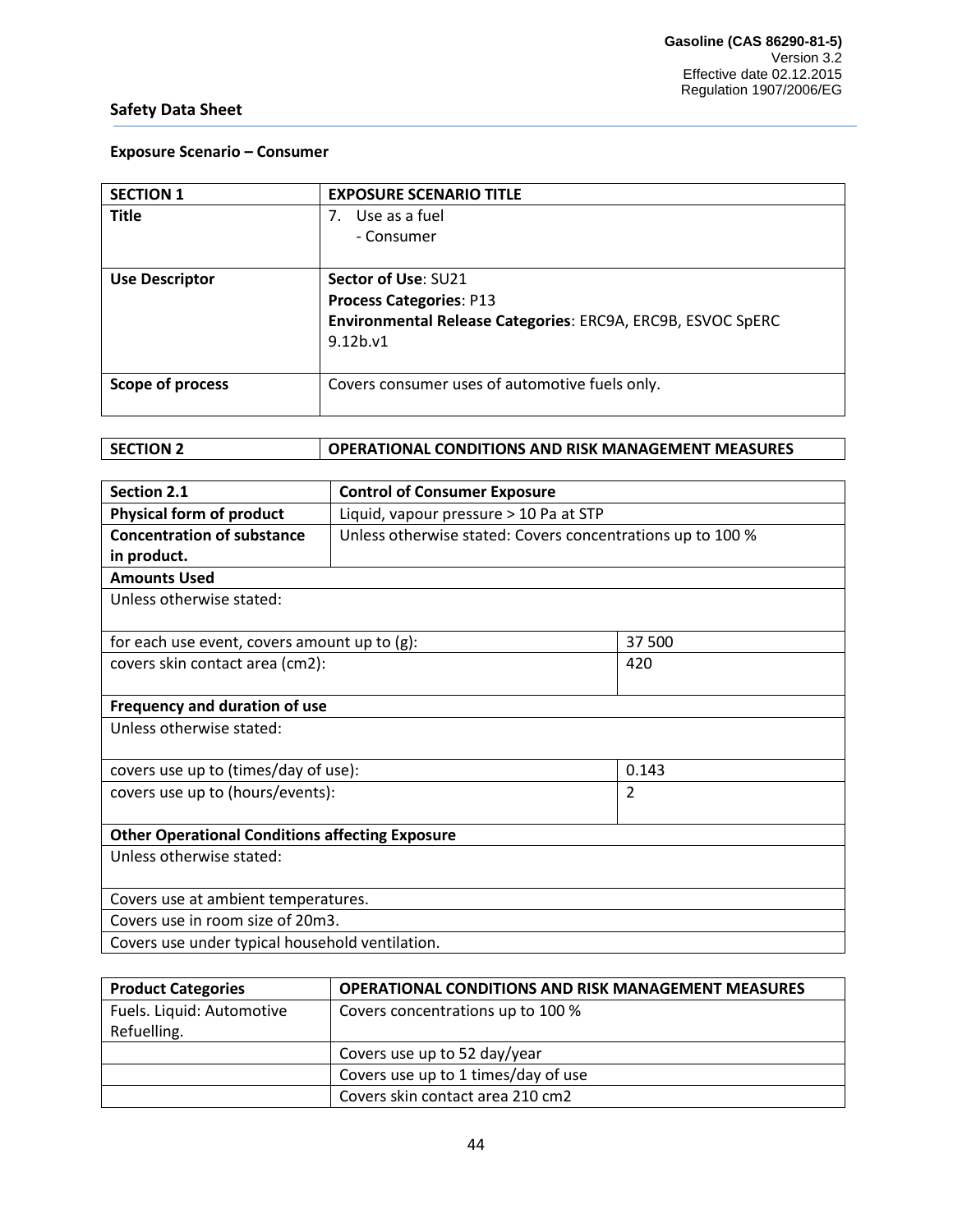|                         | For each use event, covers amount up to 37 500 g.                 |  |
|-------------------------|-------------------------------------------------------------------|--|
|                         | Covers outdoor use.                                               |  |
|                         | Covers use in room size of 100 m3                                 |  |
|                         | Covers exposure up to 0.05 hours/event                            |  |
| Fuels. Liquid Scooter   | Covers concentrations up to 100 %                                 |  |
| Refuelling.             |                                                                   |  |
|                         | Covers use up to 52 day/year                                      |  |
|                         | Covers use up to 1 times/day of use                               |  |
|                         | Covers skin contact area up to 210 cm2                            |  |
|                         | For each use event, covers amount up to 3750 g.                   |  |
|                         | Covers outdoor use.                                               |  |
|                         | Covers use in room size of 100 m3                                 |  |
|                         | Covers exposure up to 0.03 hours/event                            |  |
| Fuels. Liquid, Garden   | Covers concentrations up to 100 %                                 |  |
| Equipment - Use.        |                                                                   |  |
|                         | Covers use up to 26 day/year                                      |  |
|                         | Covers use up to 1 times/day of use                               |  |
|                         | For each use event, covers amount up to 750 g.                    |  |
|                         | Covers outdoor use.                                               |  |
|                         | Covers use in room size of 100 m3                                 |  |
|                         | Covers exposure up to 2.00 hours/event                            |  |
| Fuels. Liquid: Garden   | Covers concentrations up to 100 %                                 |  |
| Equipment - Refuelling. |                                                                   |  |
|                         | Covers use up to 26 day/year                                      |  |
|                         | Covers use up to 1 times/day of use                               |  |
|                         | Covers skin contact area 420 cm2                                  |  |
|                         | For each use event, covers amount up to 750 g.                    |  |
|                         | Covers use in a one car garage (34 m3) under typical ventilation. |  |
|                         | Covers use in room size of 34 m3                                  |  |
|                         | Covers exposure up to 0.03 hours/event                            |  |

| <b>Section 2.2</b>                                      | <b>Control of Environmental Exposure</b> |             |
|---------------------------------------------------------|------------------------------------------|-------------|
| Substance is complex UVCB.                              |                                          |             |
| Predominantly hydrophobic.                              |                                          |             |
| <b>Amounts Used</b>                                     |                                          |             |
| Fraction of EU tonnage used in region:<br>0.1           |                                          |             |
| Regional use tonnage (tonnes/year):                     |                                          | 1.39E+07    |
| Fraction of Regional tonnage used locally:              |                                          | 5.0E-04     |
| Annual site tonnage (tonnes/year):                      |                                          | $7.0E + 03$ |
| Maximum daily site tonnage (kg/day):                    |                                          | $1.9E + 04$ |
| <b>Frequency and Duration of Use</b>                    |                                          |             |
| Continuous release.                                     |                                          |             |
| Emission Days (days/year):<br>365                       |                                          |             |
| Environmental factors not influenced by risk management |                                          |             |
| Local freshwater dilution factor:<br>10                 |                                          |             |